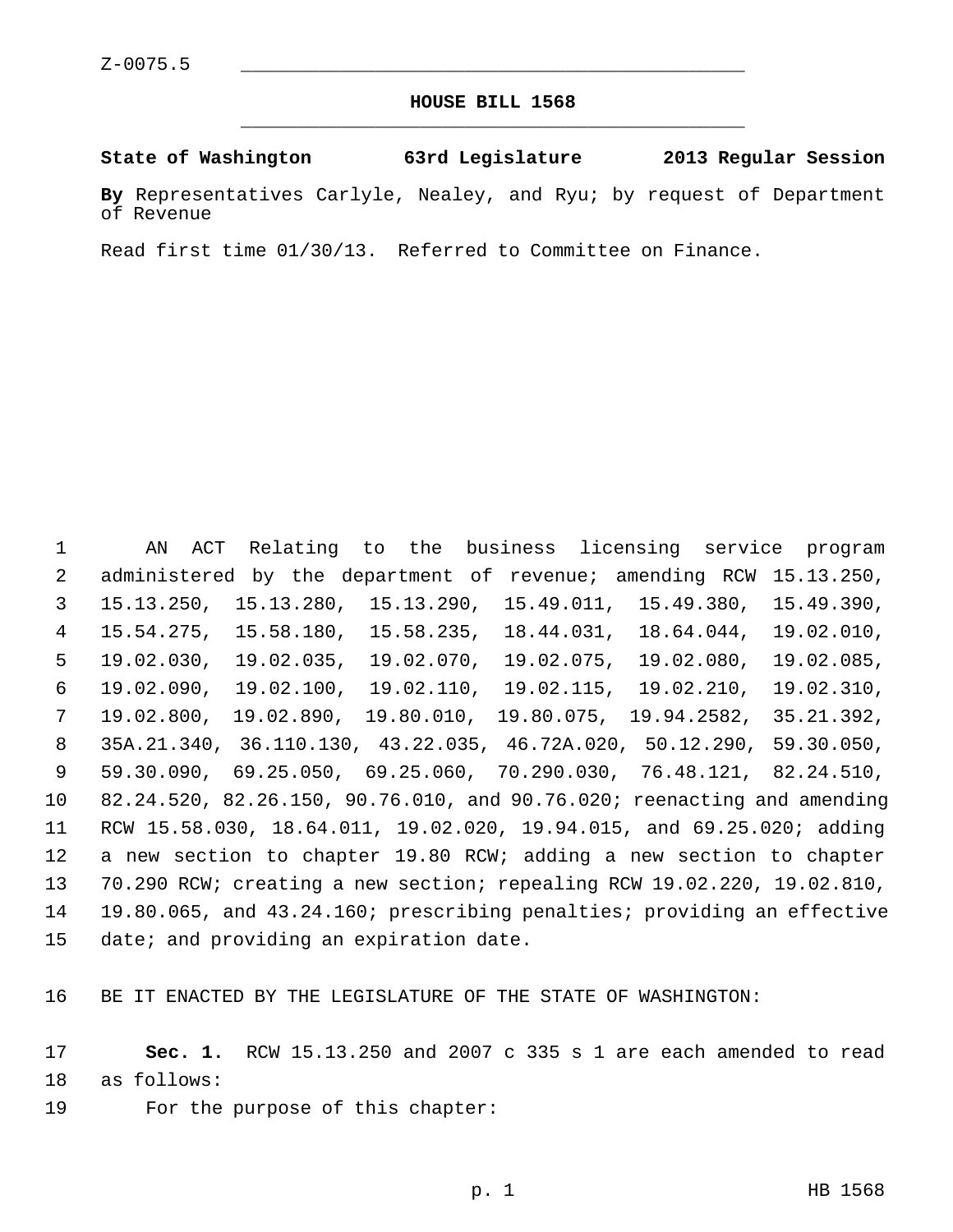1 (1) "Department" means the department of agriculture of the state 2 of Washington.

 3 (2) "Director" means the director of the department or the 4 director's duly authorized representative.

 5 (3) "Person" means any individual, firm, partnership, corporation, 6 company, society and association, and every officer, agent or employee 7 thereof.

 8 (4) "Horticultural plant" includes, but is not limited to, any 9 horticultural, floricultural, or viticultural plant, or turf, for 10 planting, propagation or ornamentation growing or otherwise. The term 11 does not apply to potato, garlic, or onion planting stock or to cut 12 plant material, except plant parts used for propagative purposes.

13 (5) "Horticultural facilities" means, but is not limited to, the 14 premises where horticultural plants or Christmas trees are grown, 15 stored, handled or delivered for sale or transportation, or where 16 records required under this chapter are stored or kept, and all 17 vehicles and equipment used to transport horticultural plants or 18 Christmas trees.

19 (6) "Plant pests" means, but is not limited to, a living stage of 20 insect, mite, or other arthropod; nematode; slug, snail, or other 21 mollusk; protozoa or other invertebrate animals; bacteria; fungus; 22 virus; viroid; phytoplasma; weed or parasitic plant; or any organisms 23 similar to or allied with any of the plant pests listed in this 24 section; or any infectious substance; which can directly or indirectly 25 injure or cause disease or damage to any plant or plant product or that 26 threatens the diversity or abundance of native species.

27 (7) "Inspection and/or certification" means, but is not limited to, 28 the inspection by the director of horticultural plants or Christmas 29 trees at any time prior to, during, or subsequent to harvest or sale 30 and the issuance by the director of a written certificate stating if 31 the horticultural plants or Christmas trees are in compliance with the 32 provisions of this chapter and rules adopted under this chapter. 33 Inspection may include, but is not limited to, examination of 34 horticultural plants or Christmas trees, taking samples, destructive 35 testing, conducting interviews, taking photographs, and examining 36 records.

37 (8) "Nursery dealer" means any person who sells horticultural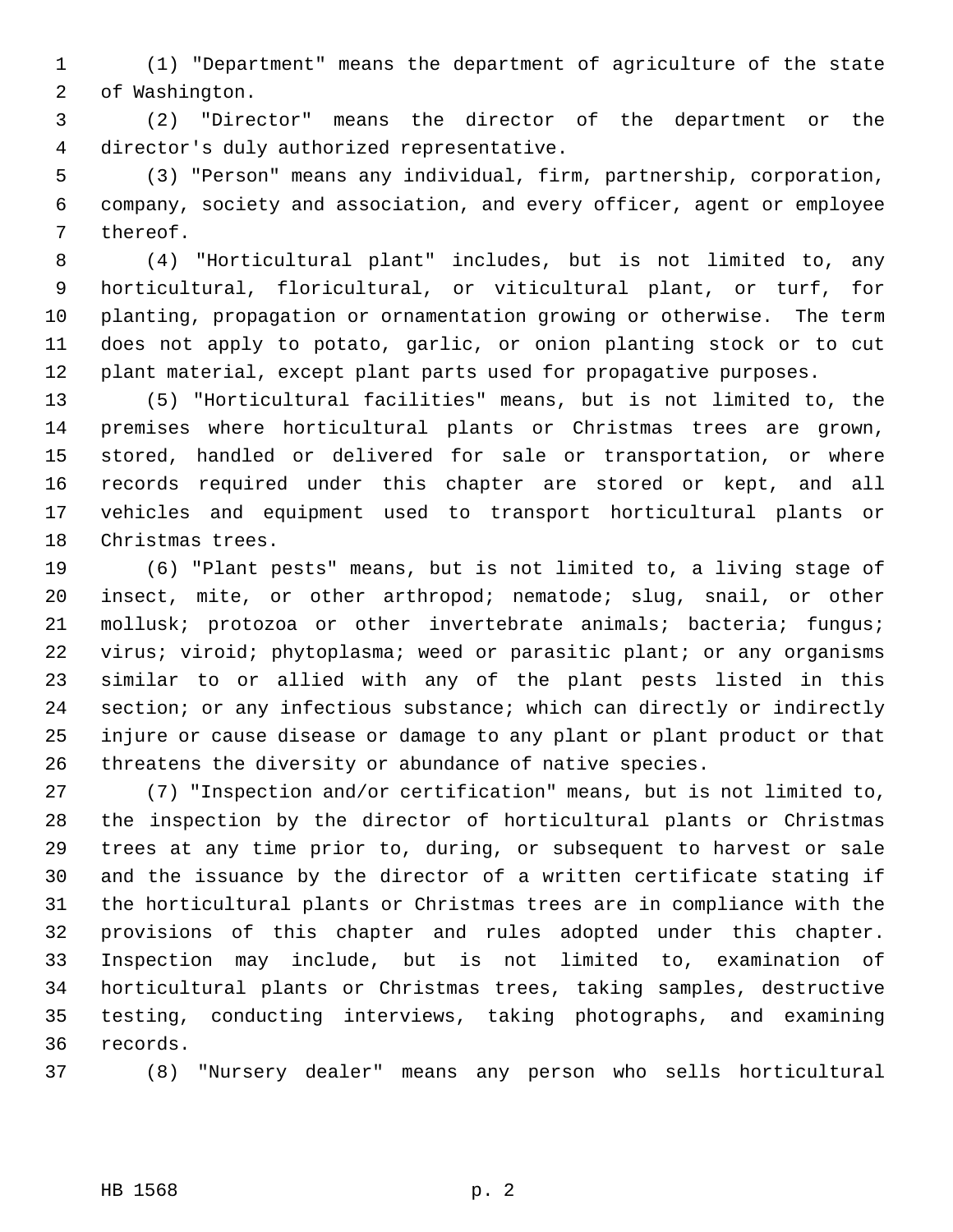1 plants or plants, grows, receives, or handles horticultural plants for 2 the purpose of selling or planting for another person.

 3 (9) "Sell" means to sell, hold for sale, offer for sale, handle, or 4 to use as an inducement for the sale of another article or product.

 5 (10) "((Master license)) Business licensing system" means the 6 mechanism established by chapter 19.02 RCW by which ((master)) business 7 licenses, endorsed for individual state-issued licenses, are issued and 8 renewed utilizing a ((master)) business license application and a 9 ((master)) business license expiration date common to each renewable 10 license endorsement.

11 (11) "Certificate" or "certificate of inspection" means an official 12 document certifying compliance with the requirements of this chapter. 13 The term "certificate" includes labels, rubber stamp imprints, tags, 14 permits, written statements, or any other form of certification 15 document that accompanies the movement of inspected and certified plant 16 material, including Christmas trees.

17 (12) "Turf" means field-cultivated turf grass sod consisting of 18 grass varieties, or blends of grass varieties, and dichondra for use in 19 residential and commercial landscapes.

20 (13) "This chapter" means this chapter and the rules adopted under 21 this chapter.

22 (14) "Compliance agreement" means a written agreement between the 23 department and a person engaged in growing, handling, or moving 24 articles, plants, or plant products regulated under this chapter or 25 title, in which the person agrees to comply with stipulated 26 requirements.

27 (15) "Consignor" means the person named in the invoice, bill, or 28 other shipping document accompanying a horticultural plant as the 29 person from whom the horticultural plant has been received for 30 shipment.

31 (16) "Christmas tree" means a cut evergreen tree:

32 (a) Of a marketable species;

33 (b) Managed to produce trees meeting United States number 2 or 34 better standards for Christmas trees as specified by the United States 35 department of agriculture; and

36 (c) Evidencing periodic maintenance practices of shearing or 37 culturing, or both; weed and brush control; and one or more of the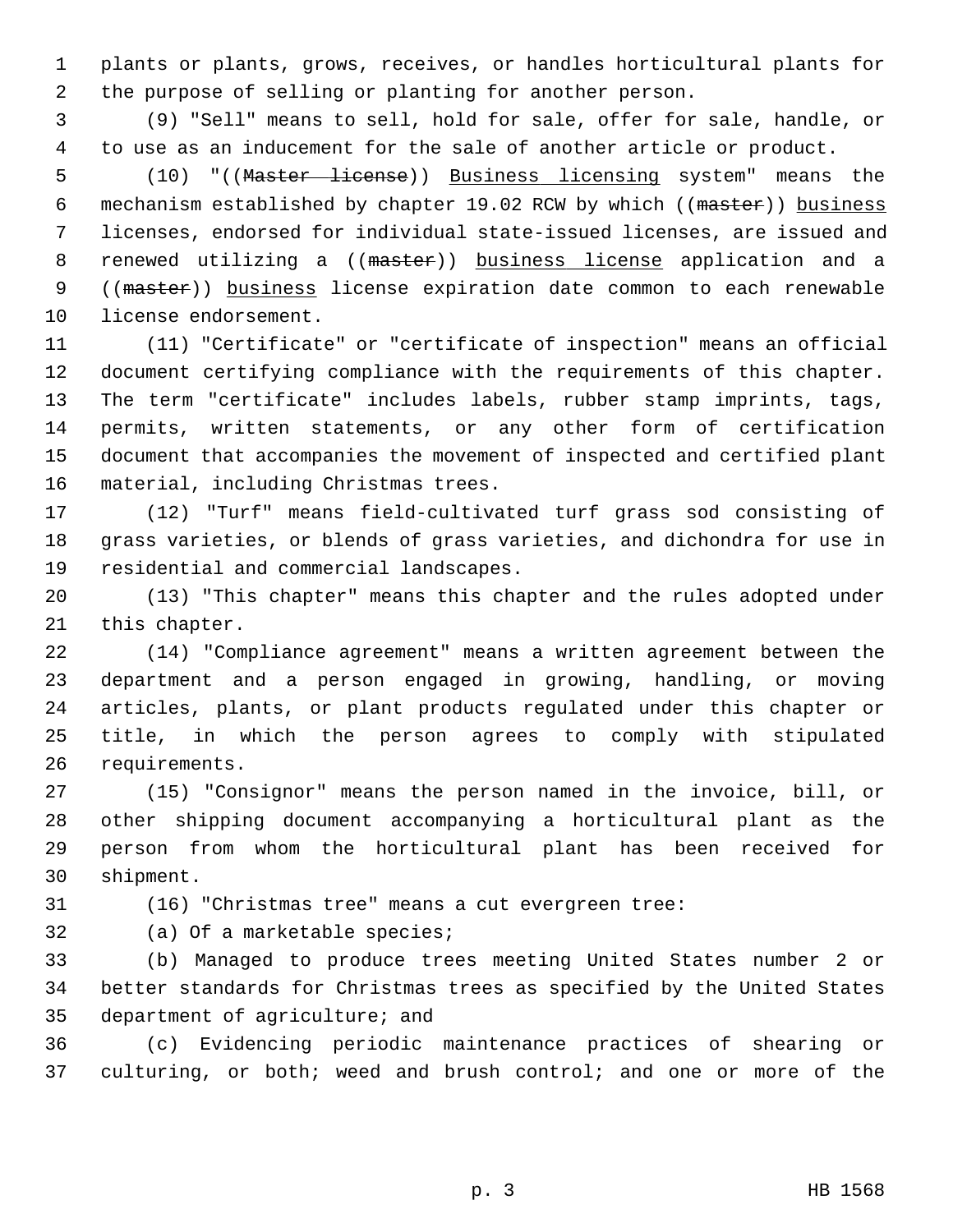1 following practices: Basal pruning, fertilization, insect and disease 2 control, stump culture, soil cultivation, and irrigation.

 3 (17) "Christmas tree grower" means any person who grows Christmas 4 trees for sale.

 5 **Sec. 2.** RCW 15.13.250 and 2000 c 144 s 1 are each amended to read 6 as follows:

7 For the purpose of this chapter:

 8 (1) "Department" means the department of agriculture of the state 9 of Washington.

10 (2) "Director" means the director of the department or the 11 director's duly authorized representative.

12 (3) "Person" means any individual, firm, partnership, corporation, 13 company, society and association, and every officer, agent or employee 14 thereof.

15 (4) "Horticultural plant" includes, but is not limited to, any 16 horticultural, floricultural, or viticultural plant, or turf, for 17 planting, propagation or ornamentation growing or otherwise. The term 18 does not apply to potato, garlic, or onion planting stock or to cut 19 plant material, except plant parts used for propagative purposes.

20 (5) "Horticultural facilities" means, but is not limited to, the 21 premises where horticultural plants are grown, stored, handled or 22 delivered for sale or transportation, or where records required under 23 this chapter are stored or kept, and all vehicles and equipment used to 24 transport horticultural plants.

25 (6) "Plant pests" means, but is not limited to, a living stage of 26 insect, mite, or other arthropod; nematode; slug, snail, or other 27 mollusk; protozoa or other invertebrate animals; bacteria; fungus; 28 virus; viroid; phytoplasma; weed or parasitic plant; or any organisms 29 similar to or allied with any of the plant pests listed in this 30 section; or any infectious substance; which can directly or indirectly 31 injure or cause disease or damage to any plant or plant product or that 32 threatens the diversity or abundance of native species.

33 (7) "Inspection and/or certification" means, but is not limited to, 34 the inspection by the director of horticultural plants at any time 35 prior to, during, or subsequent to harvest or sale and the issuance by 36 the director of a written certificate stating if the horticultural 37 plants are in compliance with the provisions of this chapter and rules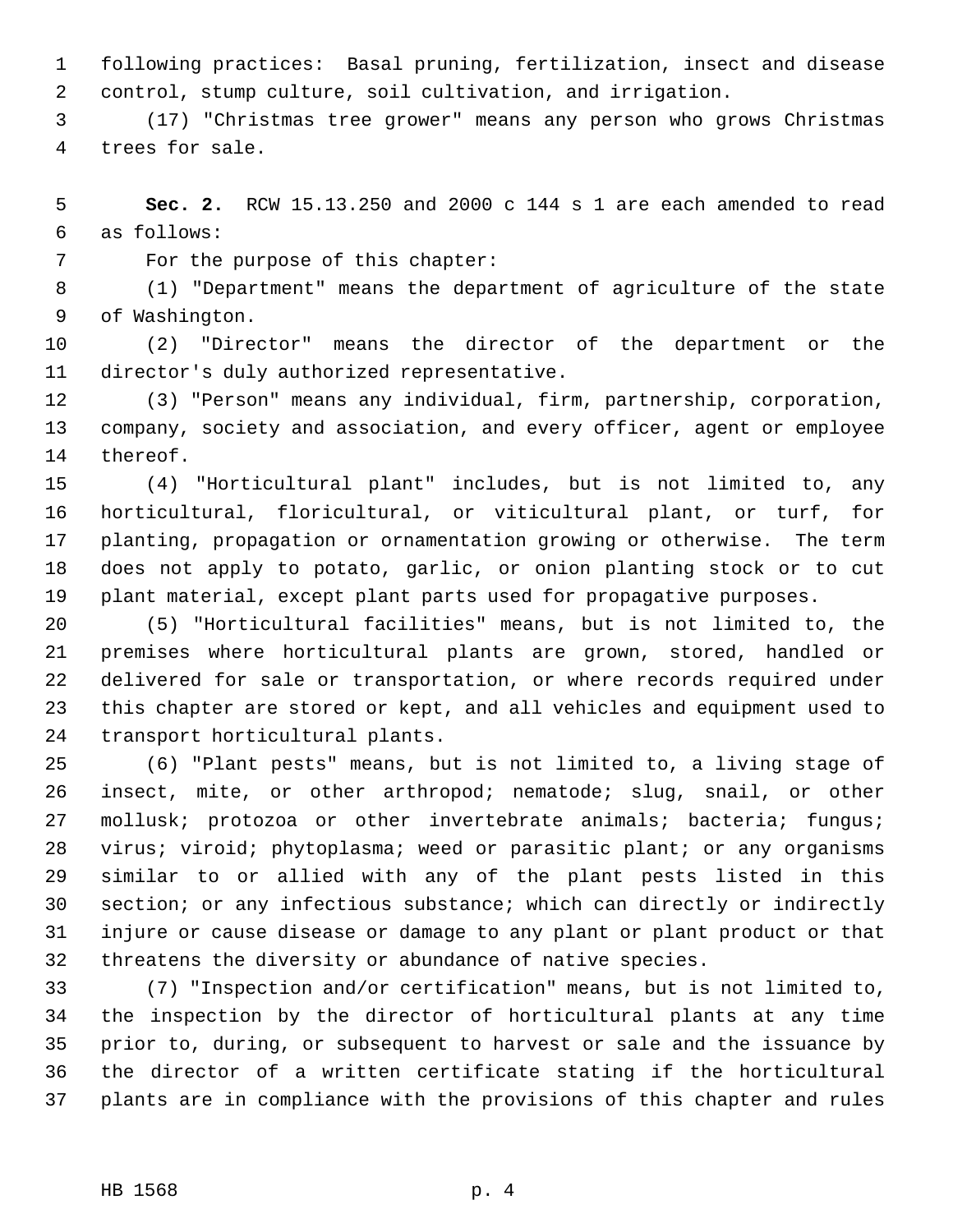1 adopted under this chapter. Inspection may include, but is not limited 2 to, examination of horticultural plants, taking samples, destructive 3 testing, conducting interviews, taking photographs, and examining 4 records.

 5 (8) "Nursery dealer" means any person who sells horticultural 6 plants or plants, grows, receives, or handles horticultural plants for 7 the purpose of selling or planting for another person.

 8 (9) "Sell" means to sell, hold for sale, offer for sale, handle, or 9 to use as an inducement for the sale of another article or product.

10 (10) "((Master license)) Business licensing system" means the 11 mechanism established by chapter 19.02 RCW by which ((master)) business 12 licenses, endorsed for individual state-issued licenses, are issued and 13 renewed utilizing a ((master)) business license application and a 14 ((master)) business license expiration date common to each renewable 15 license endorsement.

16 (11) "Certificate" or "certificate of inspection" means an official 17 document certifying compliance with the requirements of this chapter. 18 The term "certificate" includes labels, rubber stamp imprints, tags, 19 permits, written statements, or any other form of certification 20 document that accompanies the movement of inspected and certified plant 21 material.

22 (12) "Turf" means field-cultivated turf grass sod consisting of 23 grass varieties, or blends of grass varieties, and dichondra for use in 24 residential and commercial landscapes.

25 (13) "This chapter" means this chapter and the rules adopted under 26 this chapter.

27 (14) "Compliance agreement" means a written agreement between the 28 department and a person engaged in growing, handling, or moving 29 articles, plants, or plant products regulated under this chapter or 30 title, in which the person agrees to comply with stipulated 31 requirements.

32 (15) "Consignor" means the person named in the invoice, bill, or 33 other shipping document accompanying a horticultural plant as the 34 person from whom the horticultural plant has been received for 35 shipment.

36 **Sec. 3.** RCW 15.13.280 and 2000 c 144 s 6 are each amended to read 37 as follows: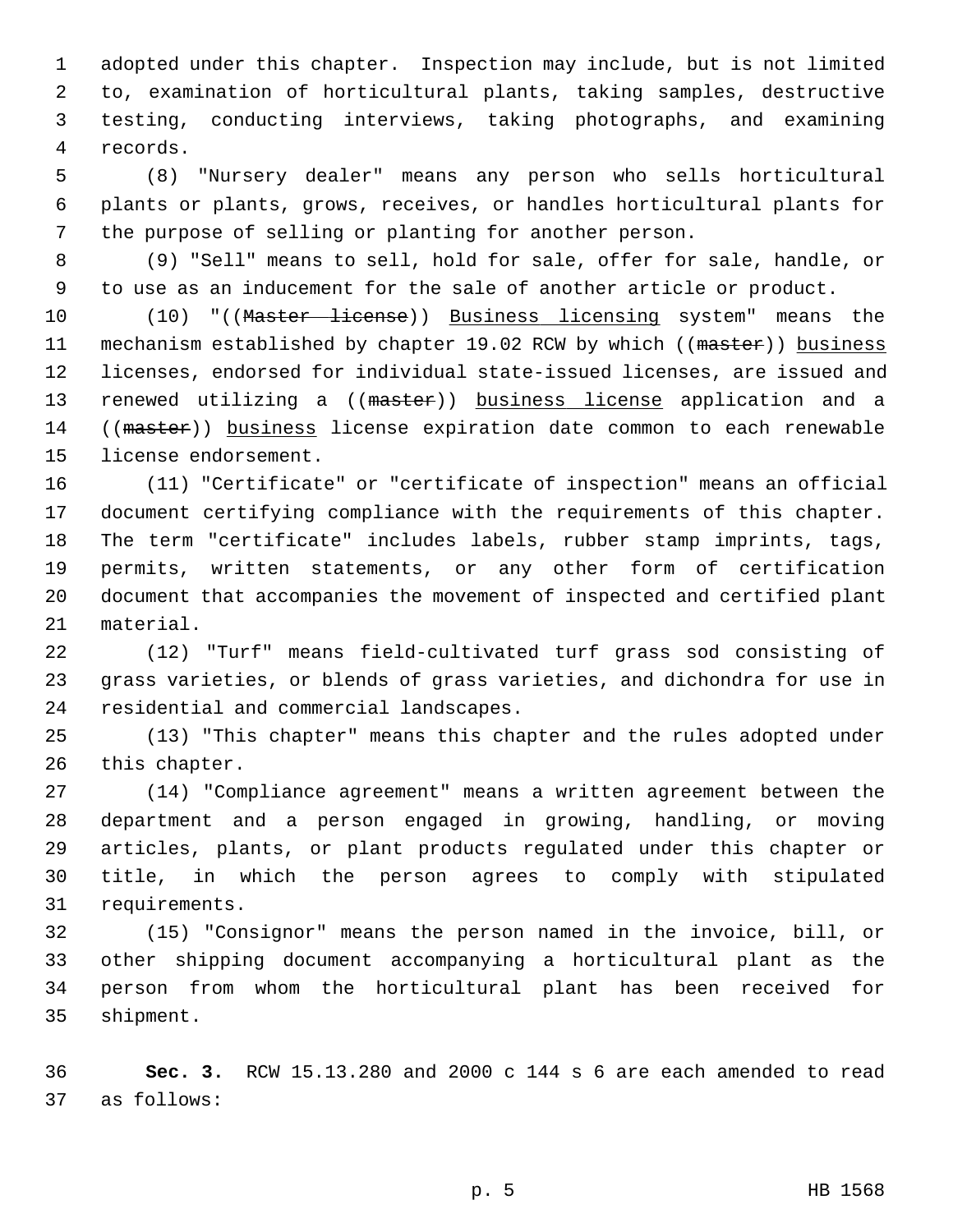1 (1) No person ((shall)) may act as a nursery dealer without a 2 license for each place of business where horticultural plants are sold 3 except as provided in RCW 15.13.270. Any person applying for such a 4 license ((shall)) must apply through the ((master license)) business 5 licensing system. The application (( $\frac{1}{2}$ )) must be accompanied by the 6 appropriate fee. The director  $((shall))$  must establish a schedule of 7 fees for retail and wholesale nursery dealer licenses based upon the 8 person's gross annual sales of horticultural plants at each place of 9 business. The schedule for retail licenses ((shall)) must include 10 separate fees for at least the following two categories:

11 (a) A person whose gross annual sales of horticultural plants do 12 not exceed two thousand five hundred dollars; and

13 (b) A person whose gross annual sales of horticultural plants 14 exceed two thousand five hundred dollars.

15 (2) A person conducting both retail and wholesale sales of 16 horticultural plants at the same place of business ((shall)) must 17 secure one of the following:

18 (a) A retail nursery dealer license if retail sales of the 19 horticultural plants exceed such wholesale sales; or

20 (b) A wholesale nursery dealer license if wholesale sales of the 21 horticultural plants exceed such retail sales.

22 (3) The director may issue a wholesale nursery dealer license to a 23 person operating as a farmers market at which individual producers are 24 selling directly to consumers. The license  $((shall))$  must be at the 25 appropriate level to cover all persons selling horticultural plants at 26 each site at which the person operates a market.

27 (4) The licensing fee that must accompany an application for a new 28 license ((shall)) must be based upon the applicant's estimated gross 29 sales of horticultural plants for the ensuing licensing year. The fee 30 for renewing a license  $((shath)$ ) must be based upon the licensee's 31 gross sales of these products during the preceding licensing year.

32 (5) The license expires on the ((master)) business license 33 expiration date unless it has been revoked or suspended prior to the 34 expiration date by the director for cause. Each license ((shall)) must 35 be posted in a conspicuous place open to the public in the location for 36 which it was issued.

37 (6) The department may audit licensees during normal business hours 38 to determine that appropriate fees have been paid.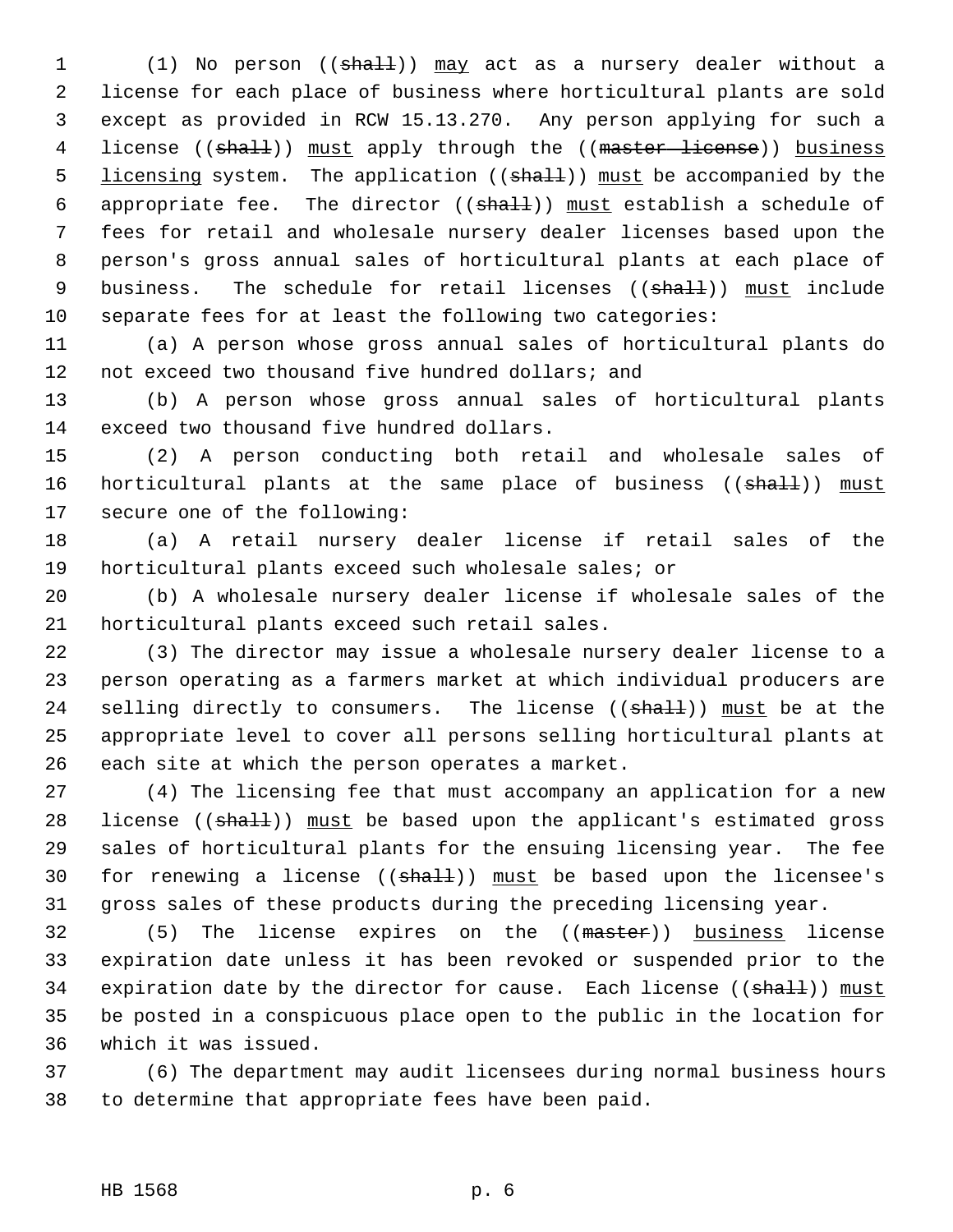1 **Sec. 4.** RCW 15.13.290 and 2000 c 144 s 8 are each amended to read 2 as follows:

 3 If any application for renewal of a nursery dealer license is not 4 filed prior to the ((master)) business license expiration date, the 5 ((master)) business license delinquency fee ((shall)) must be assessed 6 under chapter 19.02 RCW and  $((shall))$  must be paid by the applicant 7 before the renewal license is issued.

 8 **Sec. 5.** RCW 15.49.011 and 1989 c 354 s 73 are each amended to read 9 as follows:

10 Unless the context clearly requires otherwise, the definitions in 11 this section apply throughout this chapter.

12 (l) "Advertisement" means all representations, other than those on 13 the label, disseminated in any manner or by any means, relating to seed 14 within the scope of this chapter.

15 (2) "Agricultural seed" includes grass, forage, cereal, oil, fiber, 16 and other kinds of crop seeds commonly recognized within this state as 17 agricultural seeds, lawn seeds, and combinations of such seeds, and may 18 include common and restricted noxious weed seeds but not prohibited 19 noxious weed seeds.

20 (3) "Blend" means seed consisting of more than one variety of a 21 kind, each in excess of five percent by weight of the whole.

22 (4) "Bulk seed" means seed distributed in a nonpackage form.

23 (5) "Certifying agency" means (a) an agency authorized under the 24 laws of any state, territory, or possession to certify seed officially 25 and which has standards and procedures approved by the United States 26 secretary of agriculture to assure the genetic purity and identity of 27 the seed certified; or (b) an agency of a foreign country determined by 28 the United States secretary of agriculture to adhere to procedures and 29 standards for seed certification comparable to those adhered to 30 generally by seed-certifying agencies under (a) of this subsection.

31 (6) "Conditioning" means drying, cleaning, scarifying, and other 32 operations that could change the purity or germination of the seed and 33 require the seed lot to be retested to determine the label information.

34 (7) "Dealer" means any person who distributes.

35 (8) "Department" means the department of agriculture of the state 36 of Washington or its duly authorized representative.

37 (9) "Director" means the director of the department of agriculture.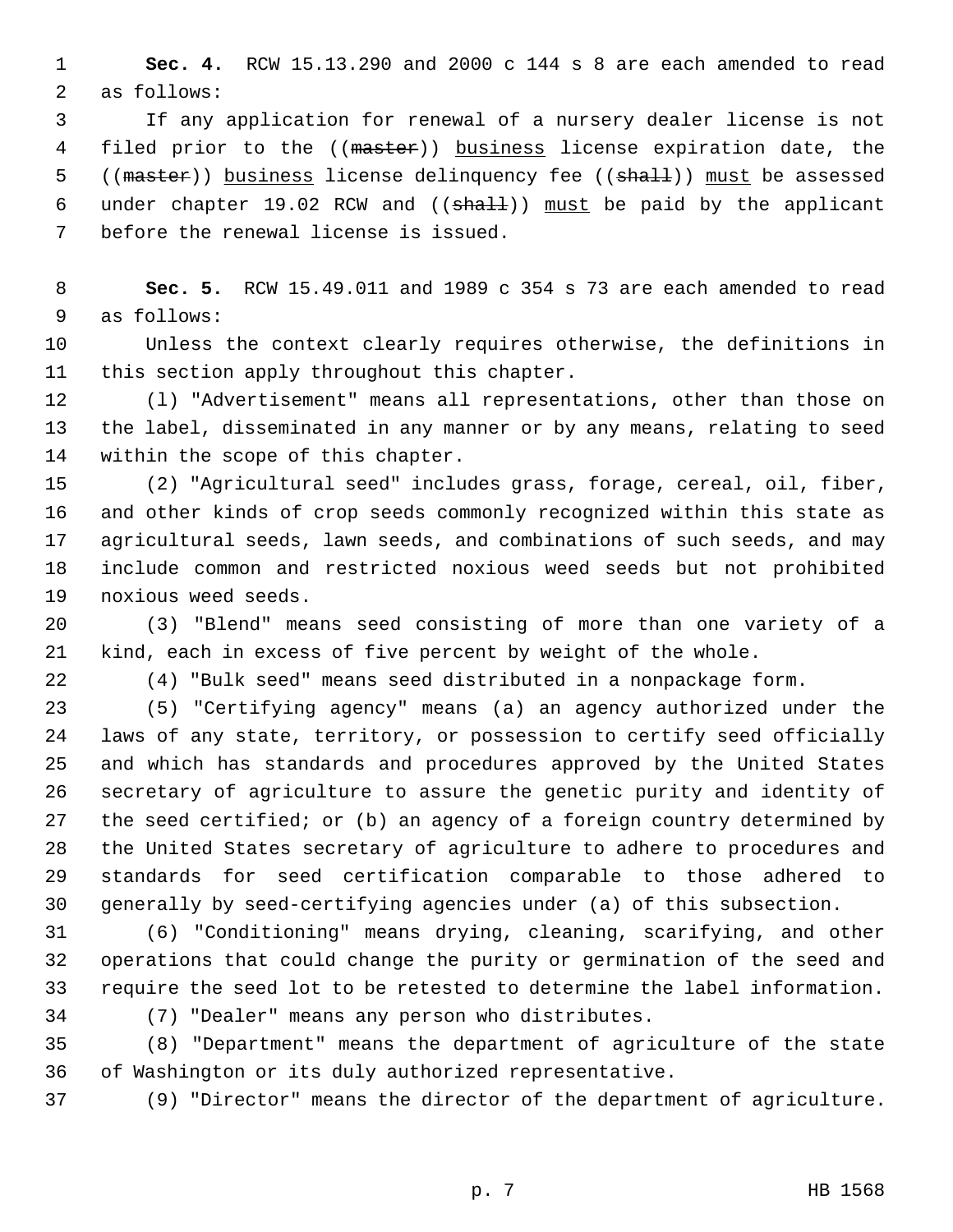1 (10) "Distribute" means to import, consign, offer for sale, hold 2 for sale, sell, barter, or otherwise supply seed in this state.

 3 (11) "Flower seeds" includes seeds of herbaceous plants grown from 4 their blooms, ornamental foliage, or other ornamental parts, and 5 commonly known and sold under the name of flower seeds in this state.

 6 (12) The terms "foundation seed," "registered seed," and "certified 7 seed" mean seed that has been produced and labeled in compliance with 8 the regulations of the department.

 9 (13) "Germination" means the emergence and development from the 10 seed embryo of those essential structures which, for the kind of seed 11 in question, are indicative of the ability to produce a normal plant 12 under favorable conditions.

13 (14) "Hard seeds" means seeds that remain hard at the end of the 14 prescribed test period because they have not absorbed water due to an 15 impermeable seed coat.

16 (15) "Hybrid" means the first generation seed of a cross produced 17 by controlling the pollination and by combining (a) two or more inbred 18 lines; (b) one inbred or a single cross with an open pollinated 19 variety; or (c) two varieties or species, except open-pollinated 20 varieties of corn (Zea mays). The second generation or subsequent 21 generations from such crosses  $((shall))$  are not  $((be))$  regarded as 22 hybrids. Hybrid designations ((shall)) must be treated as variety 23 names.

24 (16) "Inert matter" means all matter not seed, that includes broken 25 seeds, sterile florets, chaff, fungus bodies, and stones as determined 26 by methods defined by rule.

27 (17) "Kind" means one or more related species or subspecies that 28 singly or collectively is known by one common name, for example, corn, 29 oats, alfalfa, and timothy.

30 (18) "Label" includes a tag or other device attached to or written, 31 stamped, or printed on any container or accompanying any lot of bulk 32 seeds purporting to set forth the information required on the seed 33 label by this chapter, and it may include any other information 34 relating to the labeled seed.

35 (19) "Lot" means a definite quantity of seed identified by a lot 36 number or other mark, every portion or bag of which is uniform within 37 recognized tolerances for the factors that appear in the labeling.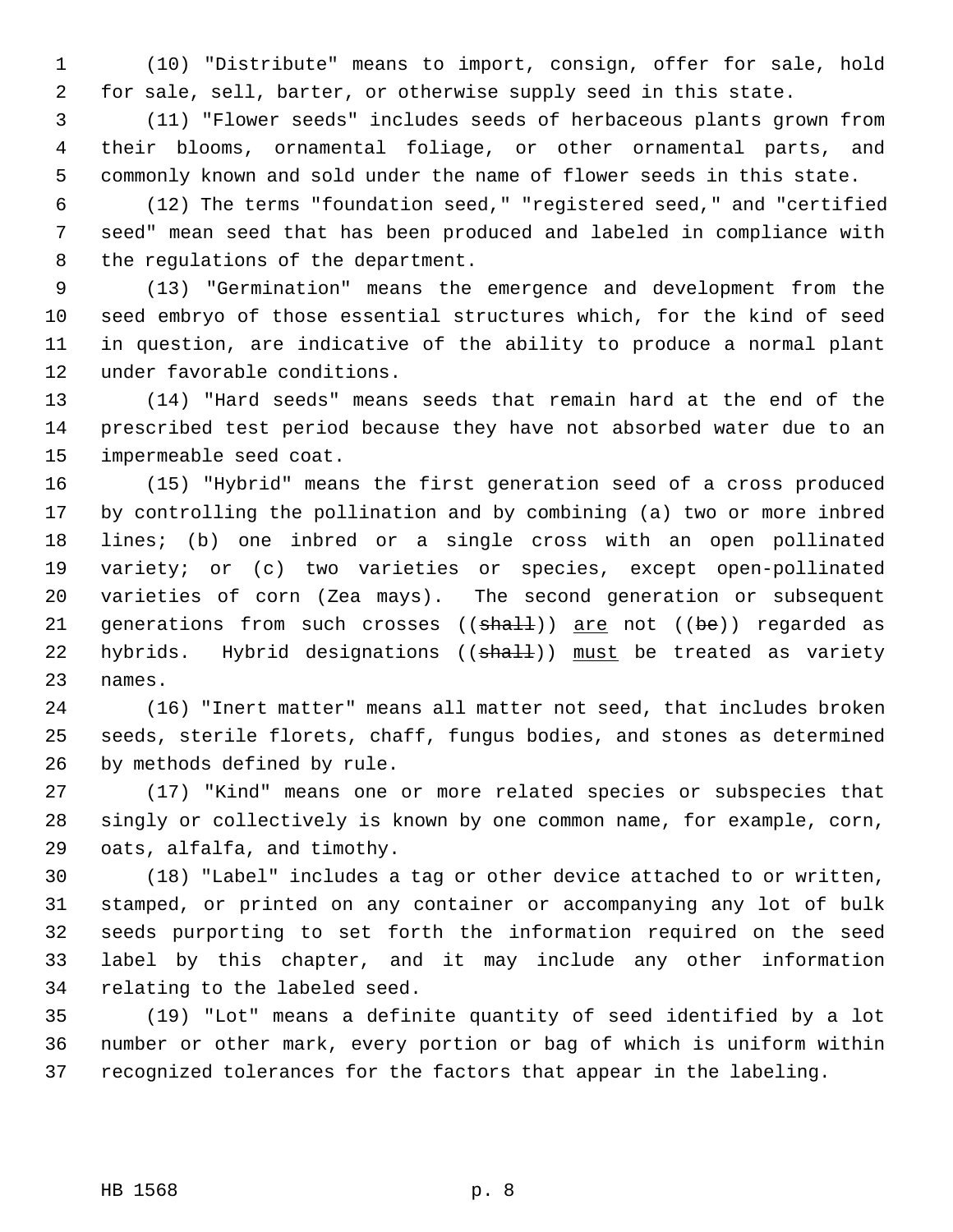1 (20) "Lot number" ((shall)) must identify the producer or dealer 2 and year of production or the year distributed for each lot of seed. 3 This requirement may be satisfied by use of a conditioner's or dealer's 4 code.

 5 (21) "((Master license)) Business licensing system" means the 6 mechanism established by chapter 19.02 RCW by which ((master)) business 7 licenses, endorsed for individual state-issued licenses, are issued and 8 renewed using a ((master)) business license application and a 9 ((master)) business license expiration date common to each renewable 10 license endorsement.

11 (22) "Mixture," "mix," or "mixed" means seed consisting of more 12 than one kind, each in excess of five percent by weight of the whole.

13 (23) "Official sample" means any sample of seed taken and 14 designated as official by the department.

15 (24) "Other crop seed" means seed of plants grown as crops, other 16 than the kind or variety included in the pure seed, as determined by 17 methods defined by rule.

18 (25) "Prohibited (primary) noxious weed seeds" are the seeds of 19 weeds which when established are highly destructive, competitive, 20 and/or difficult to control by cultural or chemical practices.

21 (26) "Person" means an individual, partnership, corporation, 22 company, association, receiver, trustee, or agent.

23 (27) "Pure live seed" means the product of the percent of 24 germination plus hard or dormant seed multiplied by the percent of pure 25 seed divided by one hundred. The result is expressed as a whole 26 number.

27 (28) "Pure seed" means seed exclusive of inert matter and all other 28 seeds not of the seed being considered as determined by methods defined 29 by rule.

30 (29) "Restricted (secondary) noxious weed seeds" are the seeds of 31 weeds which are objectionable in fields, lawns, and gardens of this 32 state, but which can be controlled by cultural or chemical practices.

33 (30) "Retail" means to distribute to the ultimate consumer.

34 (31) "Screenings" mean chaff, seed, weed seed, inert matter, and 35 other materials removed from seed in cleaning or conditioning.

36 (32) "Seed labeling registrant" means a person who has obtained a 37 permit to label seed for distribution in this state.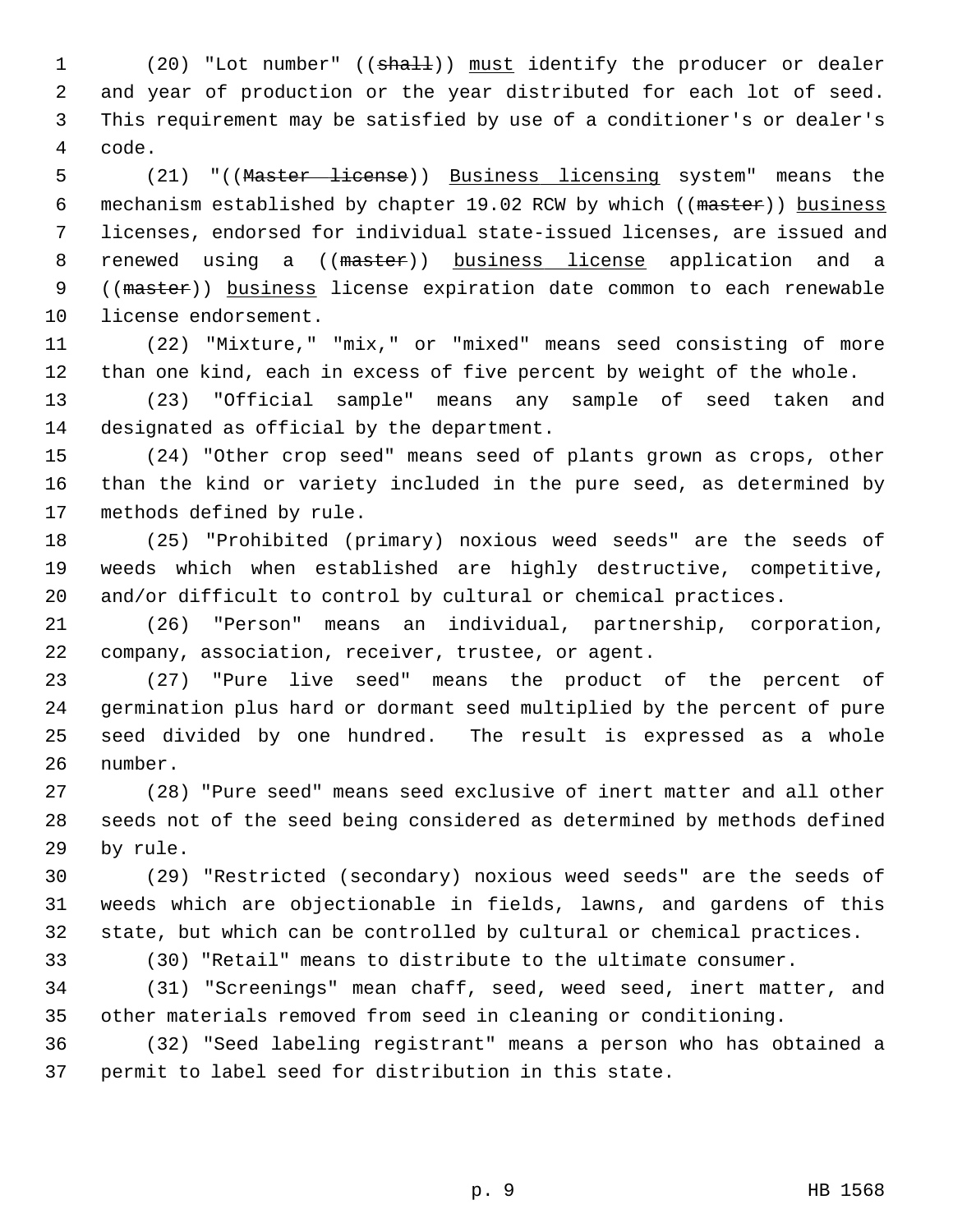1 (33) "Seeds" mean agricultural or vegetable seeds or other seeds as 2 determined by rules adopted by the department.

 3 (34) "Stop sale, use, or removal order" means an administrative 4 order restraining the sale, use, disposition, and movement of a 5 specific amount of seed.

 6 (35) "Treated" means that the seed has received an application of 7 a substance, or that it has been subjected to a process for which a 8 claim is made.

 9 (36) "Type" means a group of varieties so nearly similar that the 10 individual varieties cannot be clearly differentiated except under 11 special conditions.

12 (37) "Variety" means a subdivision of a kind that is distinct, 13 uniform, and stable; "distinct" in the sense that the variety can be 14 differentiated by one or more identifiable morphological, 15 physiological, or other characteristics from all other varieties of 16 public knowledge; "uniform" in the sense that variations in essential 17 and distinctive characteristics are describable; and "stable" in the 18 sense that the variety will remain unchanged in its essential and 19 distinctive characteristics and its uniformity when reproduced or 20 reconstituted as required by the different categories of varieties.

21 (38) "Vegetable seeds" includes the seeds of those crops that are 22 grown in gardens and on truck farms and are generally known and sold 23 under the name of vegetable or herb seeds in this state.

24 (39) "Weed seeds" include the seeds of all plants generally 25 recognized as weeds within this state, and includes the seeds of 26 prohibited and restricted noxious weeds as determined by regulations 27 adopted by the department.

28 (40) "Inoculant" means a commercial preparation containing nitrogen 29 fixing bacteria applied to the seed.

30 (41) "Coated seed" means seed that has been treated and has 31 received an application of inert material during the treatment process.

32 **Sec. 6.** RCW 15.49.380 and 2012 c 61 s 1 are each amended to read 33 as follows:

34 (1) No person ((shall)) may distribute seeds without having 35 obtained a dealer's license for each regular place of business( $($ : 36 PROVIDED, That no)). However, a license ((shall be)) is not required 37 of a person who distributes seeds only in sealed packages of eight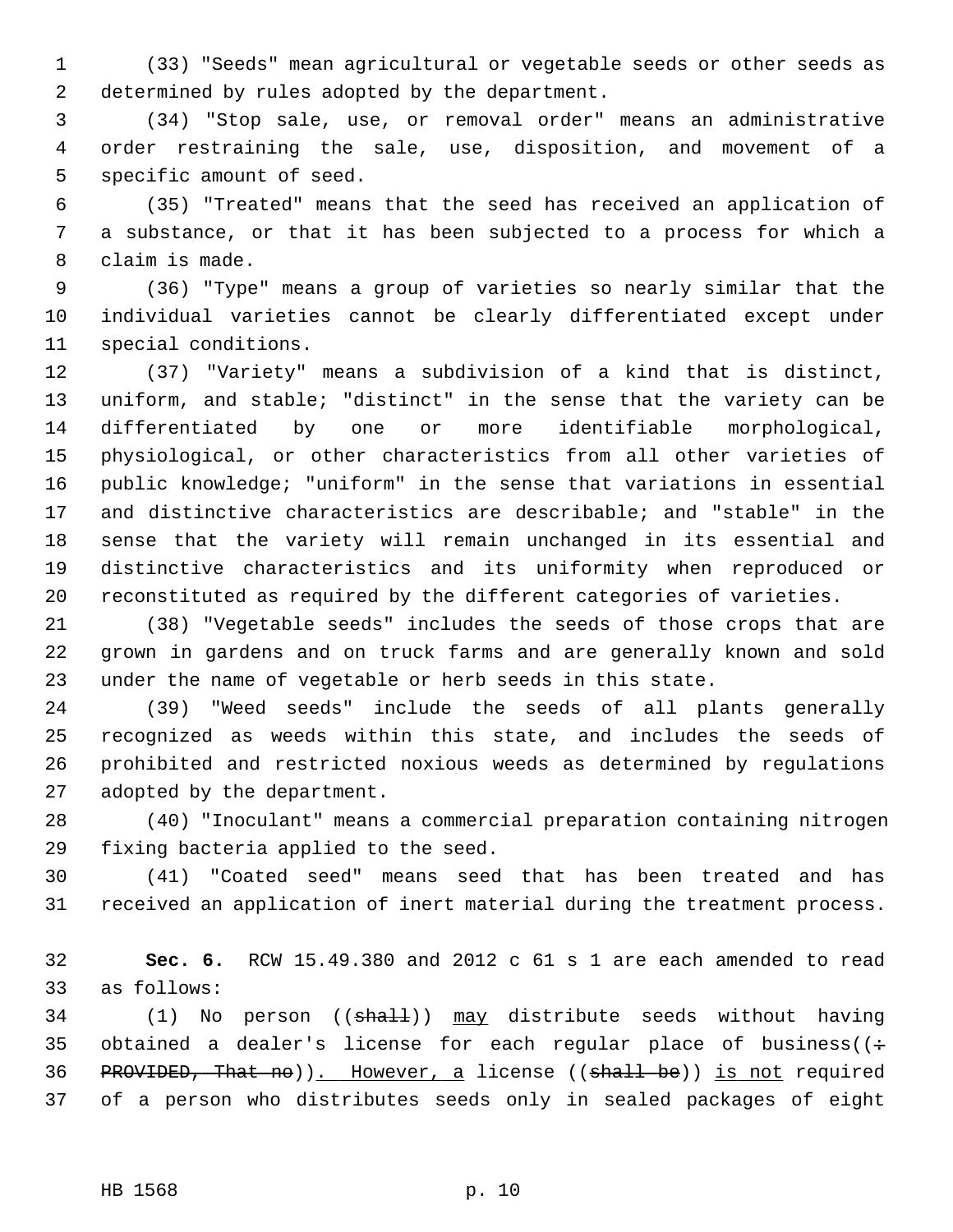1 ounces or less, packed by a seed labeling registrant and bearing the 2 name and address of the registrant((: PROVIDED FURTHER, That)). 3 Moreover, a license ((shall not be)) is not required of any grower 4 selling seeds of his or her own production exclusively. Such seed sold 5 by such grower must be properly labeled as provided in this chapter. 6 Each dealer's license (( $shall$ )) costs one hundred twenty-five dollars, 7 ((shall)) must be issued through the ((master)) business license 8 system, ((shall)) must bear the date of issue, ((shall)) must expire on 9 the ((master license)) business licensing expiration date, and 10 ((shall)) must be prominently displayed in each place of business.

11 (2) Persons custom conditioning and/or custom treating seeds for 12 others for remuneration ((shall be)) are considered dealers for the 13 purpose of this chapter.

14 (3) Application for a license to distribute seed ((shall)) must be 15 through the ((master license)) business licensing system and ((shall)) 16 must include the name and address of the person applying for the 17 license, the name of a person domiciled in this state authorized to 18 receive and accept service or legal notices of all kinds, and any other 19 reasonable and practical information prescribed by the department 20 necessary to carry out the purposes and provisions of this chapter.

21 **Sec. 7.** RCW 15.49.390 and 1982 c 182 s 25 are each amended to read 22 as follows:

23 If an application for renewal of the dealer's license provided for 24 in RCW 15.49.380, is not filed prior to the ((master)) business license 25 expiration date, the ((master)) business license delinquency fee 26 ((shall)) must be assessed under chapter 19.02 RCW and ((shall)) must 27 be paid by the applicant before the renewal license ((shall be)) is 28 issued.

29 **Sec. 8.** RCW 15.54.275 and 1998 c 36 s 3 are each amended to read 30 as follows:

31 (1) No person may distribute a bulk fertilizer in this state until 32 a license to distribute has been obtained by that person. An annual 33 license is required for each out-of-state or in-state location that 34 distributes bulk fertilizer in Washington state. An application for 35 each location  $((\text{sha11}))$  must be filed on forms provided by the  $((\text{master})$ 36 license)) business licensing system established under chapter 19.02 RCW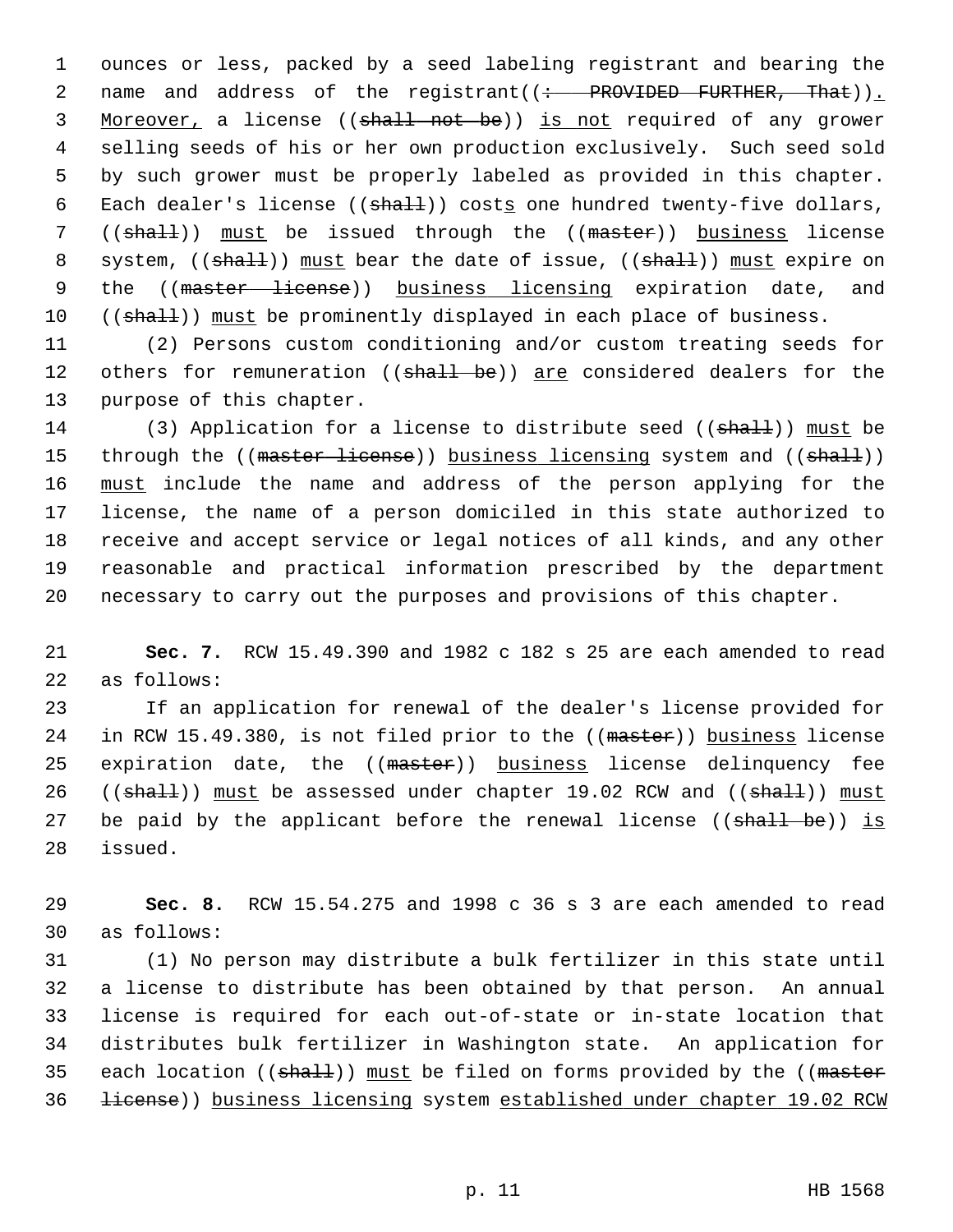1 and ((shall)) must be accompanied by an annual fee of twenty-five 2 dollars per location. The license ((shall)) expires on the ((master)) 3 business license expiration date.

4 (2) An application for license ((shall)) must include the 5 following:

6 (a) The name and address of licensee.

7 (b) Any other information required by the department by rule.

8 (3) The name and address shown on the license ((shall)) must be 9 shown on all labels, pertinent invoices, and storage facilities for 10 fertilizer distributed by the licensee in this state.

11 (4) If an application for license renewal provided for in this 12 section is not filed prior to the ((master)) business license 13 expiration date, a delinquency fee of twenty-five dollars ((shall)) 14 must be assessed and added to the original fee and ((shall)) must be 15 paid by the applicant before the renewal license ((shall be)) is 16 issued. The assessment of this delinquency fee ((shall)) does not 17 prevent the department from taking any other action as provided for in 18 this chapter. The penalty ((shall)) does not apply if the applicant 19 furnishes an affidavit that he or she has not distributed this 20 commercial fertilizer subsequent to the expiration of his or her prior 21 license.

22 **Sec. 9.** RCW 15.58.030 and 2011 c 103 s 35 are each reenacted and 23 amended to read as follows:

24 ((As used in this chapter the words and phrases defined in this 25 section shall have the meanings indicated)) The definitions in this 26 section apply throughout this chapter unless the context clearly 27 requires otherwise.

28 (1) "Active ingredient" means any ingredient which will prevent, 29 destroy, repel, control, or mitigate pests, or which will act as a 30 plant regulator, defoliant, desiccant, or spray adjuvant.

31 (2) "Antidote" means the most practical immediate treatment in case 32 of poisoning and includes first aid treatment.

33 (3) "Arthropod" means any invertebrate animal that belongs to the 34 phylum arthropoda, which in addition to insects, includes allied 35 classes whose members are wingless and usually have more than six legs; 36 for example, spiders, mites, ticks, centipedes, and isopod crustaceans.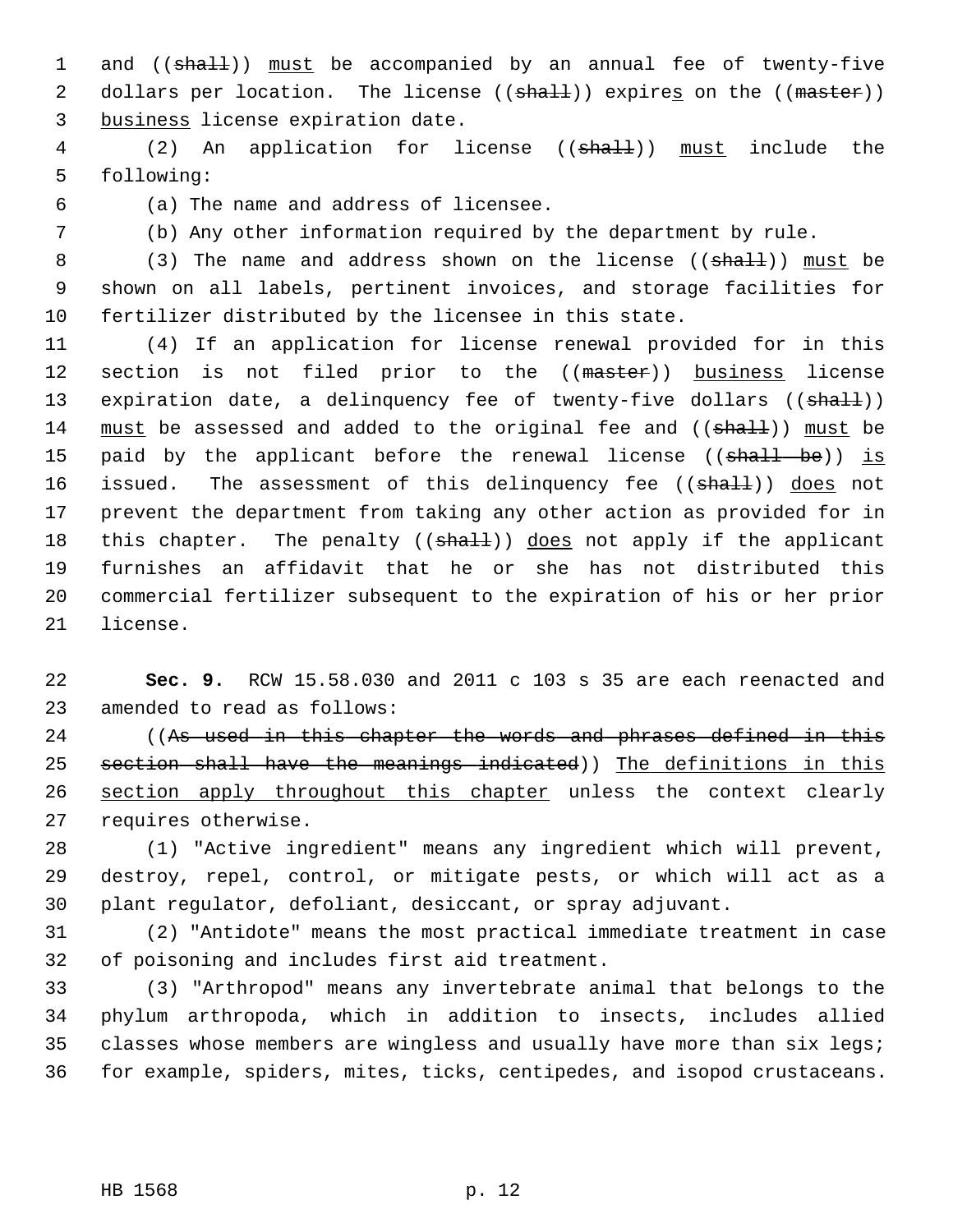1 (4) "Complete wood destroying organism inspection" means inspection 2 for the purpose of determining evidence of infestation, damage, or 3 conducive conditions as part of the transfer, exchange, or refinancing 4 of any structure in Washington state. Complete wood destroying 5 organism inspections include any wood destroying organism inspection 6 that is conducted as the result of telephone solicitation by an 7 inspection, pest control, or other business, even if the inspection 8 would fall within the definition of a specific wood destroying organism 9 inspection.

10 (5) "Defoliant" means any substance or mixture of substances 11 intended to cause the leaves or foliage to drop from a plant with or 12 without causing abscission.

13 (6) "Department" means the Washington state department of 14 agriculture.

15 (7) "Desiccant" means any substance or mixture of substances 16 intended to artificially accelerate the drying of plant tissues.

17 (8) "Device" means any instrument or contrivance intended to trap, 18 destroy, control, repel, or mitigate pests, or to destroy, control, 19 repel or mitigate fungi, nematodes, or such other pests, as may be 20 designated by the director, but not including equipment used for the 21 application of pesticides when sold separately from the pesticides.

22 (9) "Director" means the director of the department or a duly 23 authorized representative.

24 (10) "Distribute" means to offer for sale, hold for sale, sell, 25 barter, or supply pesticides in this state.

26 (11) "EPA" means the United States environmental protection agency. 27 (12) "EPA restricted use pesticide" means any pesticide with 28 restricted uses as classified for restricted use by the administrator, 29 EPA.

30 (13) "FIFRA" means the federal insecticide, fungicide, and 31 rodenticide act as amended (61 Stat. 163, 7 U.S.C. Sec. 136 et seq.).

32 (14) "Fungi" means all nonchlorophyll-bearing thallophytes (all 33 nonchlorophyll-bearing plants of a lower order than mosses and 34 liverworts); for example, rusts, smuts, mildews, molds, yeasts, and 35 bacteria, except those on or in living persons or other animals.

36 (15) "Fungicide" means any substance or mixture of substances 37 intended to prevent, destroy, repel, or mitigate any fungi.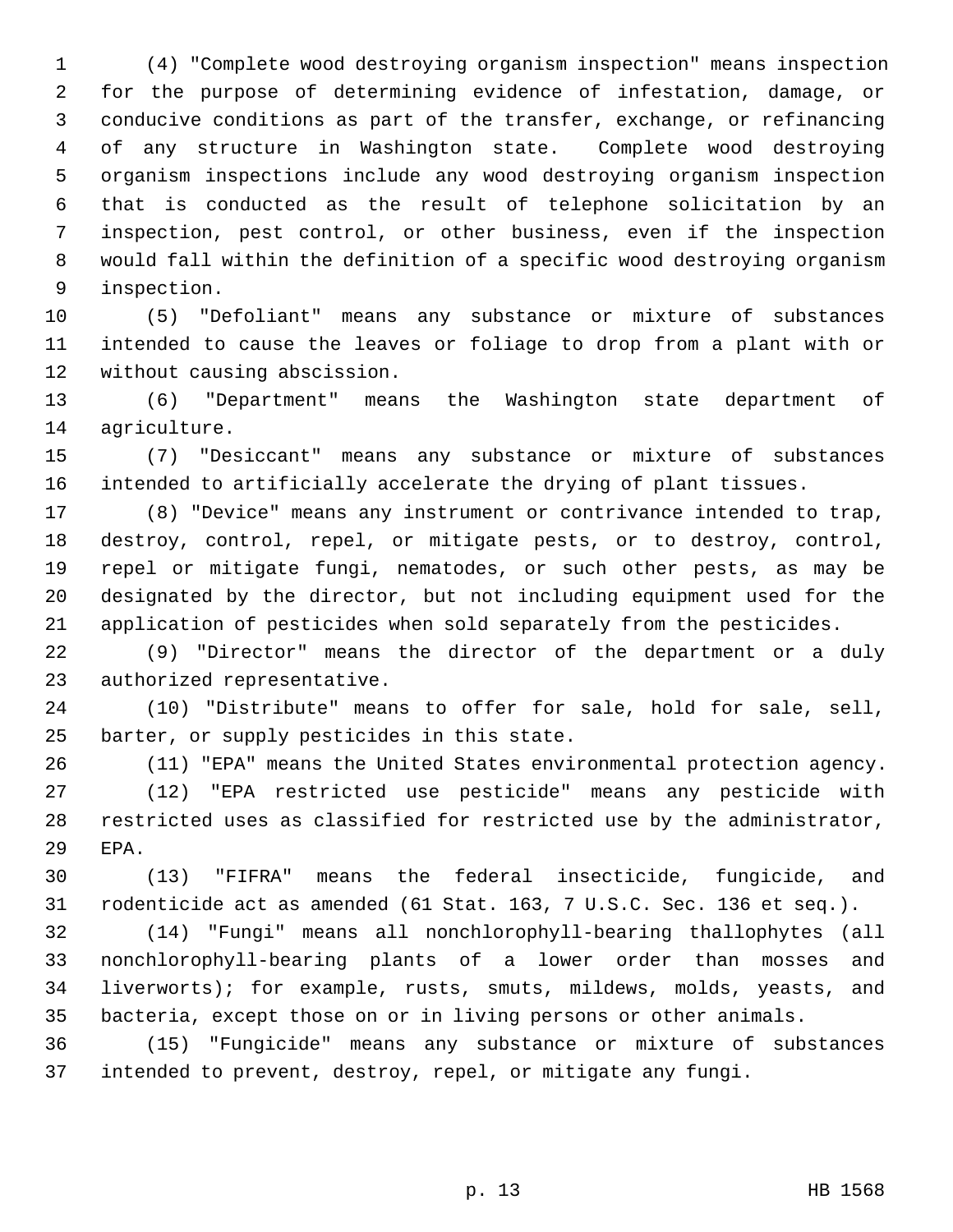1 (16) "Herbicide" means any substance or mixture of substances 2 intended to prevent, destroy, repel, or mitigate any weed.

 3 (17) "Inert ingredient" means an ingredient which is not an active 4 ingredient.

 5 (18) "Ingredient statement" means a statement of the name and 6 percentage of each active ingredient together with the total percentage 7 of the inert ingredients in the pesticide, and when the pesticide 8 contains arsenic in any form, the ingredient statement ((shall)) must 9 also include percentages of total and water soluble arsenic, each 10 calculated as elemental arsenic. The ingredient statement for a spray 11 adjuvant must be consistent with the labeling requirements adopted by 12 rule.

13 (19) "Insect" means any of the numerous small invertebrate animals 14 whose bodies are more or less obviously segmented, and which for the 15 most part belong to the class insecta, comprising six-legged, usually 16 winged forms, for example, beetles, bugs, bees, flies, and to other 17 allied classes of arthropods whose members are wingless and usually 18 have more than six legs, for example, spiders, mites, ticks, 19 centipedes, and isopod crustaceans.

20 (20) "Insecticide" means any substance or mixture of substances 21 intended to prevent, destroy, repel, or mitigate any insects which may 22 be present in any environment whatsoever.

23 (21) "Inspection control number" means a number obtained from the 24 department that is recorded on wood destroying organism inspection 25 reports issued by a structural pest inspector in conjunction with the 26 transfer, exchange, or refinancing of any structure.

27 (22) "Label" means the written, printed, or graphic matter on, or 28 attached to, the pesticide, device, or immediate container, and the 29 outside container or wrapper of the retail package.

30 (23) "Labeling" means all labels and other written, printed, or 31 graphic matter:

32 (a) Upon the pesticide, device, or any of its containers or 33 wrappers;

34 (b) Accompanying the pesticide, or referring to it in any other 35 media used to disseminate information to the public; and

36 (c) To which reference is made on the label or in literature 37 accompanying or referring to the pesticide or device except when 38 accurate nonmisleading reference is made to current official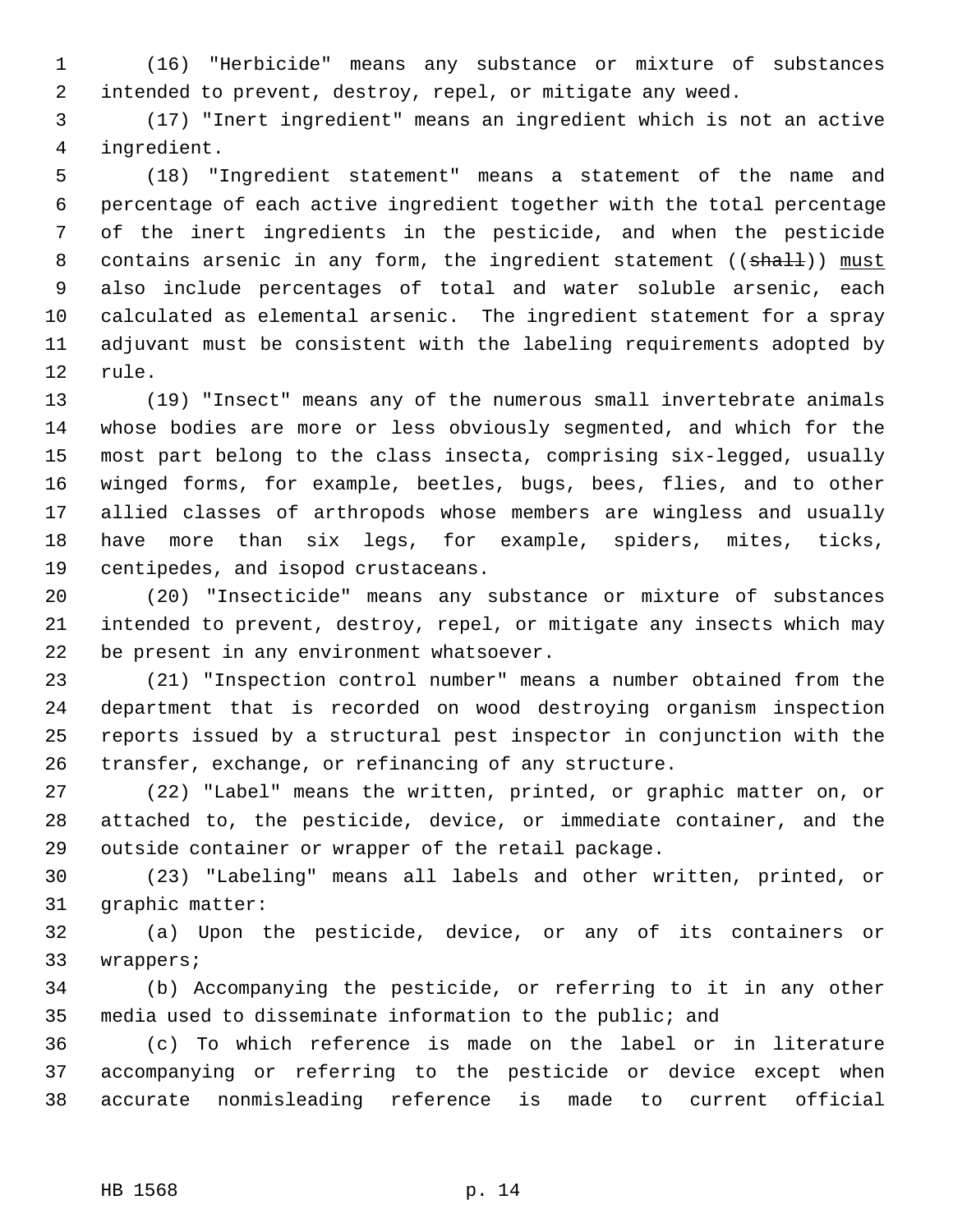1 publications of the department, United States departments of 2 agriculture; interior; education; health and human services; state 3 agricultural colleges; and other similar federal or state institutions 4 or agencies authorized by law to conduct research in the field of 5 pesticides.

 6 (24) "Land" means all land and water areas, including airspace and 7 all plants, animals, structures, buildings, devices and contrivances, 8 appurtenant thereto or situated thereon, fixed or mobile, including any 9 used for transportation.

10 (25) "((Master license)) Business licensing system" means the 11 mechanism established by chapter 19.02 RCW by which ((master)) business 12 licenses, endorsed for individual state-issued licenses, are issued and 13 renewed using a ((master)) business license application and a 14 ((master)) business license expiration date common to each renewable 15 license endorsement.

16 (26) "Nematocide" means any substance or mixture of substances 17 intended to prevent, destroy, repel, or mitigate nematodes.

18 (27) "Nematode" means any invertebrate animal of the phylum 19 nemathelminthes and class nematoda, that is, unsegmented round worms 20 with elongated, fusiform, or saclike bodies covered with cuticle, and 21 inhabiting soil, water, plants or plant parts, may also be called nemas 22 or eelworms.

23 (28) "Person" means any individual, partnership, association, 24 corporation, or organized group of persons whether or not incorporated.

25 (29) "Pest" means, but is not limited to, any insect, rodent, 26 nematode, snail, slug, weed and any form of plant or animal life or 27 virus, except virus on or in a living person or other animal, which is 28 normally considered to be a pest or which the director may declare to 29 be a pest.

30 (30) "Pest control consultant" means any individual who sells or 31 offers for sale at other than a licensed pesticide dealer outlet or 32 location where they are employed, or who offers or supplies technical 33 advice or makes recommendations to the user of:

34 (a) Highly toxic pesticides, as determined under RCW 15.58.040;

35 (b) EPA restricted use pesticides or restricted use pesticides 36 which are restricted by rule to distribution by licensed pesticide 37 dealers only; or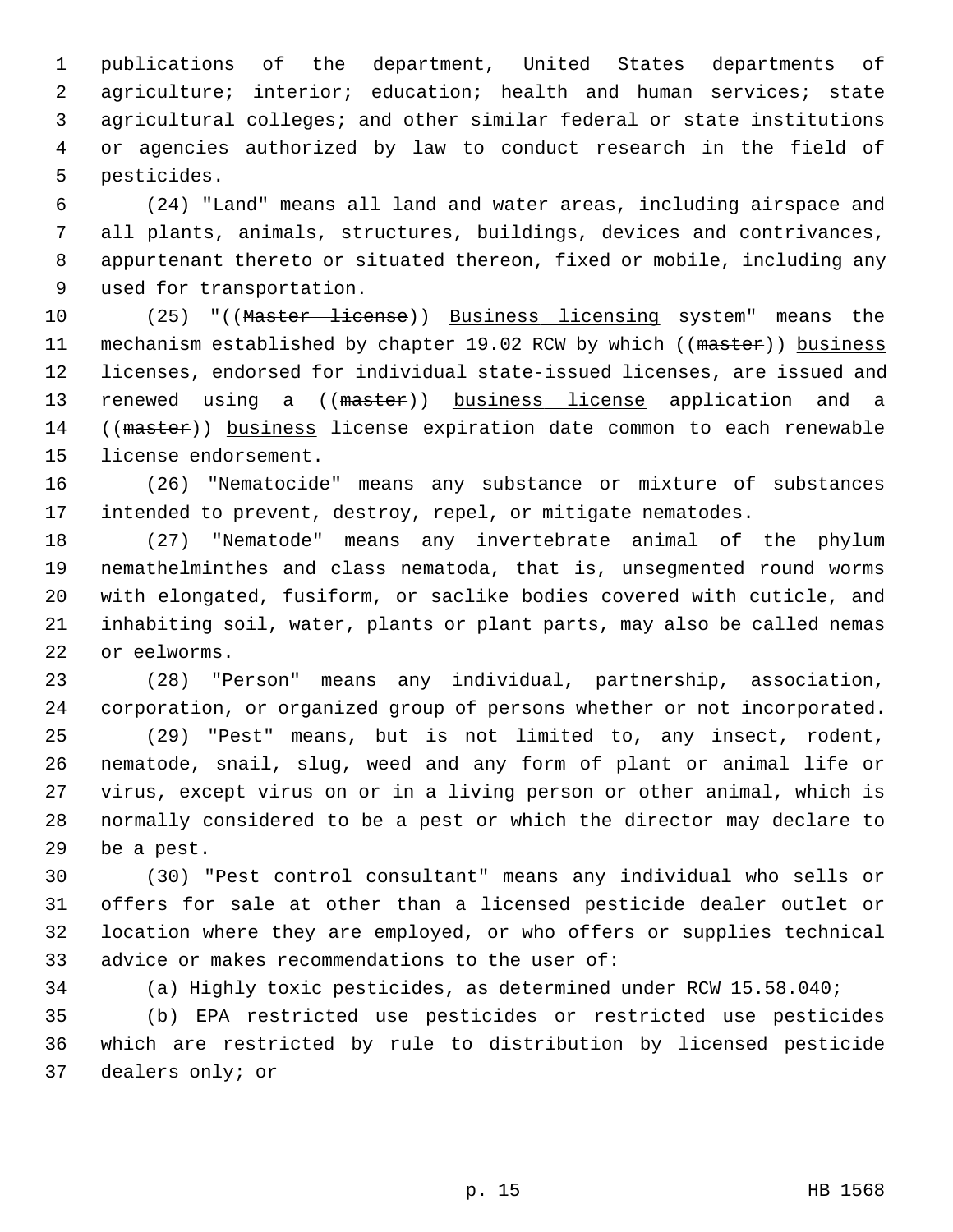1 (c) Any other pesticide except those pesticides which are labeled 2 and intended for home and garden use only.

3 (31) "Pesticide" means, but is not limited to:

 4 (a) Any substance or mixture of substances intended to prevent, 5 destroy, control, repel, or mitigate any insect, rodent, snail, slug, 6 fungus, weed, and any other form of plant or animal life or virus, 7 except virus on or in a living person or other animal which is normally 8 considered to be a pest or which the director may declare to be a pest;

 9 (b) Any substance or mixture of substances intended to be used as 10 a plant regulator, defoliant or desiccant; and

11 (c) Any spray adjuvant.

12 (32) "Pesticide dealer" means any person who distributes any of the 13 following pesticides:

14 (a) Highly toxic pesticides, as determined under RCW 15.58.040;

15 (b) EPA restricted use pesticides or restricted use pesticides 16 which are restricted by rule to distribution by licensed pesticide 17 dealers only; or

18 (c) Any other pesticide except those pesticides which are labeled 19 and intended for home and garden use only.

20 (33) "Pesticide dealer manager" means the owner or other individual 21 supervising pesticide distribution at one outlet holding a pesticide 22 dealer license.

23 (34) "Plant regulator" means any substance or mixture of substances 24 intended through physiological action, to accelerate or retard the rate 25 of growth or maturation, or to otherwise alter the behavior of 26 ornamental or crop plants or their produce, but ((shall)) does not 27 include substances insofar as they are intended to be used as plant 28 nutrients, trace elements, nutritional chemicals, plant inoculants, or 29 soil amendments.

30 (35) "Registrant" means the person registering any pesticide under 31 the provisions of this chapter.

32 (36) "Restricted use pesticide" means any pesticide or device 33 which, when used as directed or in accordance with a widespread and 34 commonly recognized practice, the director determines, subsequent to a 35 hearing, requires additional restrictions for that use to prevent 36 unreasonable adverse effects on the environment including people, 37 lands, beneficial insects, animals, crops, and wildlife, other than 38 pests.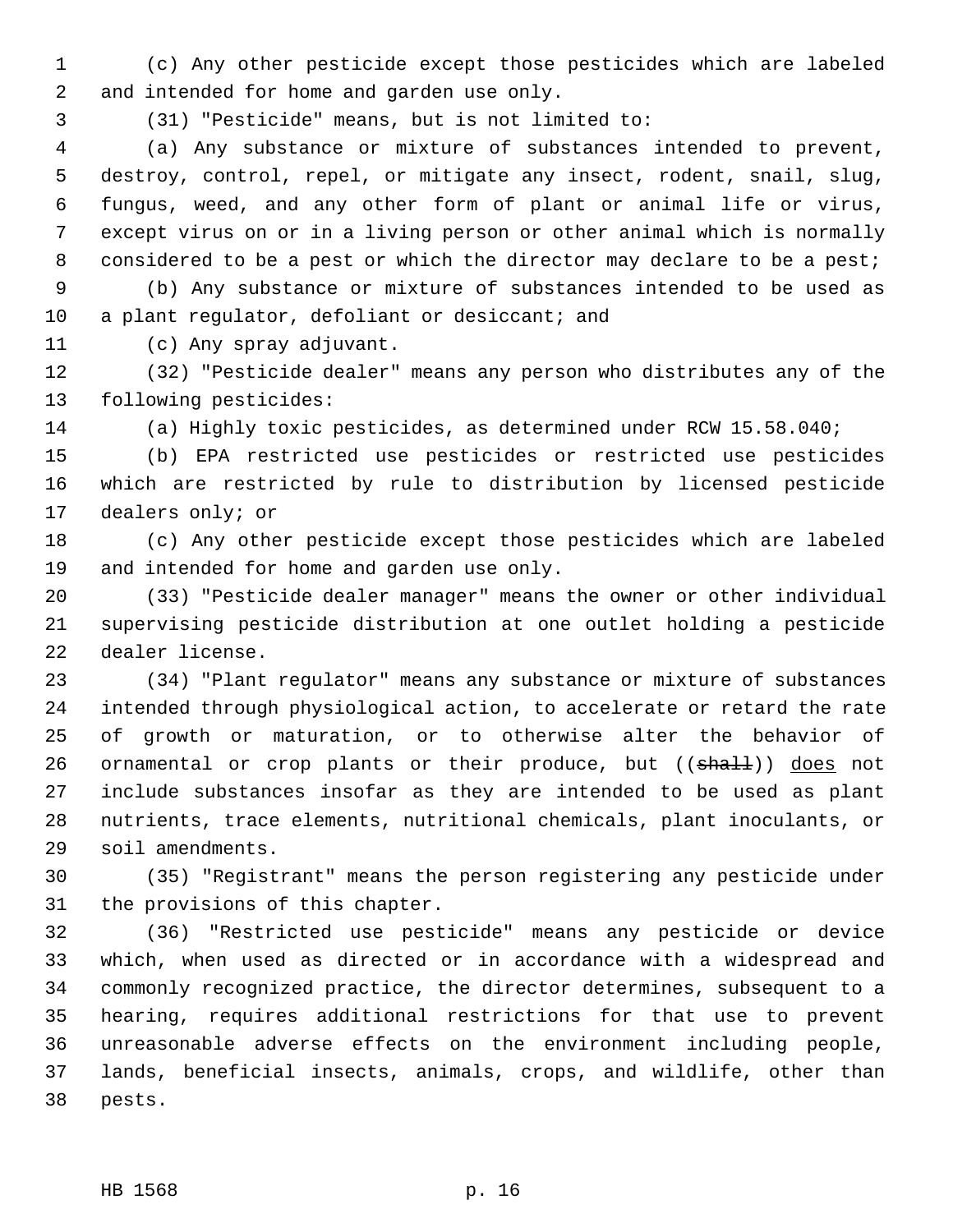1 (37) "Rodenticide" means any substance or mixture of substances 2 intended to prevent, destroy, repel, or mitigate rodents, or any other 3 vertebrate animal which the director may declare by rule to be a pest.

 4 (38) "Special local needs registration" means a registration issued 5 by the director pursuant to provisions of section 24(c) of FIFRA.

 6 (39) "Specific wood destroying organism inspection" means an 7 inspection of a structure for purposes of identifying or verifying 8 evidence of an infestation of wood destroying organisms prior to pest 9 management activities.

10 (40) "Spray adjuvant" means any product intended to be used with a 11 pesticide as an aid to the application or to the effect of the 12 pesticide, and which is in a package or container separate from the 13 pesticide. Spray adjuvant includes, but is not limited to, acidifiers, 14 compatibility agents, crop oil concentrates, defoaming agents, drift 15 control agents, modified vegetable oil concentrates, nonionic 16 surfactants, organosilicone surfactants, stickers, and water 17 conditioning agents. Spray adjuvant does not include products that are 18 only intended to mark the location where a pesticide is applied.

19 (41) "Structural pest inspector" means any individual who performs 20 the service of conducting a complete wood destroying organism 21 inspection or a specific wood destroying organism inspection.

22 (42) "Unreasonable adverse effects on the environment" means any 23 unreasonable risk to people or the environment taking into account the 24 economic, social, and environmental costs and benefits of the use of 25 any pesticide, or as otherwise determined by the director.

26 (43) "Weed" means any plant which grows where not wanted.

27 (44) "Wood destroying organism" means insects or fungi that 28 consume, excavate, develop in, or otherwise modify the integrity of 29 wood or wood products. Wood destroying organism includes, but is not 30 limited to, carpenter ants, moisture ants, subterranean termites, 31 dampwood termites, beetles in the family Anobiidae, and wood decay 32 fungi (wood rot).

33 (45) "Wood destroying organism inspection report" means any written 34 document that reports or comments on the presence or absence of wood 35 destroying organisms, their damage, and/or conducive conditions leading 36 to the establishment of such organisms.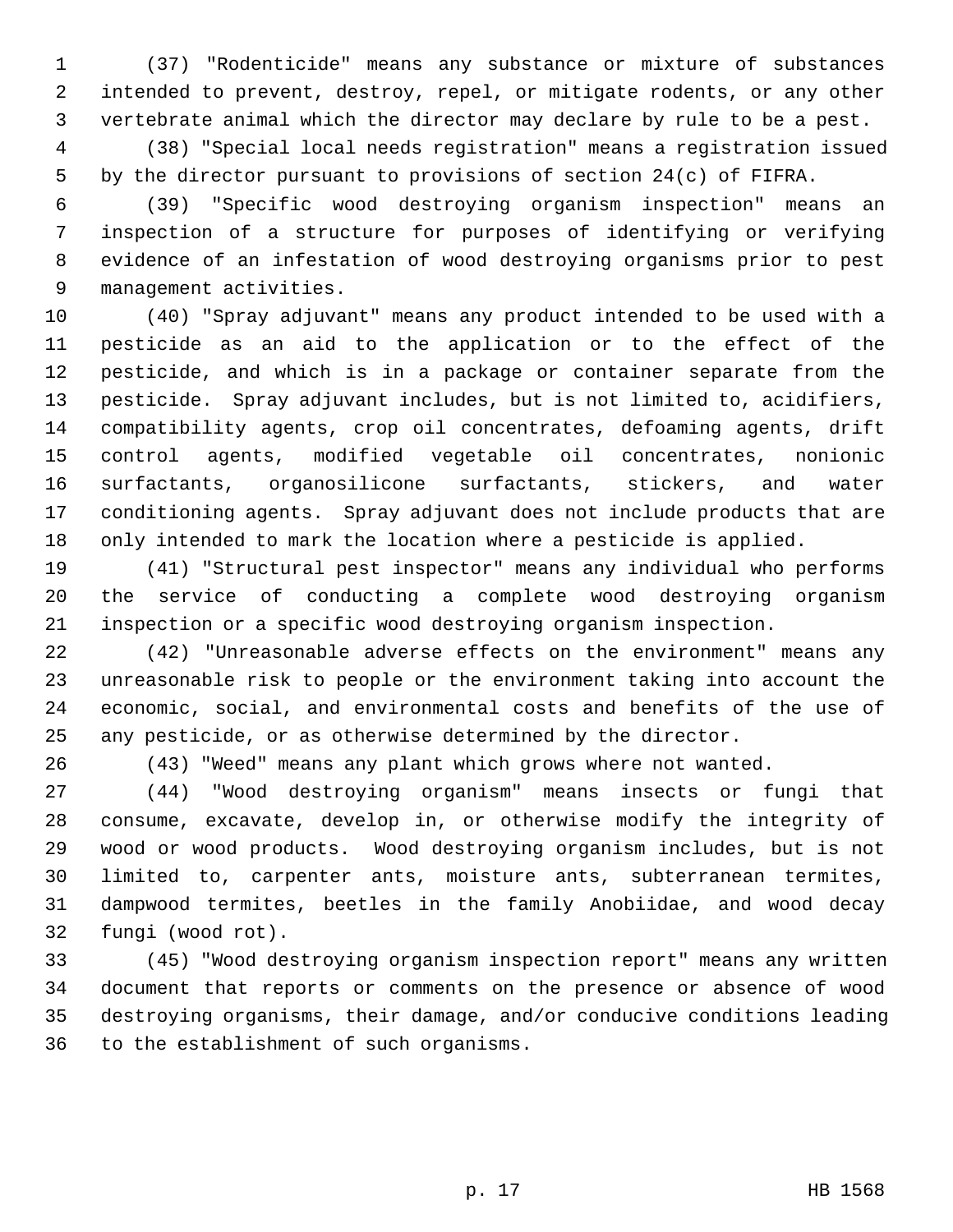1 **Sec. 10.** RCW 15.58.180 and 2008 c 285 s 16 are each amended to 2 read as follows:

 3 (1) Except as provided in subsections (4) and (5) of this section, 4 it is unlawful for any person to act in the capacity of a pesticide 5 dealer or advertise as or assume to act as a pesticide dealer without 6 first having obtained an annual license from the director. The license 7 expires on the ((master)) business license expiration date. A license 8 is required for each location or outlet located within this state from 9 which pesticides are distributed. A manufacturer, registrant, or 10 distributor who has no pesticide dealer outlet licensed within this 11 state and who distributes pesticides directly into this state must 12 obtain a pesticide dealer license for his or her principal out-of-state 13 location or outlet, but such a licensed out-of-state pesticide dealer 14 is exempt from the pesticide dealer manager requirements.

15 (2) Application for a license must be accompanied by a fee of 16 sixty-seven dollars and must be made through the ((master license)) 17 business licensing system and must include the full name of the person 18 applying for the license and the name of the individual within the 19 state designated as the pesticide dealer manager. If the applicant is 20 a partnership, association, corporation, or organized group of persons, 21 the full name of each member of the firm or partnership or the names of 22 the officers of the association or corporation must be given on the 23 application. The application must state the principal business address 24 of the applicant in the state and elsewhere, the name of a person 25 domiciled in this state authorized to receive and accept service of 26 summons of legal notices of all kinds for the applicant, and any other 27 necessary information prescribed by the director.

28 (3) It is unlawful for any licensed dealer outlet to operate 29 without a pesticide dealer manager who has a license of qualification.

30 (4) This section does not apply to (a) a licensed pesticide 31 applicator who sells pesticides only as an integral part of the 32 applicator's pesticide application service when pesticides are 33 dispensed only through apparatuses used for pesticide application, or 34 (b) any federal, state, county, or municipal agency that provides 35 pesticides only for its own programs.

36 (5) A user of a pesticide may distribute a properly labeled 37 pesticide to another user who is legally entitled to use that pesticide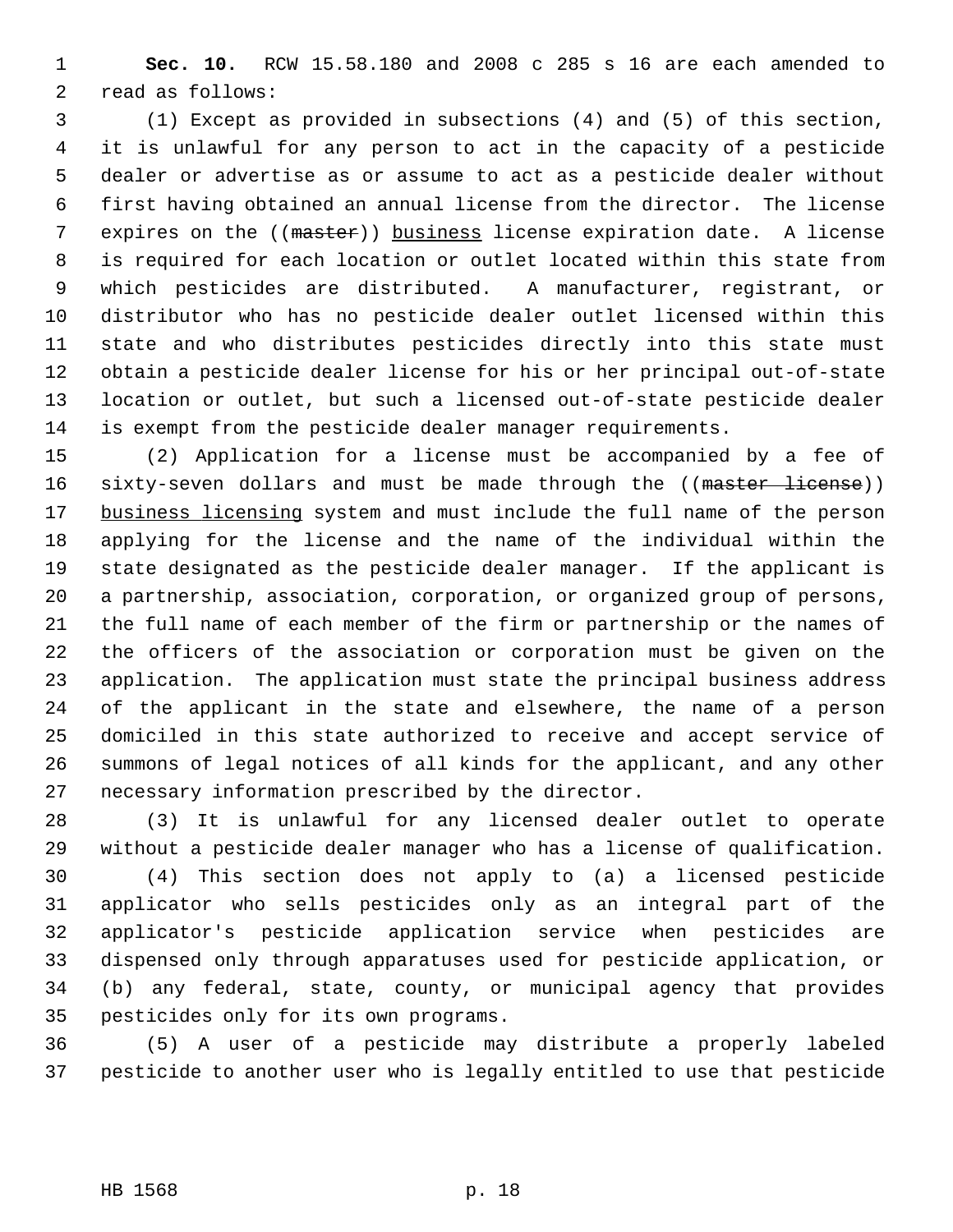1 without obtaining a pesticide dealer's license if the exclusive purpose 2 of distributing the pesticide is keeping it from becoming a hazardous 3 waste as defined in chapter 70.105 RCW.

 4 **Sec. 11.** RCW 15.58.235 and 1989 c 380 s 19 are each amended to 5 read as follows:

 6 (1) If an application for renewal of a pesticide dealer license is 7 not filed on or before the ((master)) business license expiration date, 8 the ((master)) business license delinquency fee ((shall)) must be 9 assessed under chapter 19.02 RCW and ((shall)) must be paid by the 10 applicant before the renewal license is issued.

11 (2) If application for renewal of any license provided for in this 12 chapter other than the pesticide dealer license is not filed on or 13 before the expiration date of the license, a penalty equivalent to the 14 license fee  $((shath))$  must be assessed and added to the original fee, 15 and ((shall)) must be paid by the applicant before the renewal license 16 is issued((: PROVIDED, That)). However, such penalty ((shall)) does 17 not apply if the applicant furnishes an affidavit certifying that he or 18 she has not acted as a licensee subsequent to the expiration of the 19 license.

20 (3) Any license for which a renewal application has been made, all 21 other requirements have been met, and the proper fee paid, continues in 22 full force and effect until the director notifies the applicant that 23 the license has been renewed or the application has been denied.

24 **Sec. 12.** RCW 18.44.031 and 2010 c 34 s 3 are each amended to read 25 as follows:

26 An application for an escrow agent license ((shall)) must be in 27 writing in such form as is prescribed by the director, and  $((shall))$ 28 must be verified on oath by the applicant. An application for an 29 escrow agent license (( $shall$ )) must include the following:

30 (1) The applicant's form of business organization and place of 31 organization;

32 (2) Information concerning the identity of the applicant, and its 33 officers, directors, owners, partners, controlling persons, and 34 employees, including fingerprints for submission to the Washington 35 state patrol, the federal bureau of investigation, and any government 36 agency or subdivision authorized to receive information for state and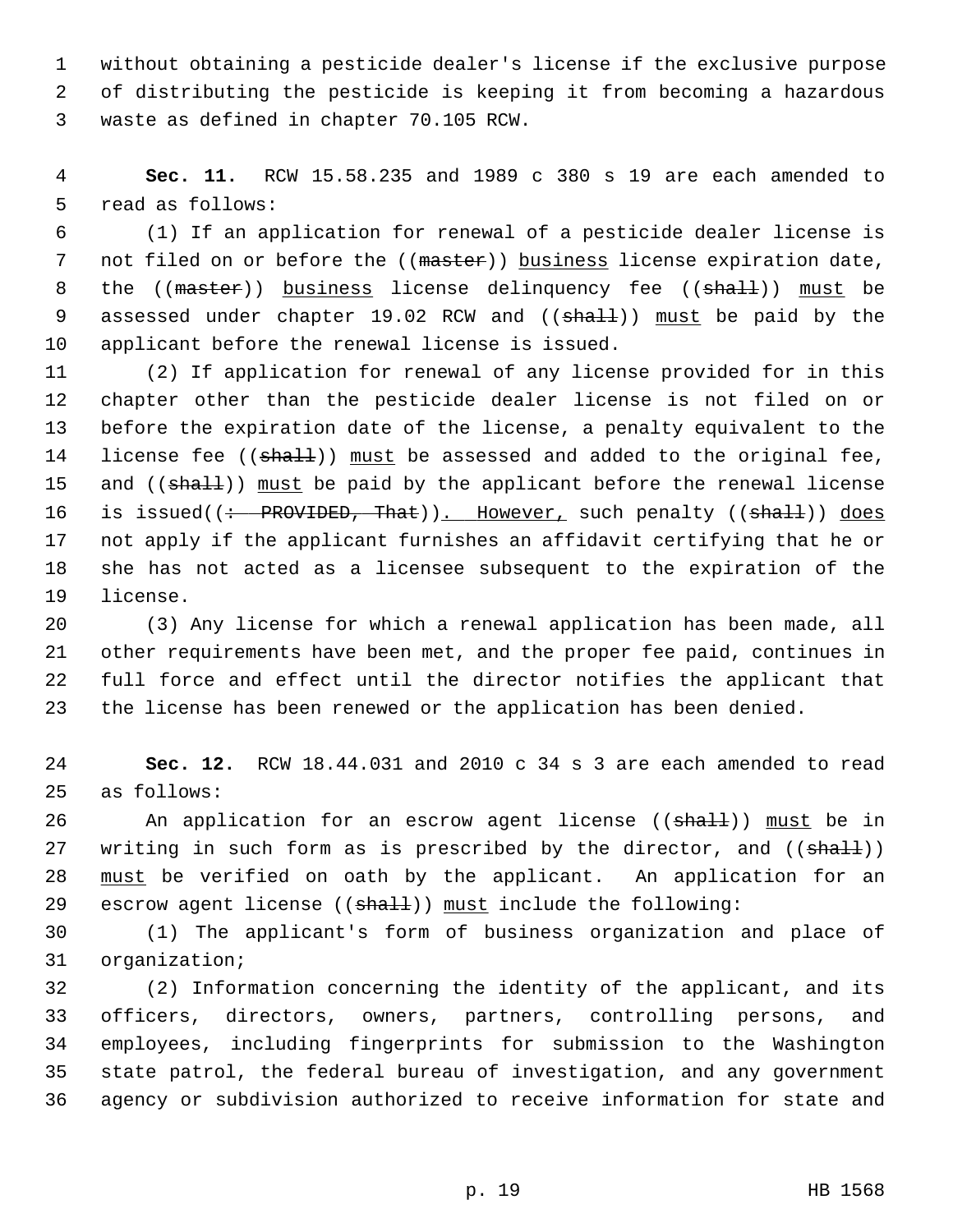1 national criminal history background checks; personal history; 2 experience; business record; purposes; and other pertinent facts, as 3 the director may reasonably require. The director may also request 4 criminal history record information, including nonconviction data, as 5 defined by RCW 10.97.030. The department may disseminate nonconviction 6 data obtained under this section only to criminal justice agencies. 7 The applicant must pay the cost of fingerprinting and processing the 8 fingerprints by the department;

 9 (3) If the applicant is a corporation or limited liability company, 10 the address of its physical location, a list of officers, controlling 11 persons, and directors of such corporation or company and their 12 residential addresses, telephone numbers, and other identifying 13 information as the director may determine by rule. If the applicant is 14 a sole proprietorship or partnership, the address of its business 15 location, a list of owners, partners, or controlling persons and their 16 residential addresses, telephone numbers, and other identifying 17 information as the director may determine by rule. Any information in 18 the application regarding the personal residential address or telephone 19 number of any officer, director, partner, owner, controlling person, or 20 employee is exempt from the public records disclosure requirements of 21 chapter 42.56 RCW;

22 (4) In the event the applicant is doing business under an assumed 23 name, a copy of the ((master)) business license issued through the 24 business licensing system established under chapter 19.02 RCW, with the 25 registered trade name shown;

26 (5) The qualifications and business history of the applicant and 27 all of its officers, directors, owners, partners, and controlling 28 persons;

29 (6) A personal credit report from a recognized credit reporting 30 bureau satisfactory to the director on all officers, directors, owners, 31 partners, and controlling persons of the applicant;

32 (7) Whether any of the officers, directors, owners, partners, or 33 controlling persons have been convicted of any crime within the 34 preceding ten years which relates directly to the business or duties of 35 escrow agents, or have suffered a judgment within the preceding five 36 years in any civil action involving fraud, misrepresentation, any 37 unfair or deceptive act or practice, or conversion;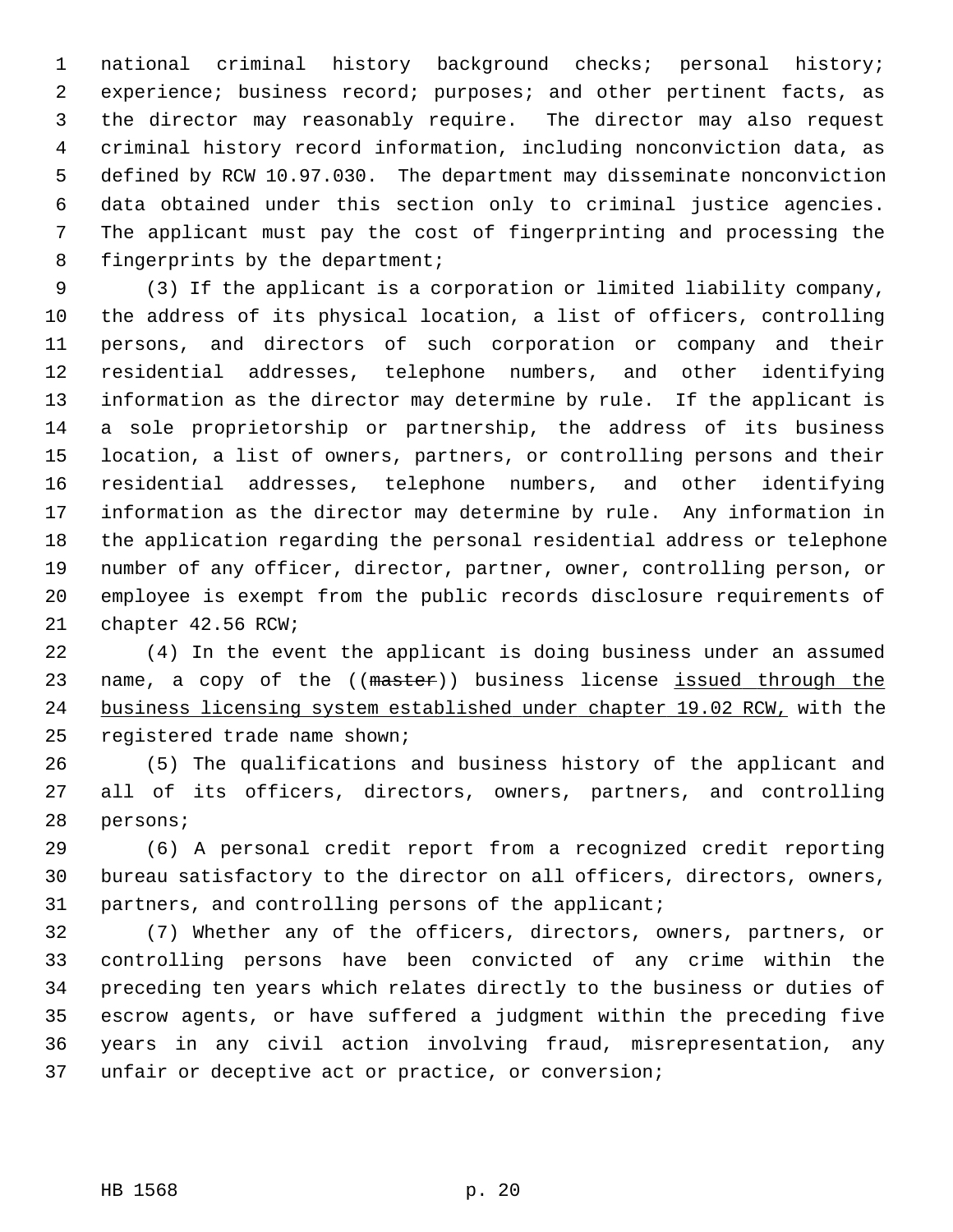1 (8) The identity of the licensed escrow officer designated by the 2 escrow agent as the designated escrow officer responsible for 3 supervising the agent's escrow activity;

 4 (9) Evidence of compliance with the bonding and insurance 5 requirements of RCW 18.44.201; and

 6 (10) Any other information the director may require by rule. The 7 director may share any information contained within a license 8 application, including fingerprints, with the federal bureau of 9 investigation and other regulatory or law enforcement agencies.

10 **Sec. 13.** RCW 18.64.011 and 2009 c 549 s 1008 are each reenacted 11 and amended to read as follows:

12 The definitions in this section apply throughout this chapter 13 unless the context clearly requires otherwise((<del>, definitions of terms</del> 14 shall be as indicated when used in this chapter)).

15 (1) "Administer" means the direct application of a drug or device, 16 whether by injection, inhalation, ingestion, or any other means, to the 17 body of a patient or research subject.

18 (2) "Board" means the Washington state board of pharmacy.

19 (3) "Compounding" ((shall be)) means the act of combining two or 20 more ingredients in the preparation of a prescription.

21 (4) "Controlled substance" means a drug or substance, or an 22 immediate precursor of such drug or substance, so designated under or 23 pursuant to the provisions of chapter 69.50 RCW.

24 (5) "Deliver" or "delivery" means the actual, constructive, or 25 attempted transfer from one person to another of a drug or device, 26 whether or not there is an agency relationship.

27 (6) "Department" means the department of health.

28 (7) "Device" means instruments, apparatus, and contrivances, 29 including their components, parts, and accessories, intended (a) for 30 use in the diagnosis, cure, mitigation, treatment, or prevention of 31 disease in human beings or other animals, or (b) to affect the 32 structure or any function of the body of human beings or other animals.

33 (8) "Dispense" means the interpretation of a prescription or order 34 for a drug, biological, or device and, pursuant to that prescription or 35 order, the proper selection, measuring, compounding, labeling, or 36 packaging necessary to prepare that prescription or order for delivery.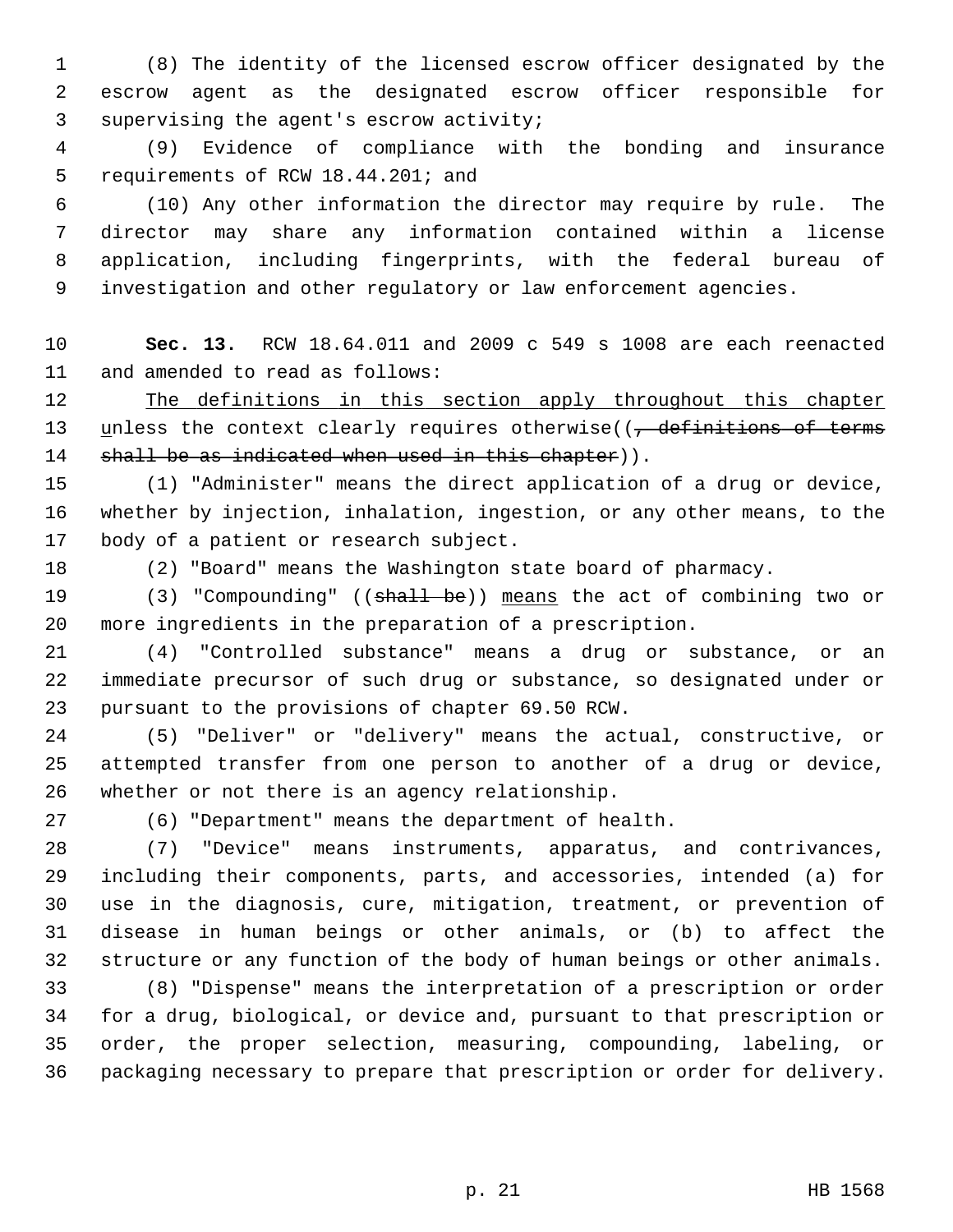1 (9) "Distribute" means the delivery of a drug or device other than 2 by administering or dispensing.

3 (10) ((The words)) "Drug" and "devices" ((shall)) do not include 4 surgical or dental instruments or laboratory materials, gas and oxygen, 5 therapy equipment, X-ray apparatus or therapeutic equipment, their 6 component parts or accessories, or equipment, instruments, apparatus, 7 or contrivances used to render such articles effective in medical, 8 surgical, or dental treatment, or for use or consumption in or for 9 mechanical, industrial, manufacturing, or scientific applications or 10 purposes( $\left(\frac{1}{1} \text{ nor shall the word}\right)$ ). "Drug" also does not include any 11 article or mixture covered by the Washington pesticide control act 12 (chapter 15.58 RCW), as enacted or hereafter amended, nor medicated 13 feed intended for and used exclusively as a feed for animals other than 14 human beings.

15 (11) "Drugs" means:

16 (a) Articles recognized in the official United States pharmacopoeia 17 or the official homeopathic pharmacopoeia of the United States;

18 (b) Substances intended for use in the diagnosis, cure, mitigation, 19 treatment, or prevention of disease in human beings or other animals; 20 (c) Substances (other than food) intended to affect the structure 21 or any function of the body of human beings or other animals; or

22 (d) Substances intended for use as a component of any substances 23 specified in (a), (b), or (c) of this subsection, but not including 24 devices or their component parts or accessories.

25 (12) "Health care entity" means an organization that provides 26 health care services in a setting that is not otherwise licensed by the 27 state. Health care entity includes a freestanding outpatient surgery 28 center or a freestanding cardiac care center. It does not include an 29 individual practitioner's office or a multipractitioner clinic.

30 (13) "Labeling" ((shall)) means the process of preparing and 31 affixing a label to any drug or device container. The label must 32 include all information required by current federal and state law and 33 pharmacy rules.

34 (14) "Legend drugs" means any drugs which are required by any 35 applicable federal or state law or regulation to be dispensed on 36 prescription only or are restricted to use by practitioners only.

37 (15) "Manufacture" means the production, preparation, propagation, 38 compounding, or processing of a drug or other substance or device or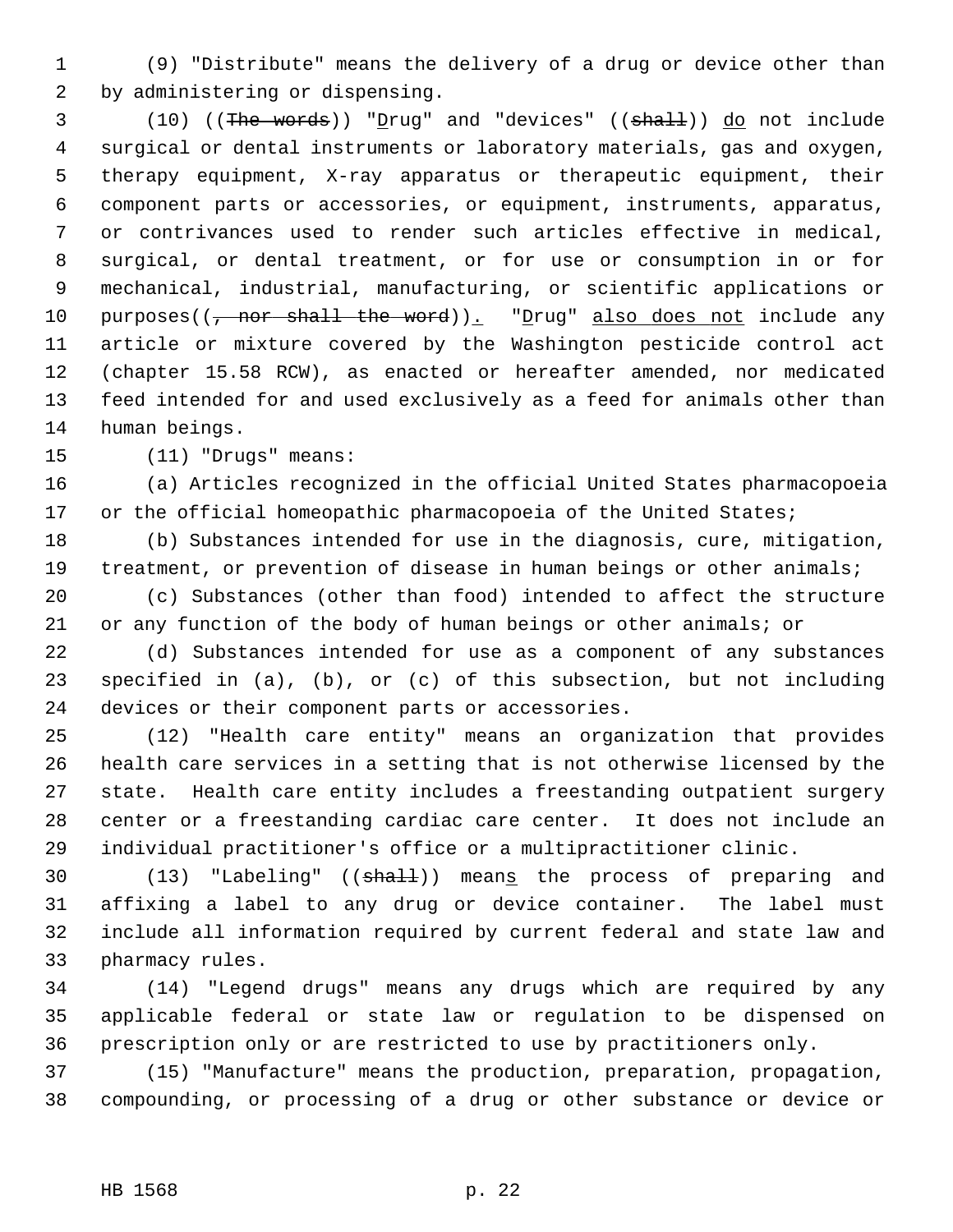1 the packaging or repackaging of such substance or device, or the 2 labeling or relabeling of the commercial container of such substance or 3 device, but does not include the activities of a practitioner who, as 4 an incident to his or her administration or dispensing such substance 5 or device in the course of his or her professional practice, prepares, 6 compounds, packages, or labels such substance or device.

7 (16) "Manufacturer" ((shall)) means a person, corporation, or other 8 entity engaged in the manufacture of drugs or devices.

9 (17) "((Master license)) Business licensing system" means the 10 mechanism established by chapter 19.02 RCW by which ((master)) business 11 licenses, endorsed for individual state-issued licenses, are issued and 12 renewed utilizing a ((master)) business license application and a 13 ((master)) business license expiration date common to each renewable 14 license endorsement.

15 (18) "Nonlegend" or "nonprescription" drugs means any drugs which 16 may be lawfully sold without a prescription.

17 (19) "Person" means an individual, corporation, government, 18 governmental subdivision or agency, business trust, estate, trust, 19 partnership or association, or any other legal entity.

20 (20) "Pharmacist" means a person duly licensed by the Washington 21 state board of pharmacy to engage in the practice of pharmacy.

22 (21) "Pharmacy" means every place properly licensed by the board of 23 pharmacy where the practice of pharmacy is conducted.

24 (22) ((The word)) "Poison" ((shall)) does not include any article 25 or mixture covered by the Washington pesticide control act (chapter 26 15.58 RCW), as enacted or hereafter amended.

27 (23) "Practice of pharmacy" includes the practice of and 28 responsibility for: Interpreting prescription orders; the compounding, 29 dispensing, labeling, administering, and distributing of drugs and 30 devices; the monitoring of drug therapy and use; the initiating or 31 modifying of drug therapy in accordance with written guidelines or 32 protocols previously established and approved for his or her practice 33 by a practitioner authorized to prescribe drugs; the participating in 34 drug utilization reviews and drug product selection; the proper and 35 safe storing and distributing of drugs and devices and maintenance of 36 proper records thereof; the providing of information on legend drugs 37 which may include, but is not limited to, the advising of therapeutic 38 values, hazards, and the uses of drugs and devices.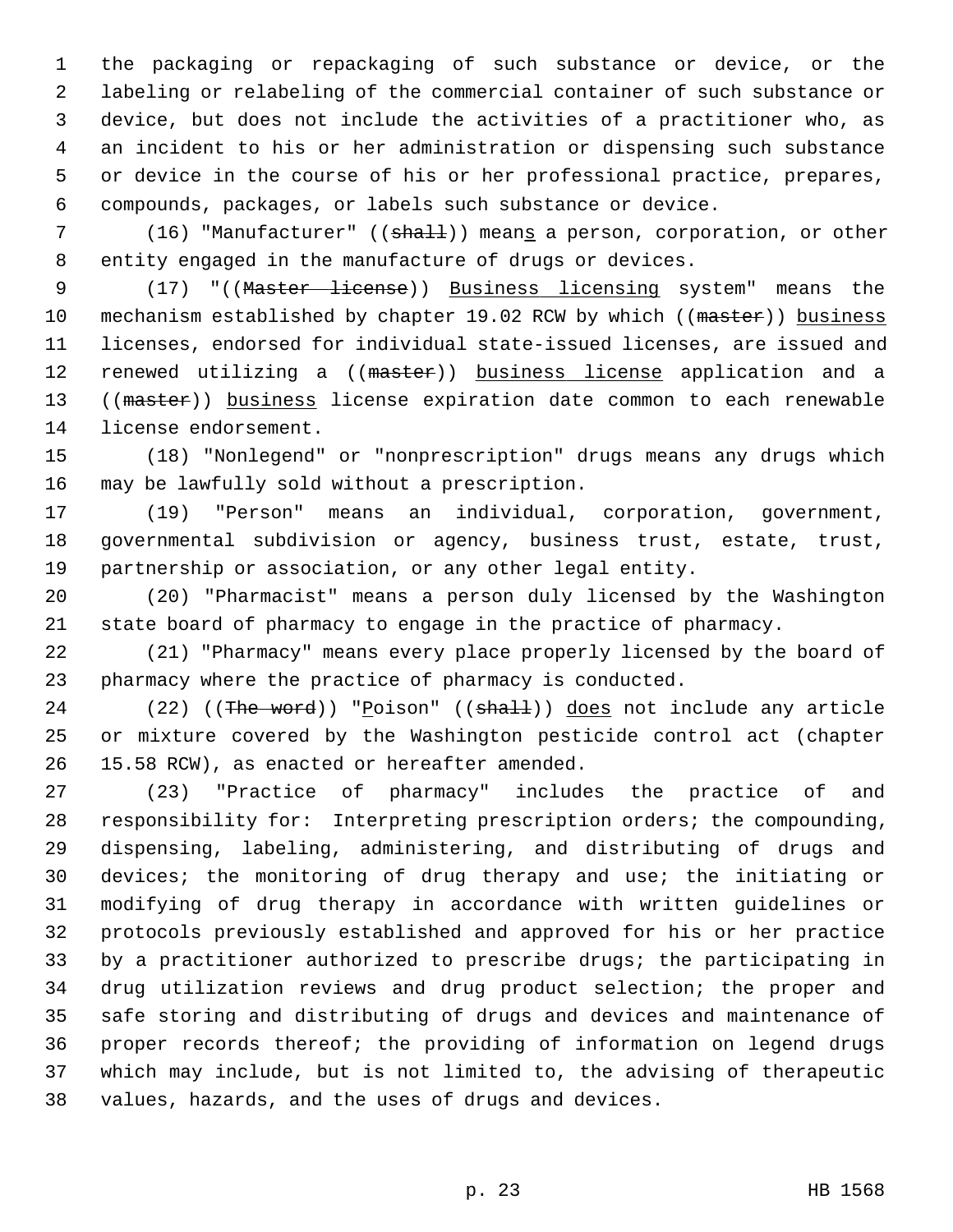1 (24) "Practitioner" means a physician, dentist, veterinarian, 2 nurse, or other person duly authorized by law or rule in the state of 3 Washington to prescribe drugs.

 4 (25) "Prescription" means an order for drugs or devices issued by 5 a practitioner duly authorized by law or rule in the state of 6 Washington to prescribe drugs or devices in the course of his or her 7 professional practice for a legitimate medical purpose.

 8 (26) "Secretary" means the secretary of health or the secretary's 9 designee.

10 (27) "Wholesaler" ((shall)) means a corporation, individual, or 11 other entity which buys drugs or devices for resale and distribution to 12 corporations, individuals, or entities other than consumers.

13 **Sec. 14.** RCW 18.64.044 and 2005 c 388 s 5 are each amended to read 14 as follows:

15 (1) A shopkeeper registered as provided in this section may sell 16 nonprescription drugs, if such drugs are sold in the original package 17 of the manufacturer.

18 (2) Every shopkeeper not a licensed pharmacist, desiring to secure 19 the benefits and privileges of this section, is ((hereby)) required to 20 register as a shopkeeper through the ((master license system)) business 21 licensing system established under chapter 19.02 RCW, and he or she 22 ((shall)) must pay the fee determined by the secretary for 23 registration, and on a date to be determined by the secretary 24 thereafter the fee determined by the secretary for renewal of the 25 registration; and ((shall)) must at all times keep said registration or 26 the current renewal thereof conspicuously exposed in the location to 27 which it applies. In event such shopkeeper's registration is not 28 renewed by the ((master)) business license expiration date, no renewal 29 or new registration ( $(\text{shall})$ ) may be issued except upon payment of the 30 registration renewal fee and the ((master)) business license 31 delinquency fee under chapter 19.02 RCW. This registration fee 32 ((shall)) does not authorize the sale of legend drugs or controlled 33 substances.

34 (3) The registration fees determined by the secretary under 35 subsection (2) of this section  $((shall))$  may not exceed the cost of 36 registering the shopkeeper.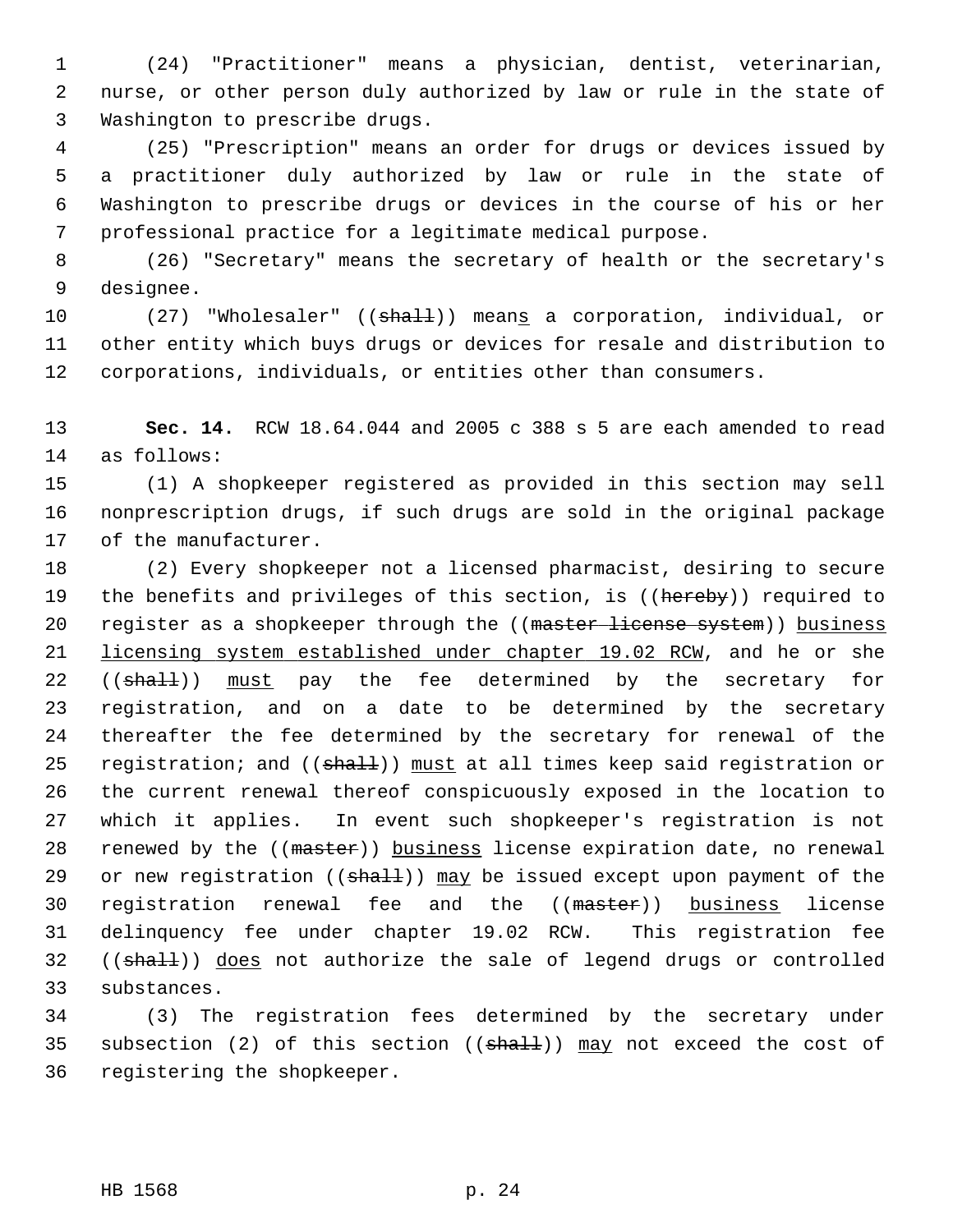1 (4) Any shopkeeper who ((shall)) vends or sells, or offers to sell 2 to the public any such nonprescription drug or preparation without 3 having registered to do so as provided in this section, ((shall be)) is 4 guilty of a misdemeanor and each sale or offer to sell ((shall)) 5 constitutes a separate offense.

 6 (5) A shopkeeper who is not a licensed pharmacy may purchase 7 products containing any detectable quantity of ephedrine, 8 pseudoephedrine, or phenylpropanolamine, or their salts, isomers, or 9 salts of isomers, only from a wholesaler licensed by the department 10 under RCW 18.64.046 or from a manufacturer licensed by the department 11 under RCW 18.64.045. The board ((shall)) must issue a warning to a 12 shopkeeper who violates this subsection, and may suspend or revoke the 13 registration of the shopkeeper for a subsequent violation.

14 (6) A shopkeeper who has purchased products containing any 15 detectable quantity of ephedrine, pseudoephedrine, or 16 phenylpropanolamine, or their salts, isomers, or salts of isomers, in 17 a suspicious transaction as defined in RCW 69.43.035, is subject to the 18 following requirements:

19 (a) The shopkeeper may not sell any quantity of ephedrine, 20 pseudoephedrine, or phenylpropanolamine, or their salts, isomers, or 21 salts of isomers, if the total monthly sales of these products exceed 22 ten percent of the shopkeeper's total prior monthly sales of 23 nonprescription drugs in March through October. In November through 24 February, the shopkeeper may not sell any quantity of ephedrine, 25 pseudoephedrine, or phenylpropanolamine, or their salts, isomers, or 26 salts of isomers, if the total monthly sales of these products exceed 27 twenty percent of the shopkeeper's total prior monthly sales of 28 nonprescription drugs. For purposes of this section, "monthly sales" 29 means total dollars paid by buyers. The board may suspend or revoke 30 the registration of a shopkeeper who violates this subsection.

31 (b) The shopkeeper ((shall)) must maintain inventory records of the 32 receipt and disposition of nonprescription drugs, utilizing existing 33 inventory controls if an auditor or investigator can determine 34 compliance with (a) of this subsection, and otherwise in the form and 35 manner required by the board. The records must be available for 36 inspection by the board or any law enforcement agency and must be 37 maintained for two years. The board may suspend or revoke the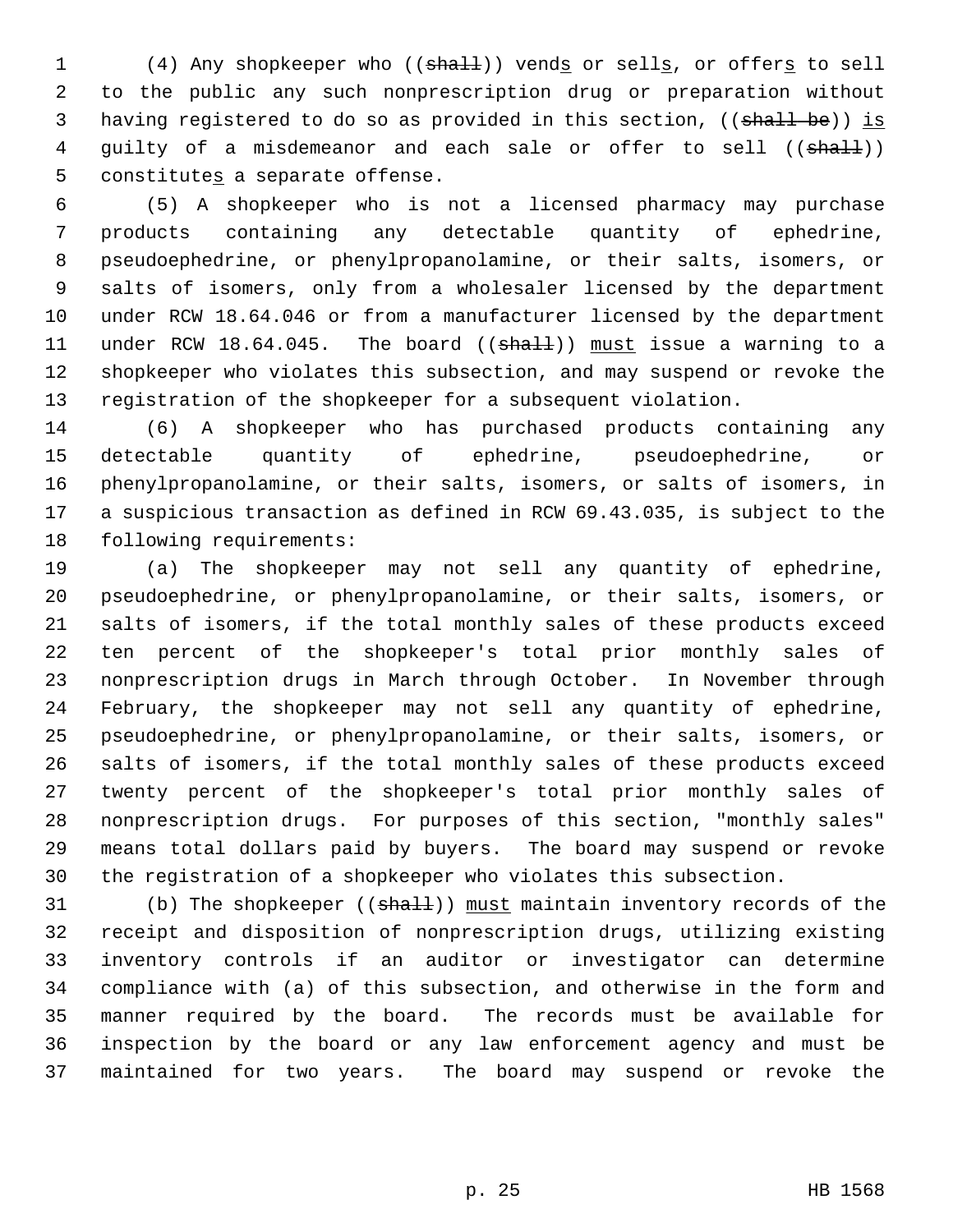1 registration of a shopkeeper who violates this subsection. For 2 purposes of this subsection, "disposition" means the return of product 3 to the wholesaler or distributor.

 4 **Sec. 15.** RCW 19.02.010 and 1982 c 182 s 1 are each amended to read 5 as follows:

 6 (1) Experience under the pilot program of the business coordination 7 act suggests that the number of state licenses required for new 8 businesses and the renewal of existing licenses places an undue burden 9 on business. Studies under this act also show that the state can 10 reduce its costs by coordinating and consolidating application forms, 11 information, and licenses. Therefore, the legislature extends the 12 business coordination act by establishing a business license program 13 and license center to develop and implement the following goals and 14 objectives:

15  $((\{1\})$  (a) The first goal of this system is to provide a 16 convenient, accessible, and timely one-stop system for the business 17 community to acquire and maintain the necessary state licenses to 18 conduct business. This system ((shall)) must be developed and operated 19 in the most cost-efficient manner for the business community and state. 20 The objectives of this goal are:

21 ( $(\overline{a})$ ) (i) To provide a service whereby information is available 22 to the business community concerning all state licensing and regulatory 23 requirements, and to the extent feasible, include local and federal 24 information concerning the same regulated activities;

25 ( $(\overline{b})$ ) (ii) To provide a system which ( $(\overline{with})$ ) enables state 26 agencies to efficiently store, retrieve, and exchange license 27 information with due regard to privacy statutes; to issue and renew 28 ((master)) business licenses where such licenses are appropriate; and 29 to provide appropriate support services for this objective;

30  $((\{e\})$  (iii) To provide at designated locations one consolidated 31 application form to be completed by any given applicant; and

32 ( $(\overline{\{d\}})$ ) (iv) To provide a statewide system of common business 33 identification.

34 ( $(\frac{1}{2})$ ) (b) The second goal of this system is to aid business and 35 the growth of business in Washington state by instituting a ((master)) 36 business license system that  $((with 1))$  reduces the paperwork burden on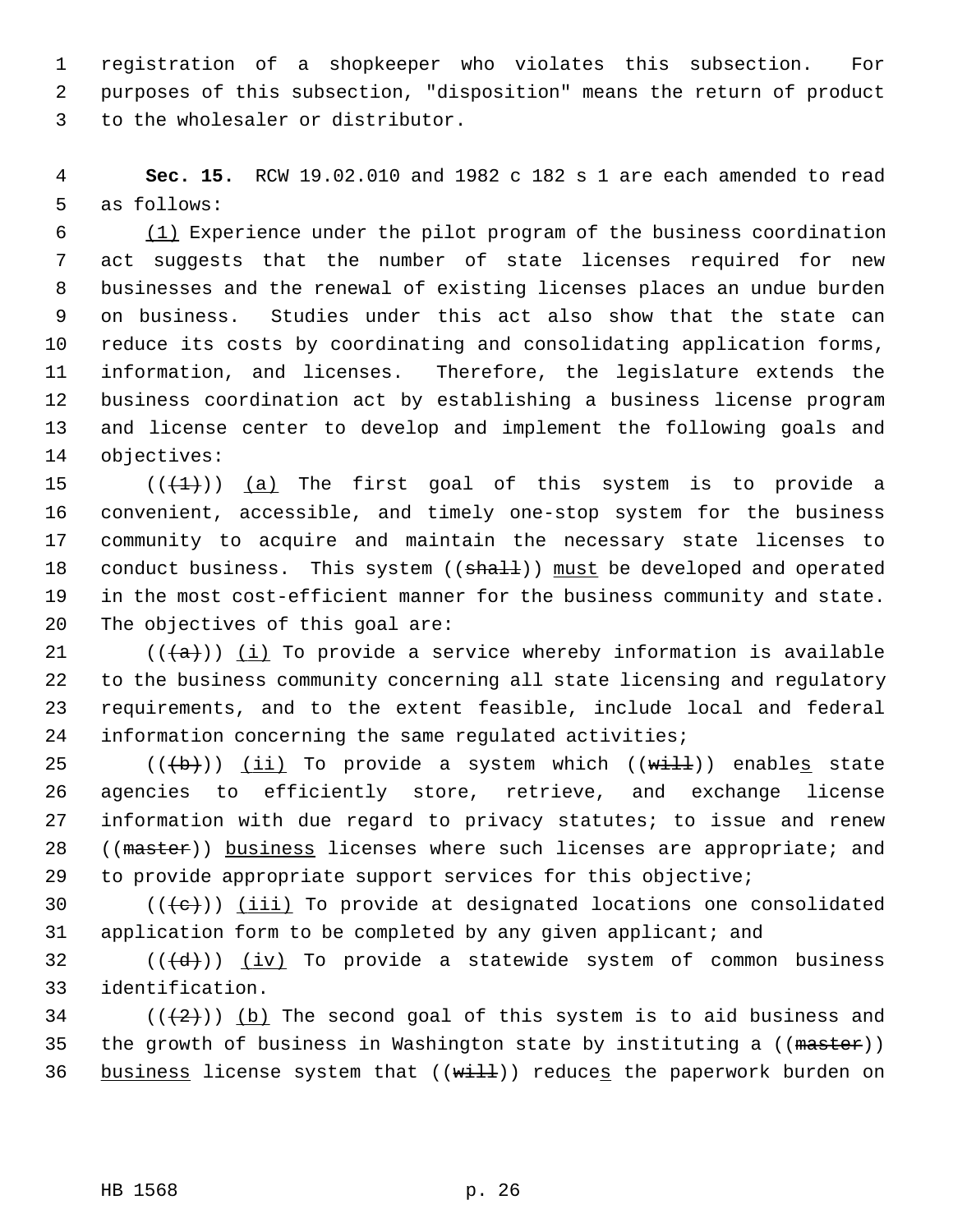1 business, and promote the elimination of obsolete and duplicative 2 licensing requirements by consolidating existing licenses and 3 applications.

 4 (2) It is the intent of the legislature that the authority for 5 determining if a requested license ((shall be)) is issued ((shall)) 6 remains with the agency legally authorized to issue the license.

 7 (3) It is the further intent of the legislature that those licenses 8 which no longer serve a useful purpose in regulating certain business 9 activities should be eliminated.

10 **Sec. 16.** RCW 19.02.020 and 2011 c 298 s 4 are each reenacted and 11 amended to read as follows:

12 The definitions in this section apply throughout this chapter 13 unless the context clearly requires otherwise.

14 (1) "Business license" means the single document designed for 15 public display issued by the business licensing service, which 16 certifies state agency or local government license approval and which 17 incorporates the endorsements for individual licenses included in the 18 business licensing system, which the state or local government requires 19 for any person subject to this chapter.

20 (2) "Business license application" means a document incorporating 21 pertinent data from existing applications for licenses covered under 22 this chapter.

23 (3) "Business ((<del>license center</del>)) licensing service" means the 24 business registration and licensing ((center)) service established by 25 this chapter and located in and under the administrative control of the 26 department of revenue.

27  $((+2))$   $(4)$  "Department" means the department of revenue.

28  $((+3))$  (5) "Director" means the director of ((revenue)) the 29 department.

30  $((4+))$  (6) "License" means the whole or part of any agency or 31 local government permit, license, certificate, approval, registration, 32 charter, or any form or permission required by law, including agency 33 rule, to engage in any activity.

 $34$  ( $(\overline{5})$ ) (7) "License information packet" means a collection of 35 information about licensing requirements and application procedures 36 custom-assembled for each request.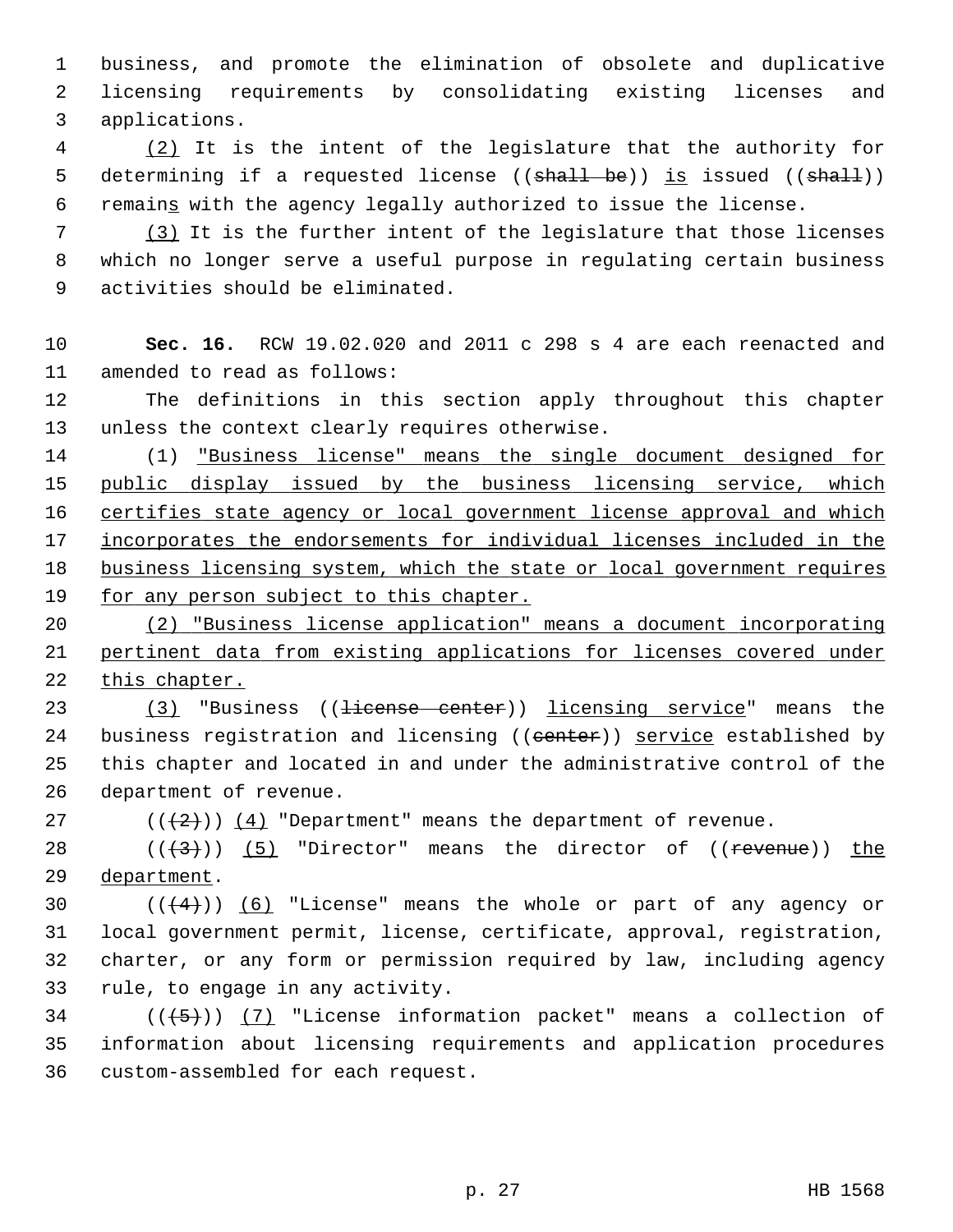1 (((6) "Master application" means a document incorporating pertinent 2 data from existing applications for licenses covered under this 3 chapter.

 (7) "Master license" means the single document designed for public display issued by the business license center which certifies state agency or local government license approval and which incorporates the endorsements for individual licenses included in the master license 8 system, which the state or local government requires for any person 9 subject to this chapter.))

10 (8) "Participating local government" means a municipal corporation 11 or political subdivision that participates in the ((master license)) 12 business licensing system established by this chapter.

13 (9) "Person" means any individual, sole proprietorship, 14 partnership, association, cooperative, corporation, nonprofit 15 organization, state or local government agency, and any other 16 organization required to register with the state or a participating 17 local government to do business in the state or the participating local 18 government and to obtain one or more licenses from the state or any of 19 its agencies or the participating local government.

20 (10) "Regulatory" means all licensing and other governmental or 21 statutory requirements pertaining to business or professional 22 activities.

23 (11) "Regulatory agency" means any state agency, board, commission, 24 division, or local government that regulates one or more professions, 25 occupations, industries, businesses, or activities.

26 (12) "Renewal application" means a document used to collect 27 pertinent data for renewal of licenses covered under this chapter.

28 (13) "System" or "((master license)) business licensing system" 29 means the procedure by which ((master)) business licenses are issued 30 and renewed, license and regulatory information is collected and 31 disseminated with due regard to privacy statutes, and account data is 32 exchanged by the agencies and participating local governments.

33 **Sec. 17.** RCW 19.02.030 and 2011 c 298 s 5 are each amended to read 34 as follows:

 $35$  (1) There is located within the department a business (( $\frac{1}{1}$ 36 center)) licensing service.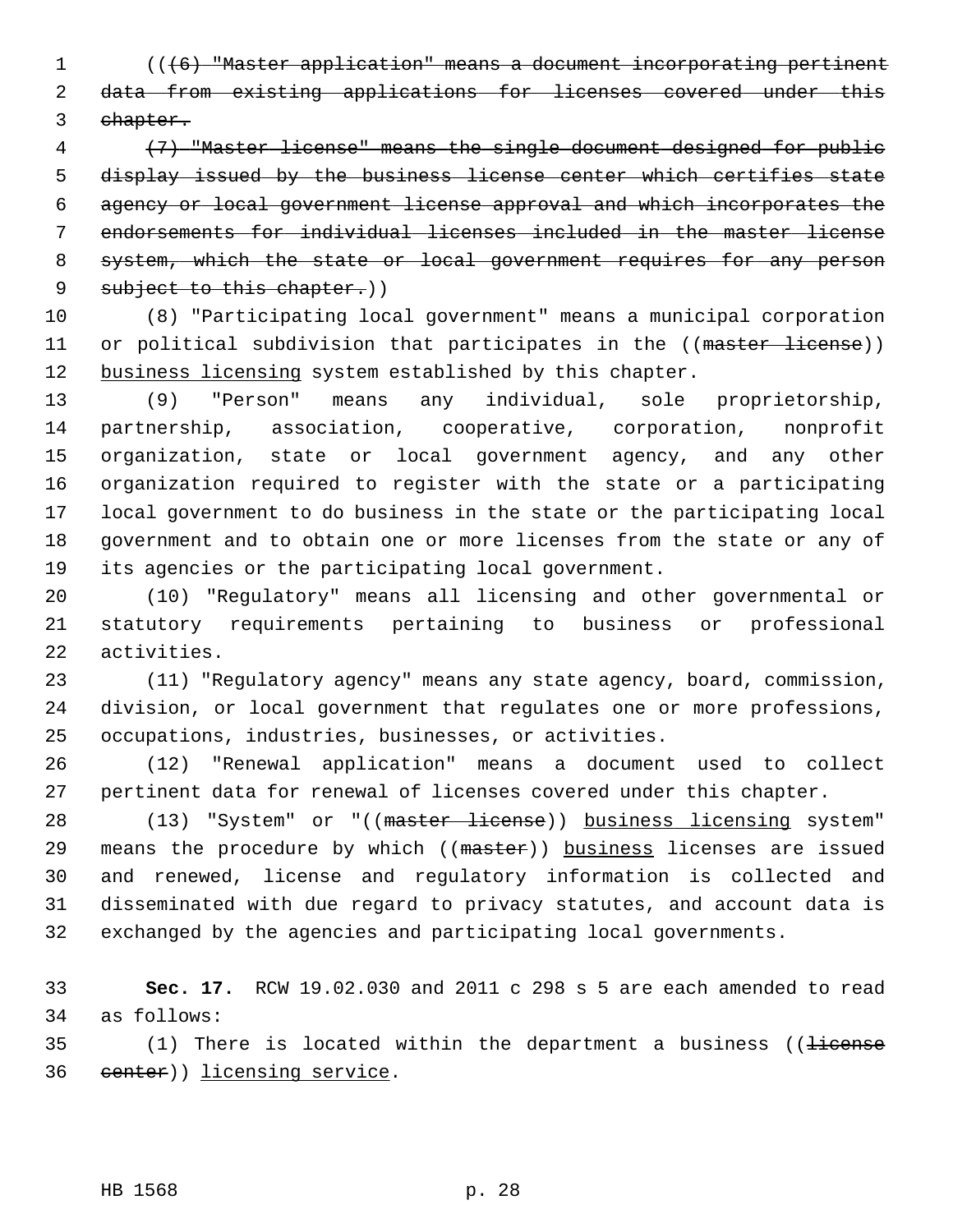1 (2) The duties of the ((center)) business licensing service 2 include:

 3 (a) Developing and administering a computerized one-stop ((master 4 <del>license</del>)) business licensing system capable of storing, retrieving, and 5 exchanging license information with due regard to privacy statutes, as 6 well as issuing and renewing ((master)) business licenses in an 7 efficient manner;

 8 (b) Providing a license information service detailing requirements 9 to establish or engage in business in this state;

10 (c) Providing for staggered ((master)) business license renewal 11 dates;

12 (d) Identifying types of licenses appropriate for inclusion in the 13 ((master license)) business licensing system;

14 (e) Recommending in reports to the governor and the legislature the 15 elimination, consolidation, or other modification of duplicative, 16 ineffective, or inefficient licensing or inspection requirements; and

17 (f) Incorporating licenses into the ((master license)) business 18 licensing system.

19 (3) The department may adopt under chapter 34.05 RCW such rules as 20 may be necessary to effectuate the purposes of this chapter.

21 **Sec. 18.** RCW 19.02.035 and 1982 c 182 s 4 are each amended to read 22 as follows:

23 (1) The business ((<del>license center shall</del>)) licensing service must 24 compile information regarding the regulatory programs associated with 25 each of the licenses obtainable under the ((master license)) business 26 licensing system. This information ((shall)) must include, at a 27 minimum, a listing of the statutes and administrative rules requiring 28 the licenses and pertaining to the regulatory programs that are 29 directly related to the licensure. For example, for pesticide dealers' 30 licenses, the information ((shall)) must include the statutes and rules 31 requiring licensing as well as those pertaining to the subject of 32 registering or distributing pesticides.

33 (2) The business ((<del>license center shall</del>)) licensing service must 34 provide information governed by this section to any person requesting 35 it. Materials used by the ((center to describe the services provided 36 by the center shall)) business licensing service to describe its 37 services must indicate that this information is available upon request.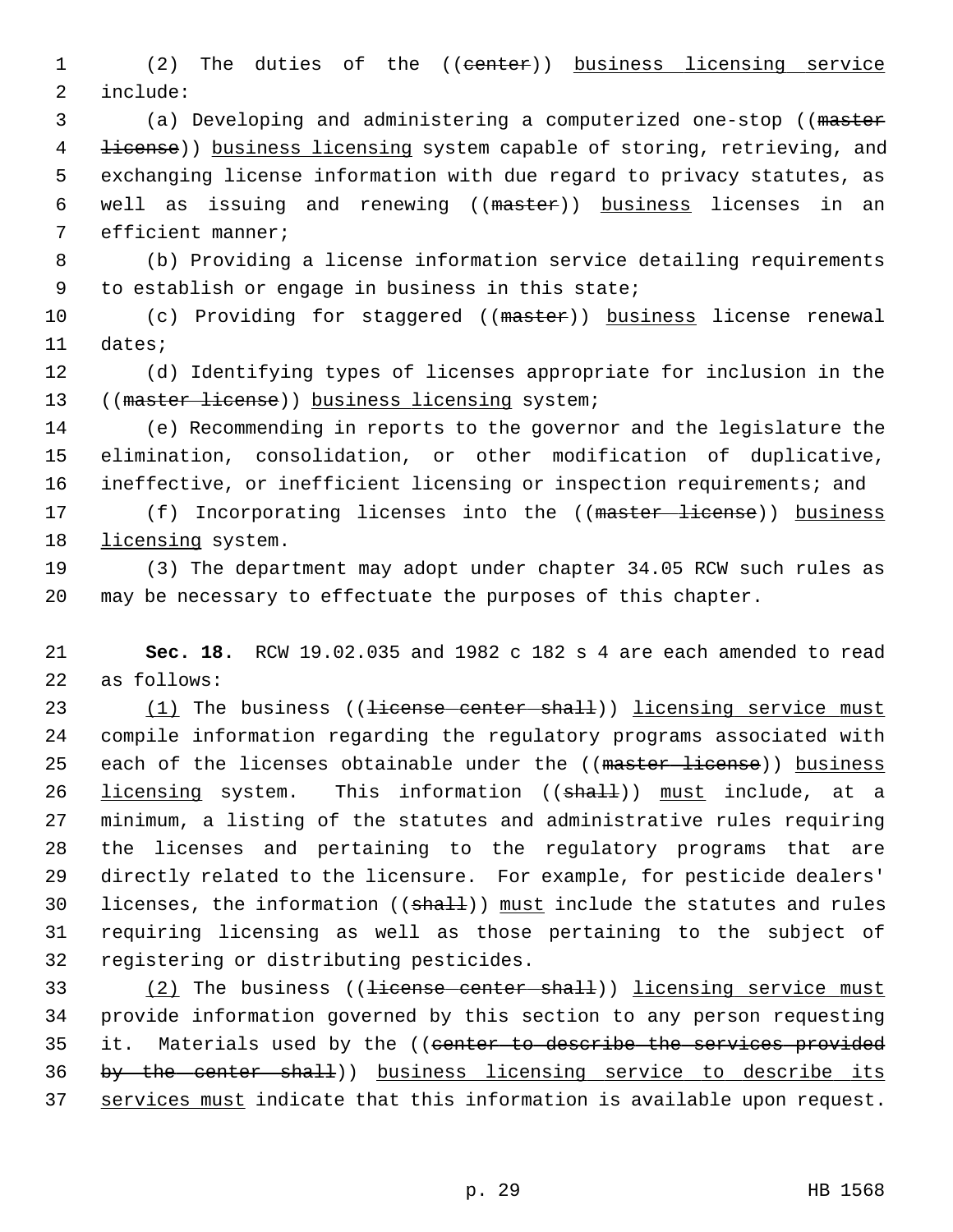1 **Sec. 19.** RCW 19.02.070 and 2011 c 298 s 7 are each amended to read 2 as follows:

 3 (1) Any person requiring licenses ((which)) that have been 4 incorporated into the system must submit a ((master)) business license 5 application to the department requesting the issuance of the licenses. 6 The ((master)) business license application form must contain in 7 consolidated form information necessary for the issuance of the 8 licenses.

 9 (2) The applicant must include with the application the sum of all 10 fees and deposits required for the requested individual license 11 endorsements as well as the handling fee established by the department 12 under the authority of RCW 19.02.075.

13 (3) Irrespective of any authority delegated to the department to 14 implement the provisions of this chapter, the authority for approving 15 issuance and renewal of any requested license that requires a 16 prelicensing or renewal investigation, inspection, testing, or other 17 judgmental review by the regulatory agency otherwise legally authorized 18 to issue the license must remain with that agency. The business 19 ((<del>license center</del>)) licensing service has the authority to issue those 20 licenses for which proper fee payment and a completed application form 21 have been received and for which no prelicensing or renewal approval 22 action is required by the regulatory agency.

23 (4) Upon receipt of the application and proper fee payment for any 24 license for which issuance is subject to regulatory agency action under 25 subsection (3) of this section, the department must immediately notify 26 the regulatory agency with authority to approve issuance or renewal of 27 the license requested by the applicant. Each regulatory agency must 28 advise the department within a reasonable time after receiving the 29 notice: (a) That the agency approves the issuance of the requested 30 license and will advise the applicant of any specific conditions 31 required for issuing the license; (b) that the agency denies the 32 issuance of the license and gives the applicant reasons for the denial; 33 or (c) that the application is pending.

34 (5) The department must issue a ((master)) business license 35 endorsed for all the approved licenses to the applicant and advise the 36 applicant of the status of other requested licenses. It is the 37 responsibility of the applicant to contest the decision regarding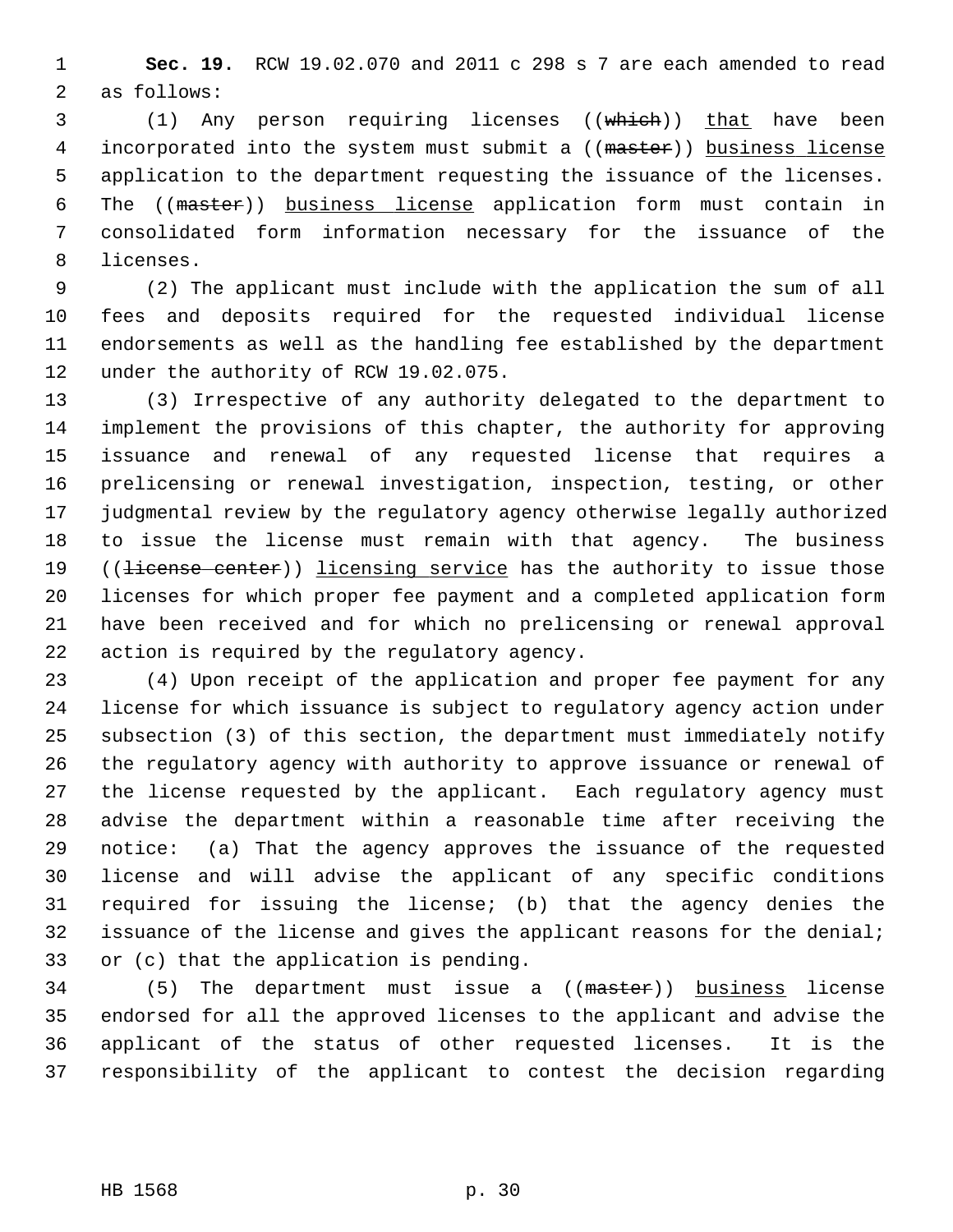1 conditions imposed or licenses denied through the normal process 2 established by statute or by the regulatory agency with the authority 3 for approving issuance of the license.

 4 (6) Regulatory agencies must be provided information from the 5 ((master)) business license application for their licensing and 6 regulatory functions.

 7 **Sec. 20.** RCW 19.02.075 and 2011 c 298 s 8 are each amended to read 8 as follows:

9 The department must collect a handling fee on each ((master)) 10 business license application and each renewal application filing. The 11 department must set the amount of the handling fees by rule, as 12 authorized by RCW 19.02.030. The handling fees may not exceed nineteen 13 dollars for each ((master)) business license application, and eleven 14 dollars for each business license renewal application filing, and must 15 be deposited in the ((master license fund)) business license account. 16 The department may increase handling and renewal fees for the purposes 17 of making improvements in the ((master license)) business licensing 18 service program, including improvements in technology and customer 19 services, expanded access, and infrastructure.

20 **Sec. 21.** RCW 19.02.080 and 1992 c 107 s 3 are each amended to read 21 as follows:

22 All fees collected under the system ((shall)) must be deposited 23 with the state treasurer. Upon issuance or renewal of the ((master)) 24 business license or supplemental licenses, the department  $((shalt))$ 25 must distribute the fees, except for fees covered under RCW 19.02.210 26 and for fees covered under RCW 19.80.075, to the appropriate accounts 27 under the applicable statutes for those agencies' licenses.

28 **Sec. 22.** RCW 19.02.085 and 1992 c 107 s 5 are each amended to read 29 as follows:

30 To encourage timely renewal by applicants, a ((master)) business 31 license delinquency fee ((shall be)) is imposed on licensees who fail 32 to renew by the ((master)) business license expiration date. The 33 ((master)) business license delinquency fee ((shall)) must be the 34 lesser of one hundred fifty dollars or fifty percent of a base 35 comprised of the licensee's renewal fee minus corporate licensing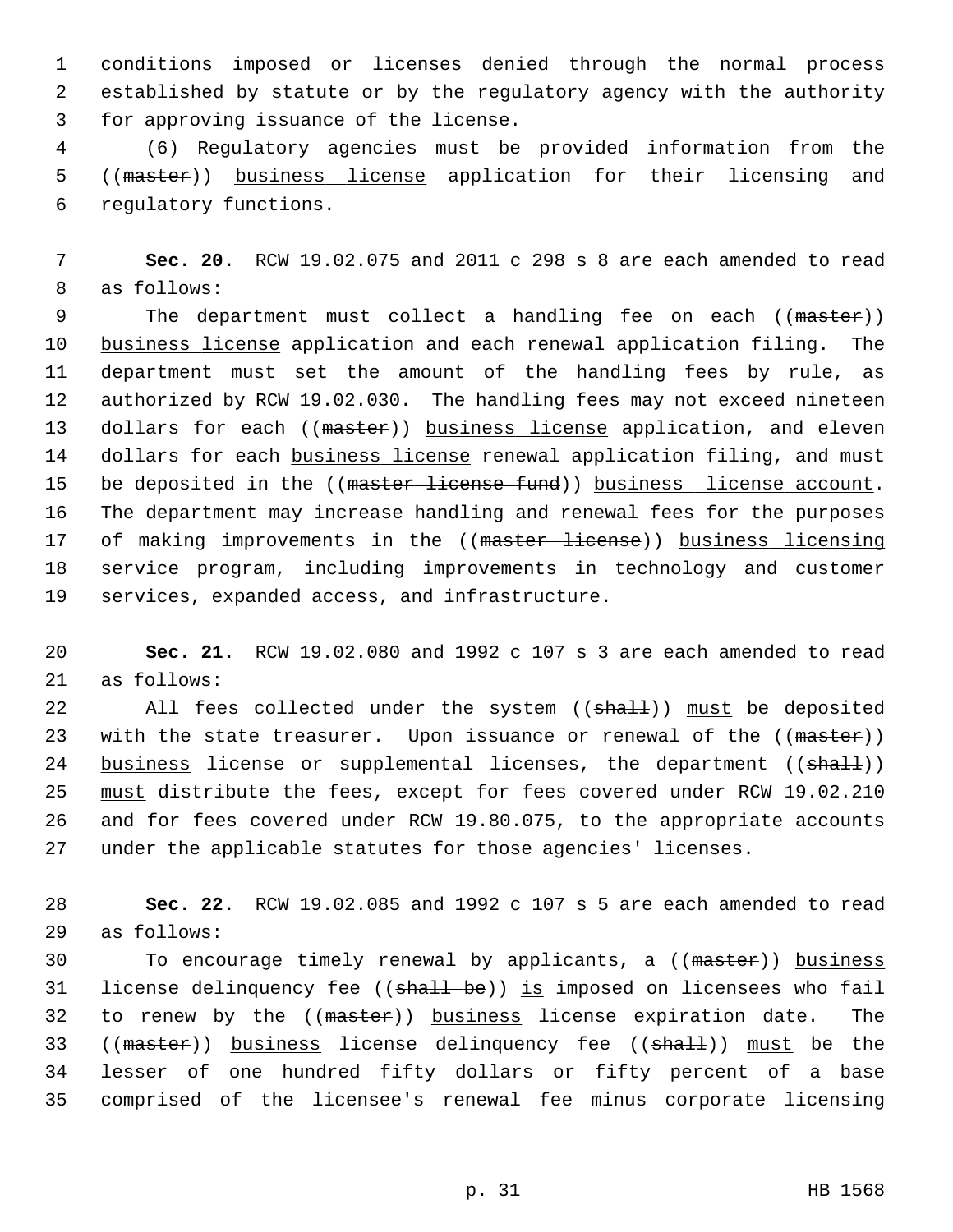1 taxes, corporation annual report fee, and any interest fees or 2 penalties charged for late taxes or corporate renewals. The ((master)) 3 business license delinquency fee ((shall)) must be added to the renewal 4 fee and paid by the licensee before a ((master)) business license 5 ((shall be)) is renewed. The delinquency fee ((shall)) must be 6 deposited in the ((master license fund)) business license account.

 7 **Sec. 23.** RCW 19.02.090 and 1982 c 182 s 8 are each amended to read 8 as follows:

9 (1) The department ((shall)) must assign an expiration date for 10 each ((master)) business license. All renewable licenses endorsed on 11 that  $((\text{master}) )$  business license  $((\text{shall}) )$  must expire on that date. 12 License fees ((shall)) must be prorated to accommodate the staggering 13 of expiration dates.

14 (2) All renewable licenses endorsed on a ((master)) business 15 license ((shall)) must be renewed by the department under conditions 16 originally imposed unless a regulatory agency advises the department of 17 conditions or denials to be imposed before the endorsement is renewed.

18 **Sec. 24.** RCW 19.02.100 and 2011 c 298 s 9 are each amended to read 19 as follows:

20  $(1)$  The department may  $((not))$  refuse to issue or renew a 21 ((master)) business license to any person if:

22 (a) The person does not have a valid tax registration, if required 23 by a regulatory agency;

24 (b) The person is a corporation delinquent in fees or penalties 25 owing to the secretary of state or is not validly registered under 26 Title 23B RCW, chapter 18.100 RCW, Title 24 RCW, or any other statute 27 now or hereafter adopted which gives corporate or business licensing 28 responsibilities to the secretary of state if the person is required to 29 be so registered and the regulatory agency having the authority to 30 approve the issuance or renewal of the license requires, as a condition 31 of such approval, that the person be so registered or not delinquent in 32 fees or penalties owing to the secretary of state; or

33 (c) The person has not submitted the sum of all fees and deposits 34 required for the requested individual license endorsements, any 35 outstanding ((master)) business license delinquency fee, or other fees 36 and penalties to be collected through the system.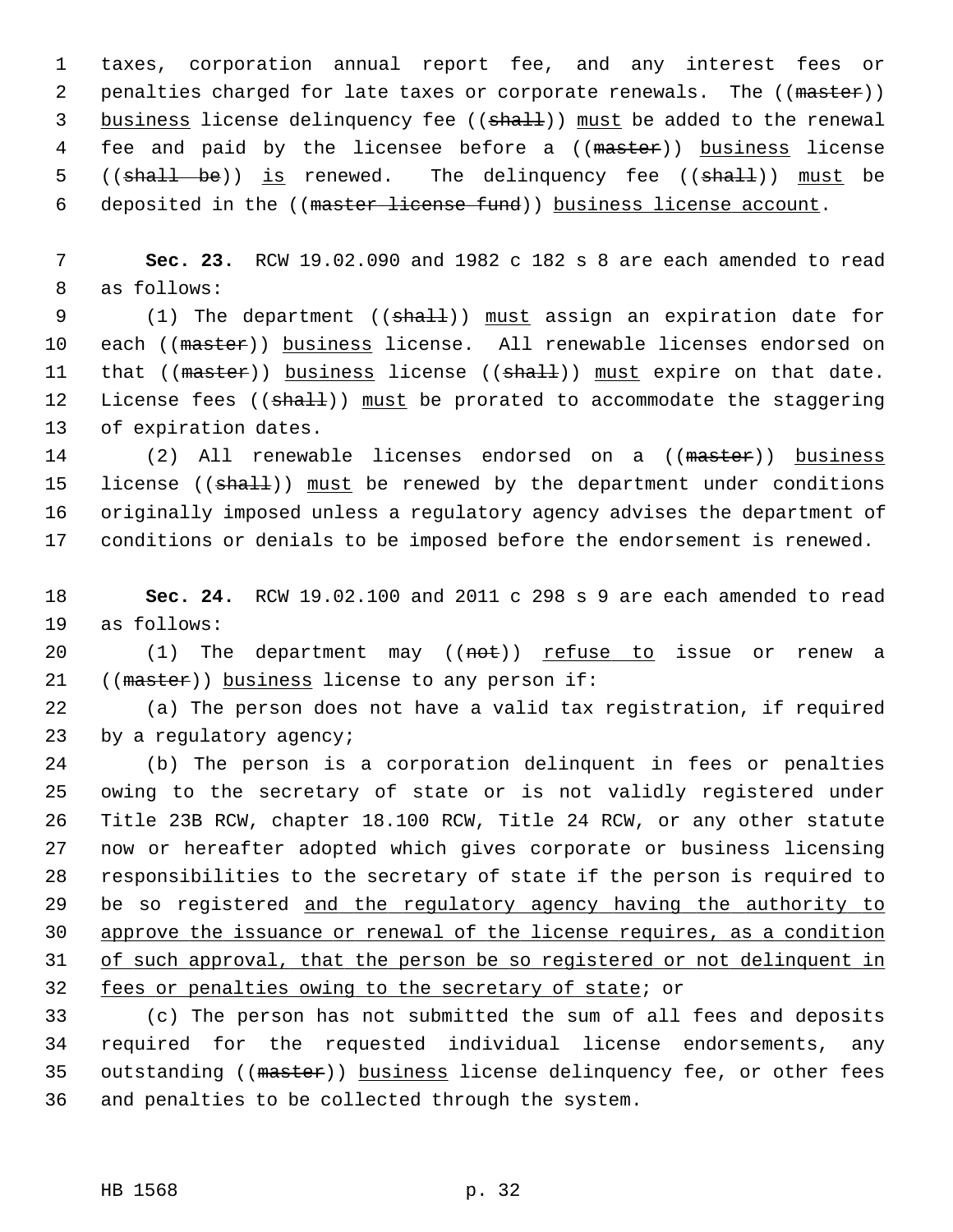1 (2) Nothing in this section prevents registration by the state of 2 a business for taxation purposes, or an employer for the purpose of 3 paying an employee of that employer industrial insurance or 4 unemployment insurance benefits.

 5 (((3) The department must immediately suspend the license or 6 certificate of a person who has been certified pursuant to RCW 7 74.20A.320 by the department of social and health services as a person 8 who is not in compliance with a support order. If the person has 9 continued to meet all other requirements for reinstatement during the 10 suspension, reissuance of the license or certificate is automatic upon 11 the department's receipt of a release issued by the department of 12 social and health services stating that the licensee is in compliance 13 with the order.))

14 **Sec. 25.** RCW 19.02.110 and 2007 c 52 s 1 are each amended to read 15 as follows:

16 (1) In addition to the licenses processed under the ((master 17 <del>license</del>)) business licensing system prior to April 1, 1982, on July 1, 18 1982, use of the ((master license system shall be)) business licensing 19 system is expanded as provided by this section.

20 (2) Applications for the following ((shall)) must be filed with the 21 business ((<del>license center and shall</del>)) <u>licensing service and must</u> be 22 processed, and renewals  $((sha11))$  must be issued, under the  $((master)$ 23 <del>license</del>)) business licensing system:

24 ( $(\overline{+1})$ ) (a) Nursery dealer's licenses required by chapter 15.13 25 RCW;

26 ( $(\frac{2}{2})$ ) (b) Seed dealer's licenses required by chapter 15.49 RCW;

27 ( $(\frac{43}{})$ ) (c) Pesticide dealer's licenses required by chapter 15.58 28 RCW;

29 ( $(\frac{4}{4})$ ) (d) Shopkeeper's licenses required by chapter 18.64 RCW;

30  $((+5))$  (e) Egg dealer's licenses required by chapter 69.25 RCW.

31 **Sec. 26.** RCW 19.02.115 and 2011 c 298 s 12 are each amended to 32 read as follows:

33 (1) For purposes of this section:

34 (a) "Disclose" means to make known to any person in any manner 35 licensing information;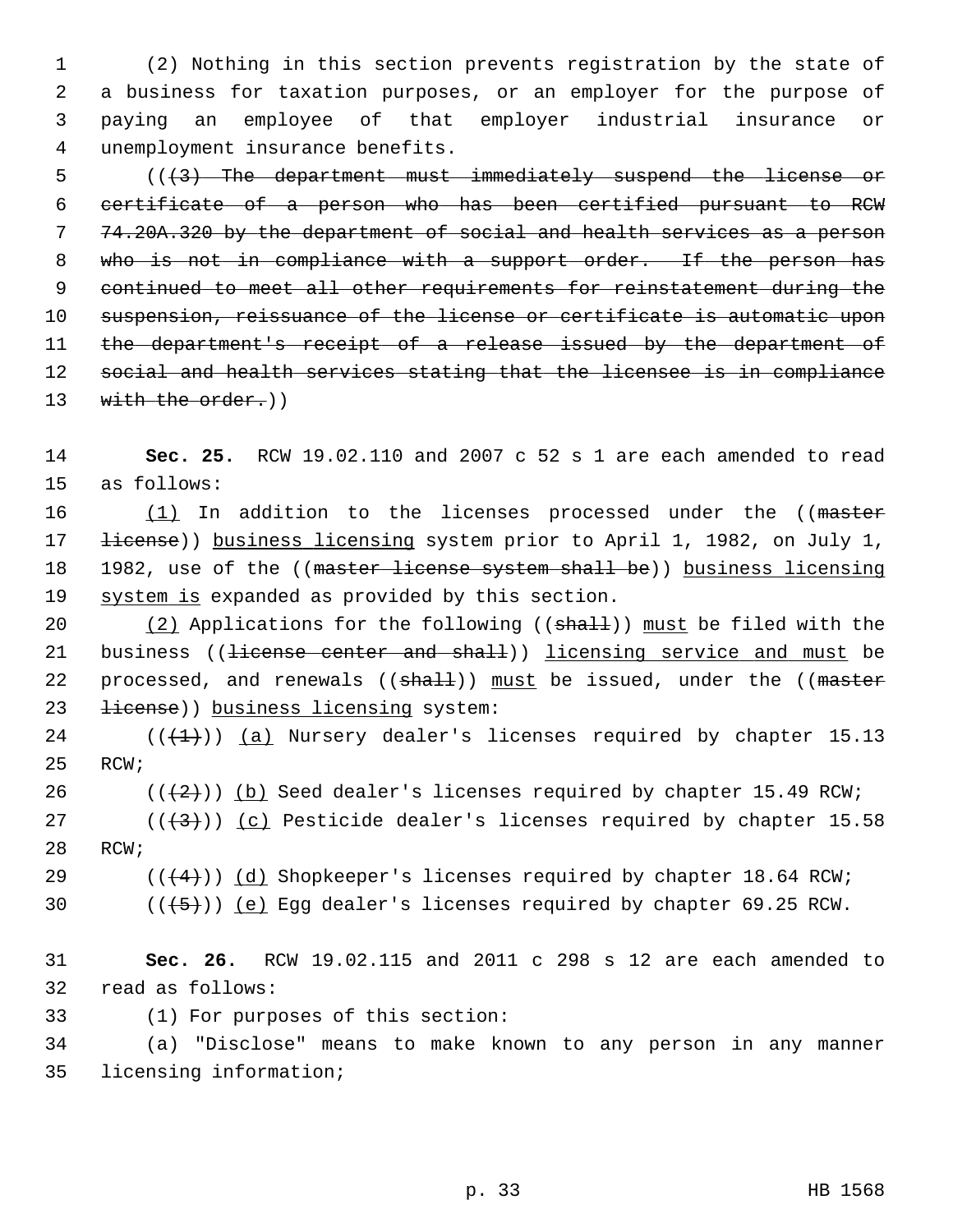1 (b) "Licensing information" means any information created or 2 obtained by the department in the administration of this chapter and 3 chapters 19.80 and 59.30 RCW, which information relates to any person 4 who: (i) Has applied for or has been issued a license or trade name; 5 or (ii) has been issued an assessment or delinquency fee. Licensing 6 information includes ((master applications, renewal applications, and 7 master)) initial and renewal business license applications, and 8 business licenses; and

 9 (c) "State agency" means every Washington state office, department, 10 division, bureau, board, commission, or other state agency.

11 (2) Licensing information is confidential and privileged, and 12 except as authorized by this section, neither the department nor any 13 other person may disclose any licensing information. Nothing in this 14 chapter requires any person possessing licensing information made 15 confidential and privileged by this section to delete information from 16 such information so as to permit its disclosure.

17 (3) This section does not prohibit the department of revenue, or 18 any other person receiving licensing information from the department 19 under this subsection, from:

20 (a) Disclosing licensing information in a civil or criminal 21 judicial proceeding or an administrative proceeding:

22 (i) In which the person about whom such licensing information is 23 sought and the department, another state agency, or a local government 24 are adverse parties in the proceeding; or

25 (ii) Involving a dispute arising out of the department's 26 administration of chapter  $((19.02,))$  19.80 $((7))$  or 59.30 RCW, or this 27 chapter if the licensing information relates to a party in the 28 proceeding;

29 (b) Disclosing, subject to such requirements and conditions as the 30 director prescribes by rules adopted pursuant to chapter 34.05 RCW, 31 such licensing information regarding a license applicant or license 32 holder to such license applicant or license holder or to such person or 33 persons as that license applicant or license holder may designate in a 34 request for, or consent to, such disclosure, or to any other person, at 35 the license applicant's or license holder's request, to the extent 36 necessary to comply with a request for information or assistance made 37 by the license applicant or license holder to such other person. 38 However, licensing information not received from the license applicant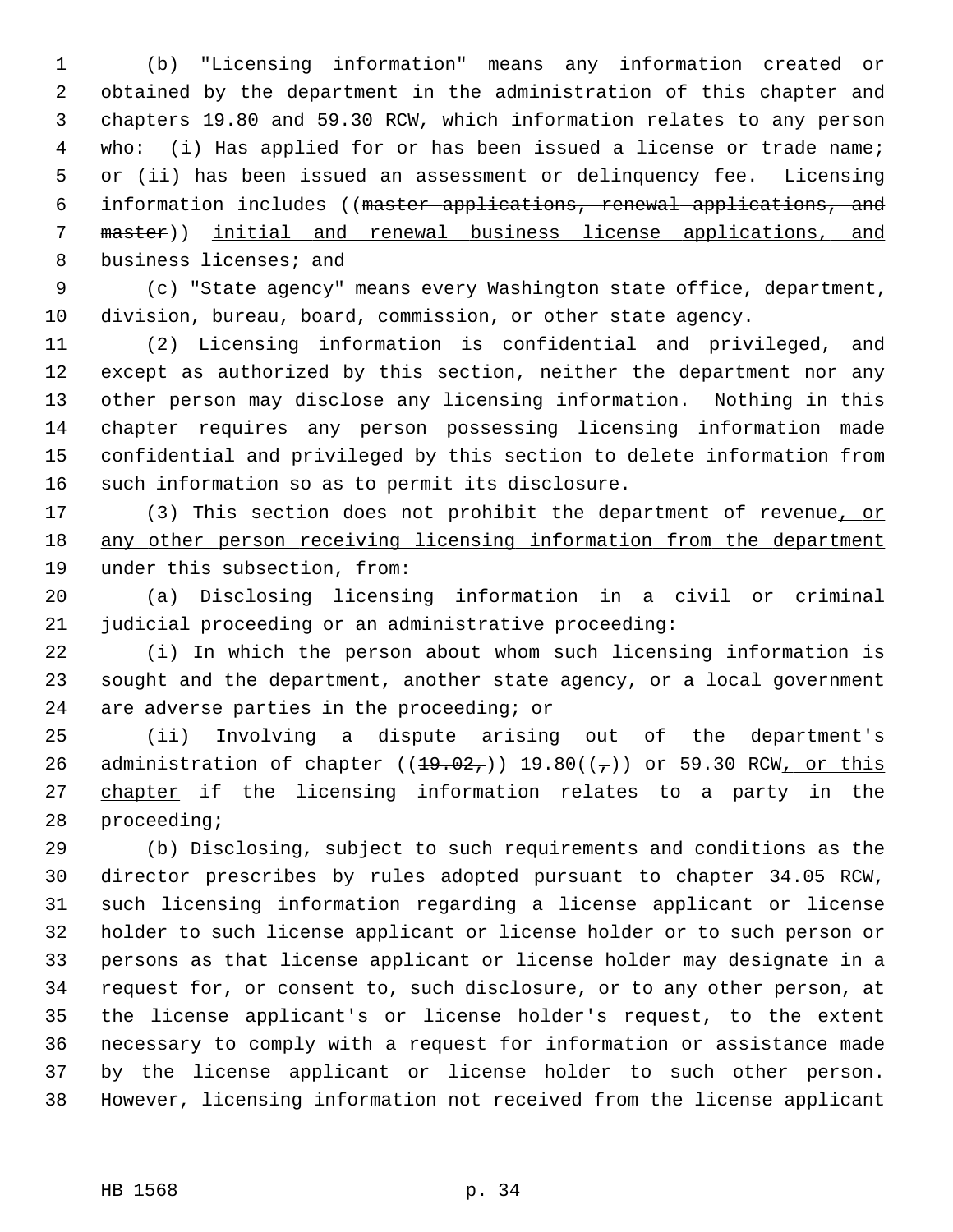1 or holder must not be so disclosed if the director determines that such 2 disclosure would compromise any investigation or litigation by any 3 federal, state, or local government agency in connection with the civil 4 or criminal liability of the license applicant, license holder, or 5 another person, or that such disclosure would identify a confidential 6 informant, or that such disclosure is contrary to any agreement entered 7 into by the department that provides for the reciprocal exchange of 8 information with other government agencies, which agreement requires 9 confidentiality with respect to such information unless such 10 information is required to be disclosed to the license applicant or 11 license holder by the order of any court;

12 (c) Publishing statistics so classified as to prevent the 13 identification of particular licensing information;

14 (d) Disclosing licensing information for official purposes only, to 15 the governor or attorney general, or to any state agency, or to any 16 committee or subcommittee of the legislature dealing with matters of 17 taxation, revenue, trade, commerce, the control of industry or the 18 professions, or licensing;

19 (e) Permitting the department's records to be audited and examined 20 by the proper state officer, his or her agents and employees;

21 (f) Disclosing any licensing information to a peace officer as 22 defined in RCW 9A.04.110 or county prosecuting attorney, for official 23 purposes. The disclosure may be made only in response to a search 24 warrant, subpoena, or other court order, unless the disclosure is for 25 the purpose of criminal tax or license enforcement. A peace officer or 26 county prosecuting attorney who receives the licensing information may 27 disclose that licensing information only for use in the investigation 28 and a related court proceeding, or in the court proceeding for which 29 the licensing information originally was sought;

30 (g) Disclosing, in a manner that is not associated with other 31 licensing information, the name of a license applicant or license 32 holder, entity type, registered trade name, business address, mailing 33 address, unified business identifier number, list of licenses issued to 34 a person through the ((master license)) business licensing system 35 established in this chapter  $((19.02 \text{ RCW}))$  and their issuance and 36 expiration dates, and the dates of opening of a business( $\frac{1}{1+\frac{1}{1+\frac{1}{1+\frac{1}{1+\frac{1}{1+\frac{1}{1+\frac{1}{1+\frac{1}{1+\frac{1}{1+\frac{1}{1+\frac{1}{1+\frac{1}{1+\frac{1}{1+\frac{1}{1+\frac{1}{1+\frac{1}{1+\frac{1}{1+\frac{1}{1+\frac{1}{1+\frac{1}{1+\frac{1}{1+\frac{1}{1+\frac{1}{1+\frac{1}{1+\frac{1}{1+\frac{1}{1+\frac{1$ 37 department is authorized to give, sell, or provide access to lists of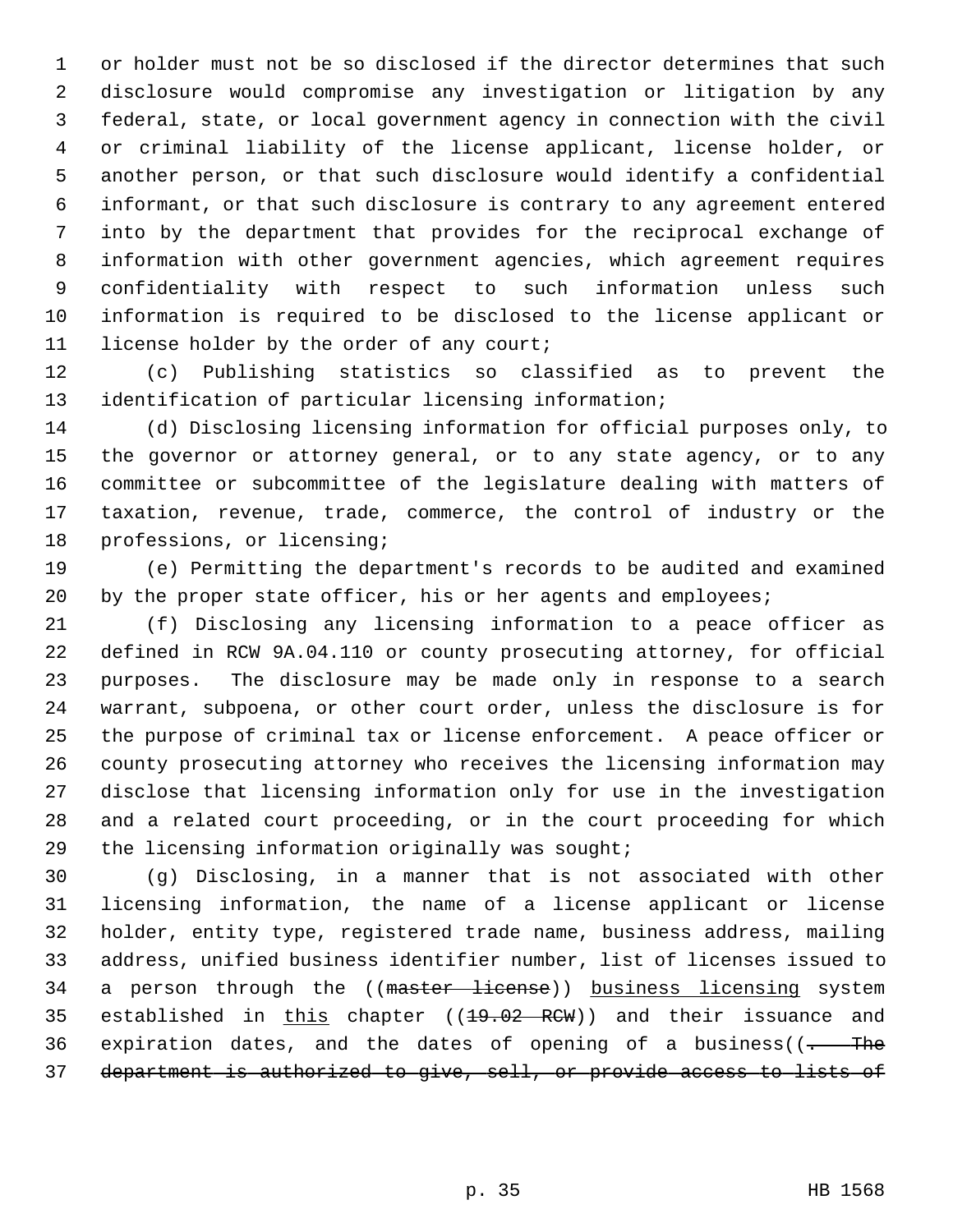1 licensing information under this subsection (3)(g) that will be used

2 for commercial purposes));

 3 (h) Disclosing licensing information that is also maintained by 4 another Washington state or local governmental agency as a public 5 record available for inspection and copying under the provisions of 6 chapter 42.56 RCW or is a document maintained by a court of record and 7 is not otherwise prohibited from disclosure;

 8 (i) Disclosing any licensing information when the disclosure is 9 specifically authorized under any other section of the Revised Code of 10 Washington;

11 (j) Disclosing licensing information to the proper officer of the 12 licensing or tax department of any city, town, or county of this state, 13 for official purposes. If the licensing information does not relate to 14 a license issued by the city, town, or county requesting the licensing 15 information, disclosure may be made only if the laws of the requesting 16 city, town, or county grants substantially similar privileges to the 17 proper officers of this state; or

18 (k) Disclosing licensing information to the federal government for 19 official purposes.

20 (4) ((The department)) Notwithstanding anything to the contrary in this section, a state agency or local government agency may disclose licensing information relating to a license issued on its behalf by the department pursuant to this chapter if the disclosure is authorized by another statute, local law, or administrative rule.

25 (5) The department, any other state agency, or local government may 26 refuse to disclose licensing information that is otherwise disclosable 27 under subsection (3) of this section if such disclosure would violate 28 federal law or any information sharing agreement between the state or 29 local government and federal government.

30  $((+5))$  (6) Any person acquiring knowledge of any licensing 31 information in the course of his or her employment with the department 32 and any person acquiring knowledge of any licensing information as 33 provided under subsection (3)(d), (e), (f), (j), or (k) of this 34 section, who discloses any such licensing information to another person 35 not entitled to knowledge of such licensing information under the 36 provisions of this section, is guilty of a misdemeanor. If the person 37 guilty of such violation is an officer or employee of the state, such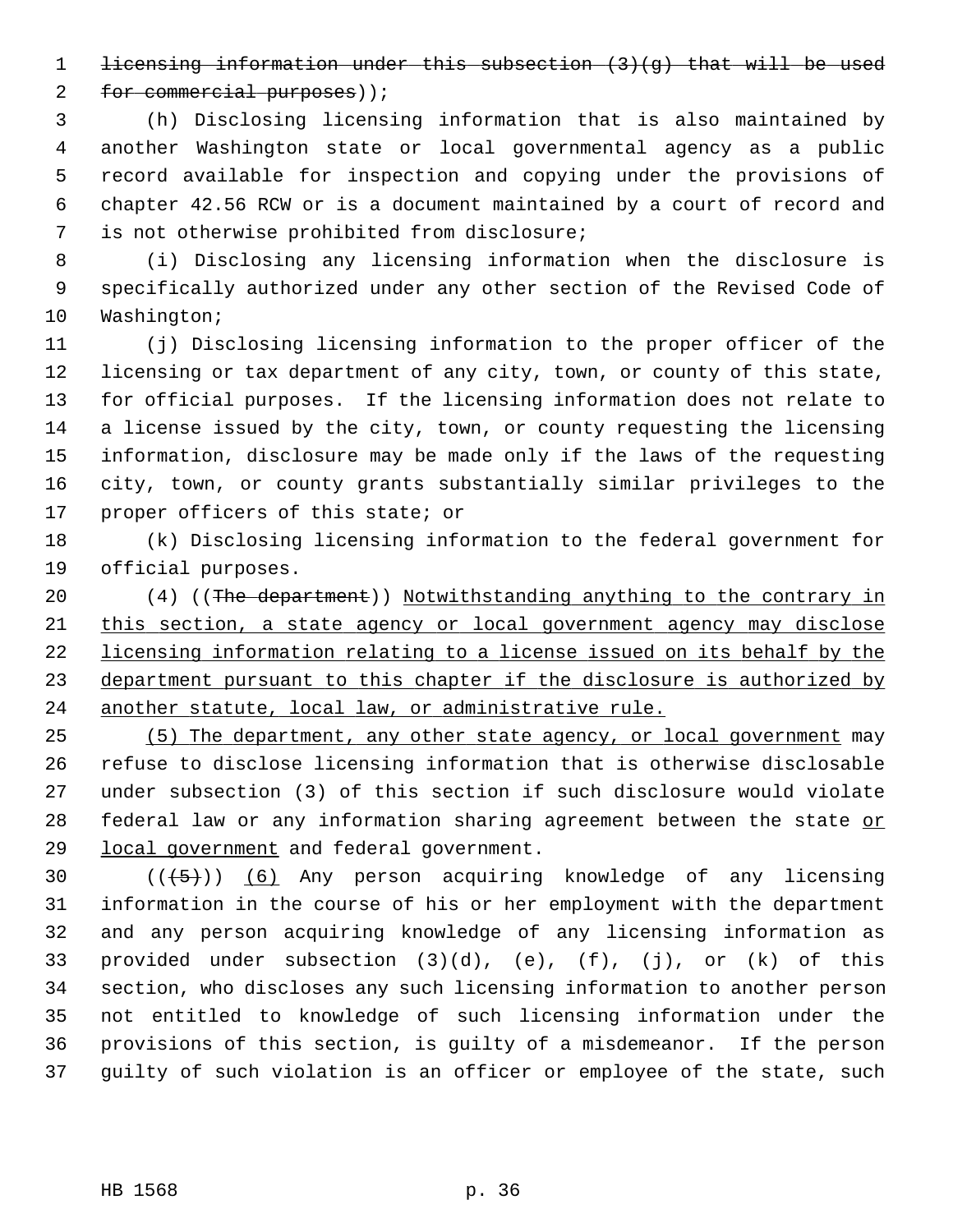1 person must forfeit such office or employment and is incapable of 2 holding any public office or employment in this state for a period of 3 two years thereafter.

 4 **Sec. 27.** RCW 19.02.210 and 1992 c 107 s 4 are each amended to read 5 as follows:

 6 The ((master license fund)) business license account is created in 7 the state treasury. Unless otherwise indicated in RCW 19.02.075, all 8 receipts from handling and ((master)) business license delinquency fees 9 (( $sha11$ )) must be deposited into the (( $fund$ )) account. Moneys in the 10 ((fund)) account may be spent only after appropriation beginning in 11 fiscal year 1993. Expenditures from the ((fund)) account may be used 12 only to administer the ((master license services)) business licensing 13 service program.

14 **Sec. 28.** RCW 19.02.310 and 2005 c 201 s 1 are each amended to read 15 as follows:

16 (1) Subject to the availability of amounts appropriated for this 17 specific purpose, the department ((shall)) may administer a 18 performance-based grant program that provides funding assistance to 19 public agencies that issue business licenses and that wish to join with 20 the department's ((master)) business licensing service.

21 (2) The department may determine among interested grant applicants 22 the order and the amount of the grant. In making grant determinations, 23 consideration must be given, but not limited to, the following 24 criteria: Readiness of the public agency to participate; the number of 25 renewable licenses; and the reduced regulatory impact to businesses 26 subject to licensure relative to the overall investment required by the 27 department.

28 (3) The department ((shall)) must invite and encourage 29 participation by all Washington city and county governments having 30 interests or responsibilities relating to business licensing.

31 (4) The total amount of grants provided under this section may not 32 exceed seven hundred fifty thousand dollars in any one fiscal year.

33 (5) The source of funds for this grant program is the ((master)) 34 business license account.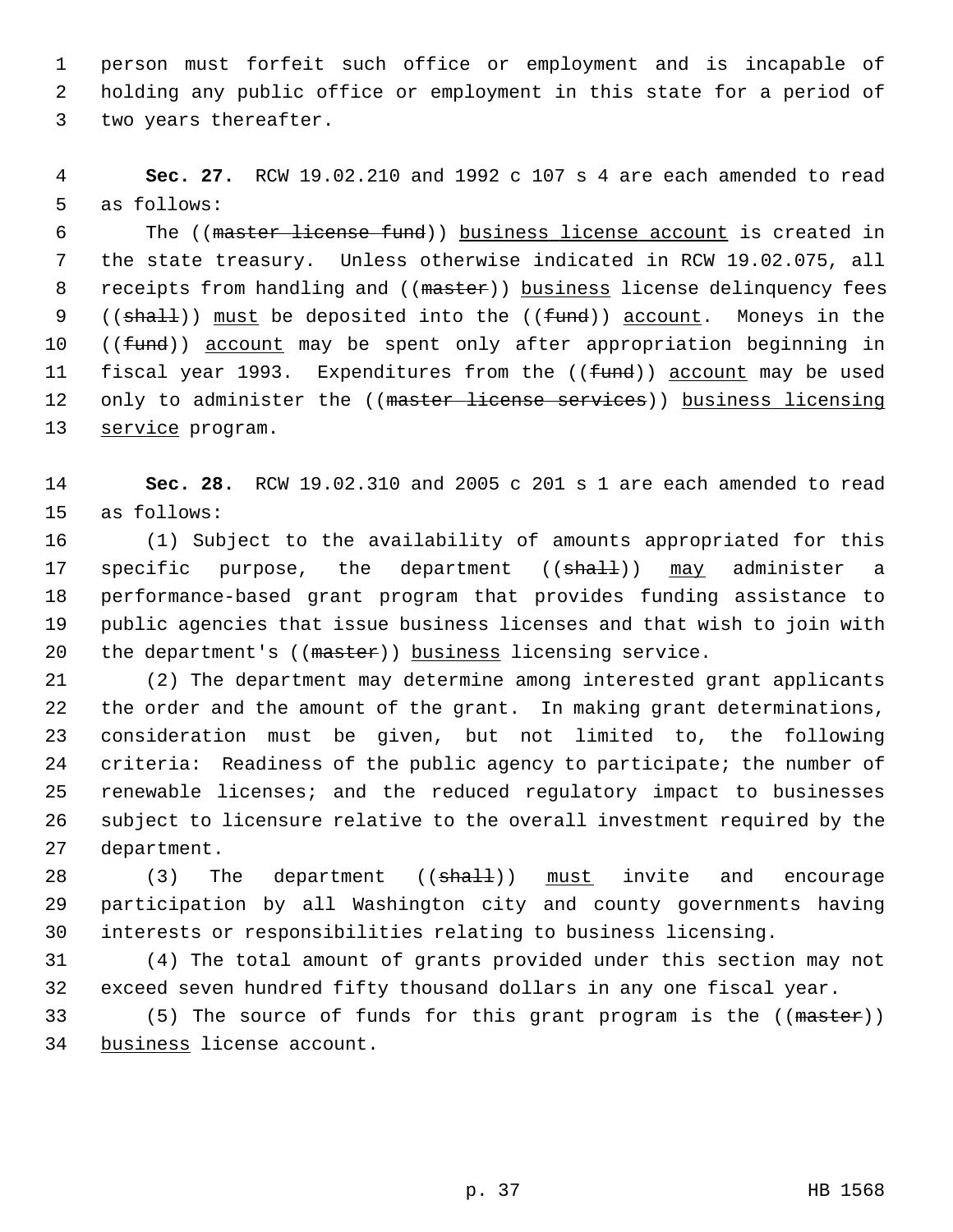1 **Sec. 29.** RCW 19.02.800 and 2011 c 298 s 10 are each amended to 2 read as follows:

 3 Except as provided in RCW 43.07.200, the provisions of this chapter 4 regarding the processing of license applications and renewals under ( $(a - b)$ 5 master license)) the business licensing system do not apply to those 6 business or professional activities that are licensed or regulated 7 under chapter 31.04, 31.12, or 31.13 RCW or under Title 30, 32, 33, or 8 48 RCW.

 9 **Sec. 30.** RCW 19.02.890 and 1982 c 182 s 18 are each amended to 10 read as follows:

11 This chapter may be known and cited as the business ((license 12 center)) licensing service act.

13 NEW SECTION. **Sec. 31.** A new section is added to chapter 19.80 RCW 14 to read as follows:

15 (1) The department may require the renewal of trade names and 16 establish a process for renewing trade names. Any such renewal process 17 may not require renewals of trade names more often than annually and 18 must allow persons to renew their trade name at the same time they are 19 required to renew their business license.

20 (2) The department may cancel a person's trade name upon request of 21 the person the trade name is registered to or when the person's 22 business license account with the department's business licensing 23 service is inactive. The department may also provide for the 24 cancellation of trade names under circumstances as defined by the 25 department by rule, which may include failure to renew a trade name 26 under a renewal process as may be established by the department under 27 the authority of subsection (1) of this section.

28 (3)(a) The department must make a reasonable effort to notify a 29 person that the department intends to cancel the person's trade name. 30 This notice is not required when a request for cancelation of a trade 31 name is received by the department from the person the trade name was 32 registered to or the person's authorized representative. The 33 department may comply with this subsection either by mailing the notice 34 to the person's last known address on record with the department or by 35 providing the notice electronically instead of by mail. Such 36 electronic notice is not subject to the confidentiality provisions of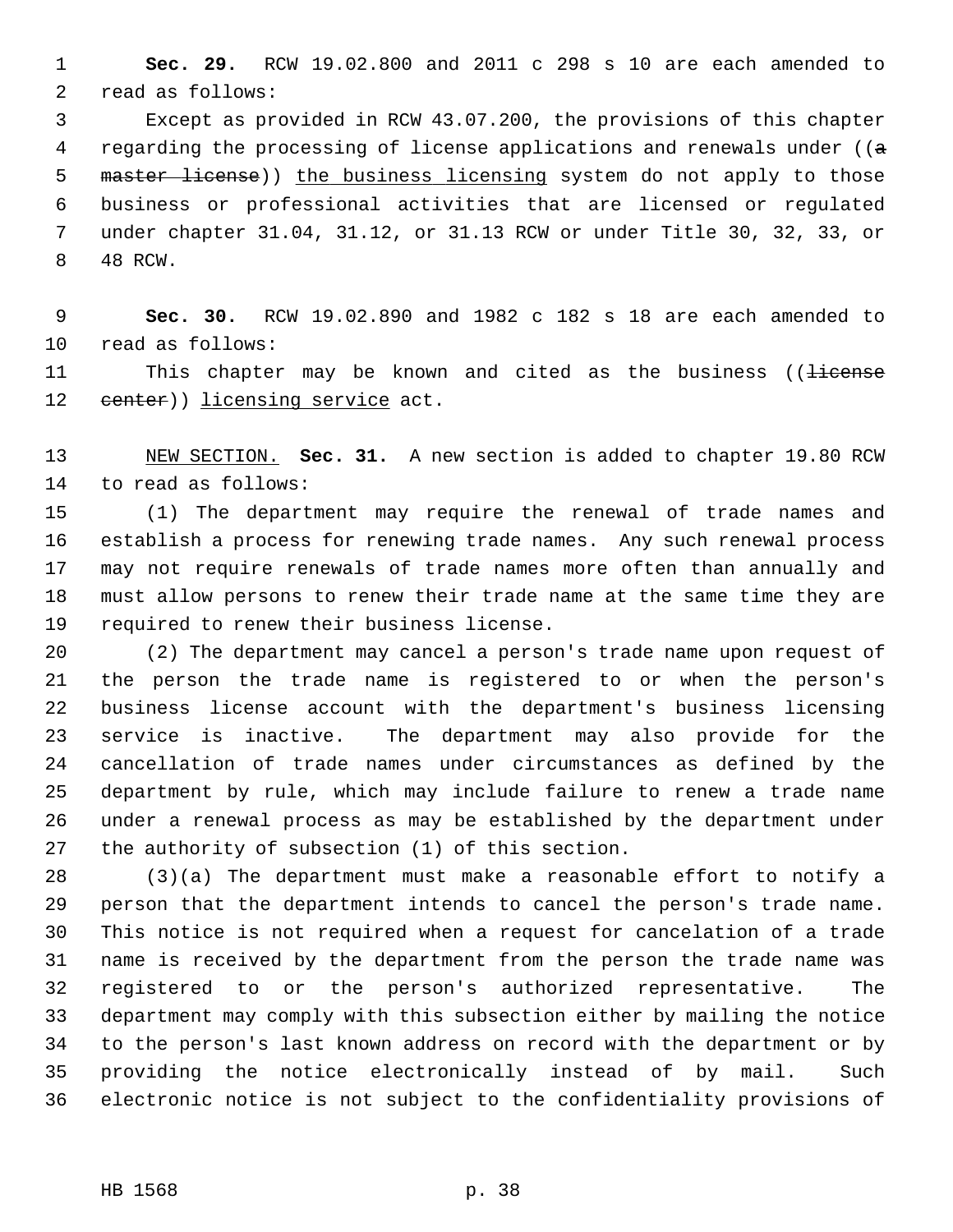1 RCW 19.02.115 and may be sent by e-mail to the person's last known 2 e-mail address on record with the department. However, if the 3 department sends a notice by e-mail and is notified that the e-mail is 4 undeliverable, the department must resend the notice by mail to the 5 person's last known address on record with the department.

 6 (b) The department may cancel a trade name unless, within twenty 7 days of sending the notice required under this subsection, the person 8 notifies the department in writing not to cancel the person's trade 9 name and pays any applicable renewal fee.

10 (4) The department may remove any canceled trade names from its 11 database of trade names.

12 (5) "Business license" and "business licensing service" have the 13 same meaning as in RCW 19.02.020.

14 **Sec. 32.** RCW 19.80.010 and 2011 c 298 s 14 are each amended to 15 read as follows:

16 Each person or persons who carries on, conducts, or transacts 17 business in this state under any trade name must register that trade 18 name with the department as provided in this section.

19 (1) Sole proprietorship or general partnership: The registration 20 must set forth the true and real name or names of each person 21 conducting the same, together with the post office address or addresses 22 of each such person and the name of the general partnership, if 23 applicable.

24 (2) Foreign or domestic limited partnership: The registration must 25 set forth the limited partnership name as filed with the office of the 26 secretary of state.

27 (3) Foreign or domestic limited liability company: The 28 registration must set forth the limited liability company name as filed 29 with the office of the secretary of state.

30 (4) Foreign or domestic corporation: The registration must set 31 forth the corporate name as filed with the office of the secretary of 32 state.

33 (5) Other business entities: The registration must set forth the 34 entity's name as required by the department.

35 **Sec. 33.** RCW 19.80.075 and 2011 c 298 s 17 are each amended to 36 read as follows: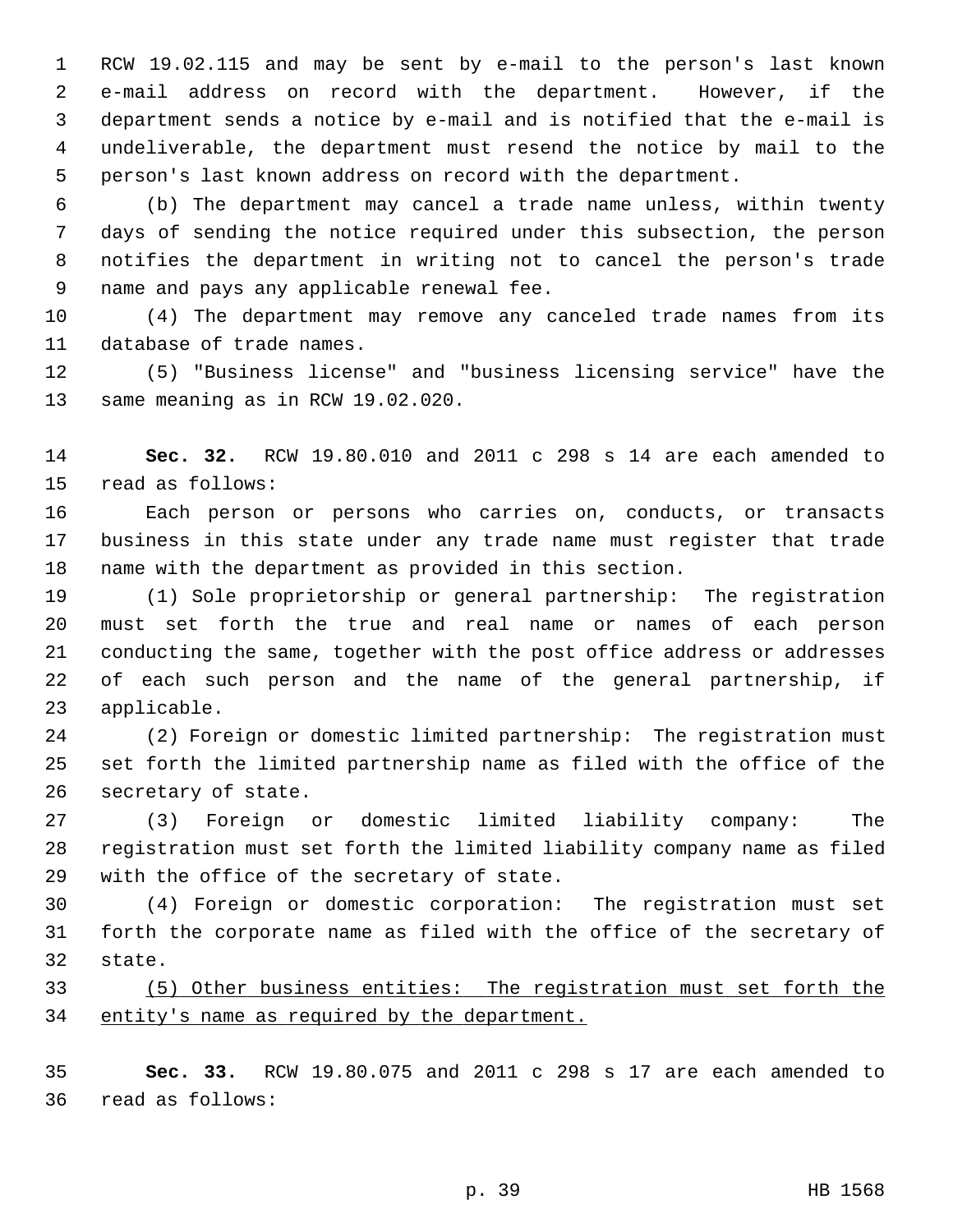1 All fees collected by the department under this chapter must be 2 deposited with the state treasurer and credited to the ((master license 3 fund)) business license account.

 4 **Sec. 34.** RCW 19.94.015 and 2011 c 298 s 19 and 2011 c 103 s 38 are 5 each reenacted and amended to read as follows:

 6 (1) Except as provided in subsection (4) of this section for the 7 initial registration of an instrument or device, no weighing or 8 measuring instrument or device may be used for commercial purposes in 9 the state unless its commercial use is registered annually. If its 10 commercial use is within a city that has a city sealer and a weights 11 and measures program as provided by RCW 19.94.280, the commercial use 12 of the instrument or device must be registered with the city if the 13 city has adopted fees pursuant to subsection (2) of this section. If 14 its commercial use is outside of such a city, the commercial use of the 15 instrument or device must be registered with the department.

16 (2) A city with such a sealer and program may establish an annual 17 fee for registering the commercial use of such a weighing or measuring 18 instrument or device with the city. The annual fee may not exceed the 19 fee established in RCW 19.94.175 for registering the use of a similar 20 instrument or device with the department. Fees upon weighing or 21 measuring instruments or devices within the jurisdiction of the city 22 that are collected under this subsection by city sealers must be 23 deposited into the general fund, or other account, of the city as 24 directed by the governing body of the city.

25 (3) Registrations with the department are accomplished as part of 26 the ((master license)) business licensing system under chapter 19.02 27 RCW. Payment of the registration fee for a weighing or measuring 28 instrument or device under the ((master license)) business licensing 29 system constitutes the registration required by this section.

30 (4) The fees established by or under RCW 19.94.175 for registering 31 a weighing or measuring instrument or device must be paid to the 32 department of revenue concurrently with an application for a ((master)) 33 business license under chapter 19.02 RCW or with the annual renewal of 34 a ((master)) business license under chapter 19.02 RCW. A weighing or 35 measuring instrument or device must be initially registered with the 36 state at the time the owner applies for a ((master)) business license 37 for a new business or at the first renewal of the license that occurs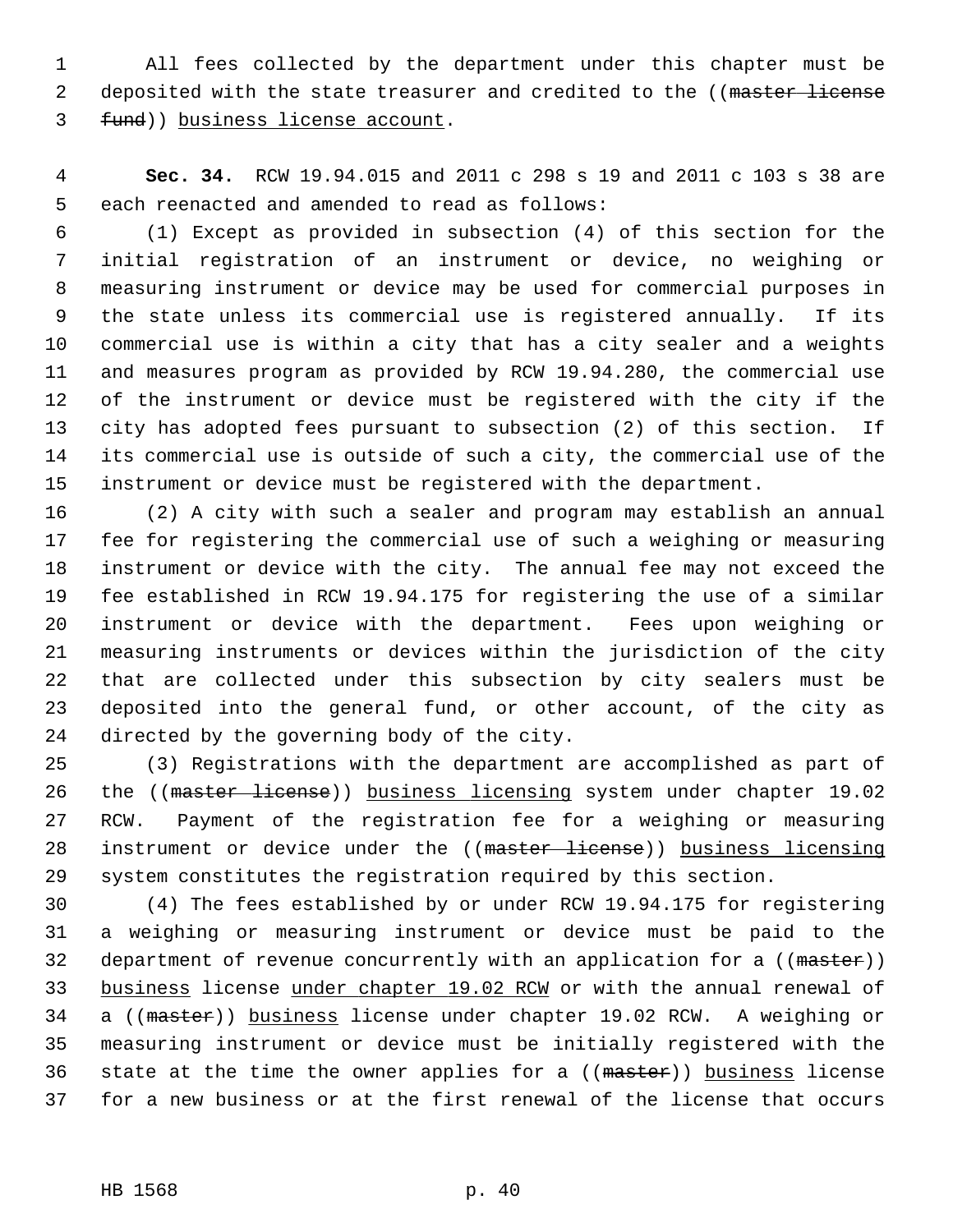1 after the instrument or device is first placed into commercial use. 2 The department of revenue must remit to the department of agriculture 3 all fees collected under this provision less reasonable collection 4 expenses.

 5 (5) Each city charging registration fees under this section must 6 notify the department of agriculture at the time such fees are adopted 7 and whenever changes in the fees are adopted.

 8 **Sec. 35.** RCW 19.94.2582 and 2006 c 358 s 5 are each amended to 9 read as follows:

10 (1) Each request for an official registration certificate ((shall)) 11 must be in writing, under oath, and on a form prescribed by the 12 department and ((shall)) must contain any relevant information as the 13 director may require, including but not limited to the following:

14 (a) The name and address of the person, corporation, partnership, 15 or sole proprietorship requesting registration;

16 (b) The names and addresses of all individuals requesting an 17 official registration certificate from the department; and

18 (c) The tax registration number as required under RCW 82.32.030 or 19 ((uniform)) unified business identifier provided on a ((master)) 20 business license issued under RCW 19.02.070.

21 (2) Each individual when submitting a request for an official 22 registration certificate or a renewal of such a certificate  $((\text{shall}))$ 23 must pay a fee to the department in the amount of one hundred sixty 24 dollars per individual.

25 (3) The department (( $\sinh(1)$ ) must issue a decision on a request for 26 an official registration certificate within twenty days of receipt of 27 the request. If an individual is denied their request for an official 28 registration certificate, the department must notify that individual in 29 writing stating the reasons for the denial and ((shall)) must refund 30 any payments made by that individual in connection with the request.

31 **Sec. 36.** RCW 35.21.392 and 2011 c 298 s 22 are each amended to 32 read as follows:

33 A city that issues a business license to a person required to be 34 registered under chapter 18.27 RCW may verify that the person is 35 registered under chapter 18.27 RCW and report violations to the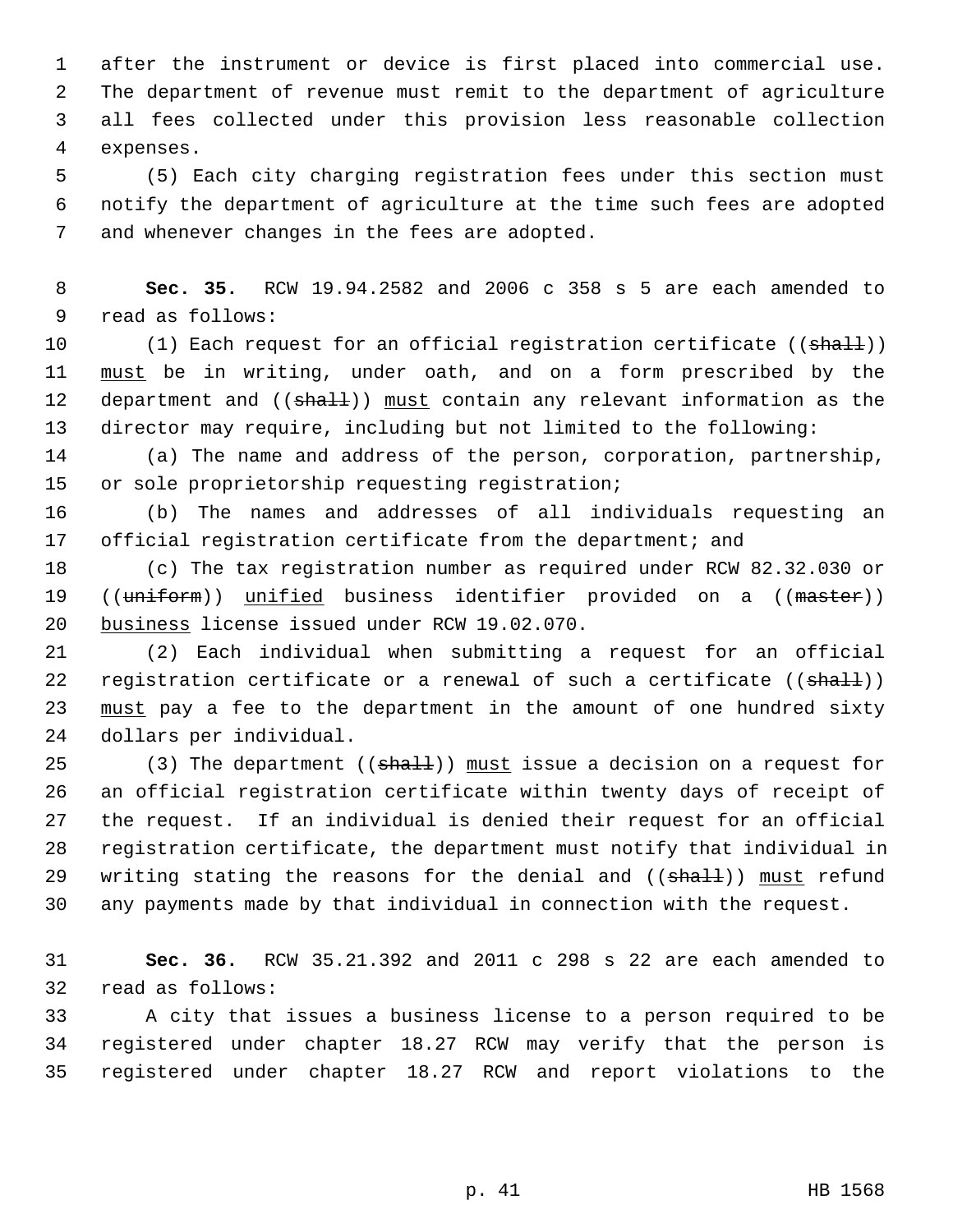1 department of labor and industries. The department of revenue must 2 conduct the verification for cities that participate in the ((master 3 license)) business licensing system.

 4 **Sec. 37.** RCW 35A.21.340 and 2011 c 298 s 23 are each amended to 5 read as follows:

 6 A city that issues a business license to a person required to be 7 registered under chapter 18.27 RCW may verify that the person is 8 registered under chapter 18.27 RCW and report violations to the 9 department of labor and industries. The department of revenue must 10 conduct the verification for cities that participate in the ((master 11 <del>license</del>)) business licensing system.

12 **Sec. 38.** RCW 36.110.130 and 1995 c 154 s 3 are each amended to 13 read as follows:

14 In the event of a failure such as a bankruptcy or dissolution, of 15 a private sector business, industry, or nonprofit organization engaged 16 in a free venture industry agreement, responsibility for obligations 17 under Title 51 RCW ((shall)) must be borne by the city or county 18 responsible for establishment of the free venture industry agreement, 19 as if the city or county had been the employing agency. To ensure that 20 this obligation can be clearly identified and accomplished, and to 21 provide accountability for purposes of the department of labor and 22 industries, a free venture jail industry agreement entered into by a 23 city or county and private sector business, industry, or nonprofit 24 organization should be filed under a separate ((master business 25 application)) business license application in accordance with chapter 26 19.02 RCW, establishing a new and separate account with the department 27 of labor and industries, and not be reported under an existing account 28 for parties to the free venture industry agreement.

29 **Sec. 39.** RCW 43.22.035 and 2007 c 287 s 2 are each amended to read 30 as follows:

31 When an employer initially files a ((master)) business license 32 application under chapter 19.02 RCW for the purpose, in whole or in 33 part, of registering to pay industrial insurance taxes, the department 34 ((shall)) must send to the employer any printed material the department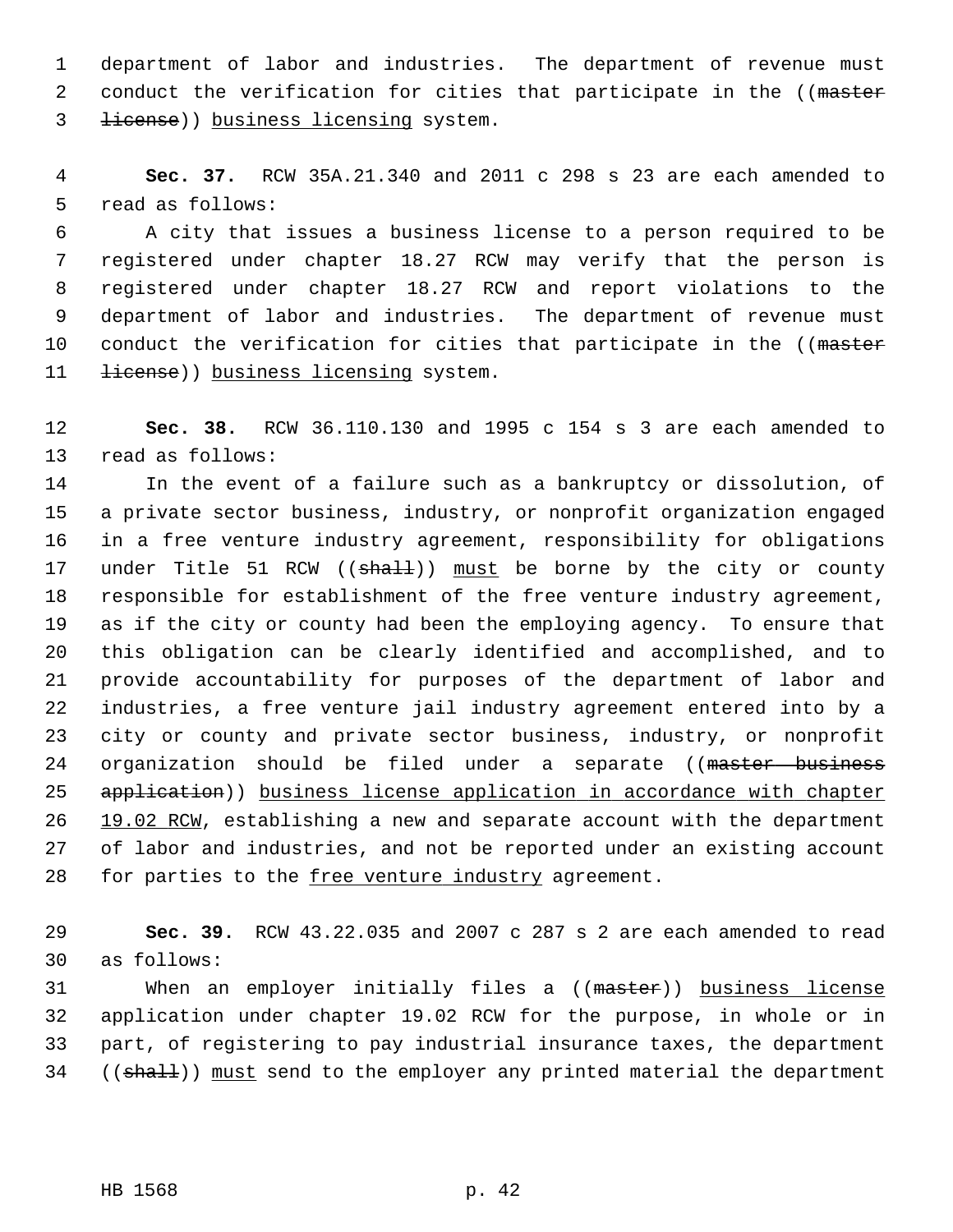1 recommends or requires the employer to post. Any time the printed 2 material has substantive changes in the information, the department 3 ((shall)) must send a copy to each employer.

 4 **Sec. 40.** RCW 46.72A.020 and 2011 c 374 s 2 are each amended to 5 read as follows:

 6 (1) Contact by a customer or customer's agent to engage the 7 services of a carrier's limousine must be initiated by a customer or 8 customer's agent at a time and place different from the customer's time 9 and place of departure. The fare for service must be agreed upon prior 10 to departure. Under no circumstances may customers or customers' 11 agents make arrangements to immediately engage the services of a 12 carrier's limousine with the chauffeur, even if the chauffeur is an 13 owner or officer of the company, with the single exception of stand-14 hail limousines only at a facility owned and operated by a port 15 district in a county with a population of one million or more that are 16 licensed and restricted by the rules and policies set forth by the port 17 district.

18 (2) At the time of the conduct of the commercial limousine 19 business, the chauffeur of a limousine and the limousine carrier 20 business must possess written or electronic records substantiating the 21 prearrangement of the carrier's services for any customer carried for 22 compensation, except for vehicles meeting the requirements of the 23 exception for stand-hail limousines described in subsection (1) of this 24 section. Limousine carriers and limousine chauffeurs operating as an 25 independent business must list a physical address on their ((master)) 26 business license issued under chapter 19.02 RCW where records 27 substantiating the prearrangement of the carrier's services may be 28 reviewed by an enforcement officer. A limousine carrier must retain 29 these records for a minimum of one calendar year, and failure to do so 30 is a class 3 civil infraction against the carrier for each record that 31 is missing or fails to include all of the information described in 32 rules adopted under subsection (4) of this section.

33 (3) Limousine carriers and limousine chauffeurs operating as an 34 independent business must list a telephone or pager number that is used 35 to prearrange the carrier's services for any customer carried for 36 compensation.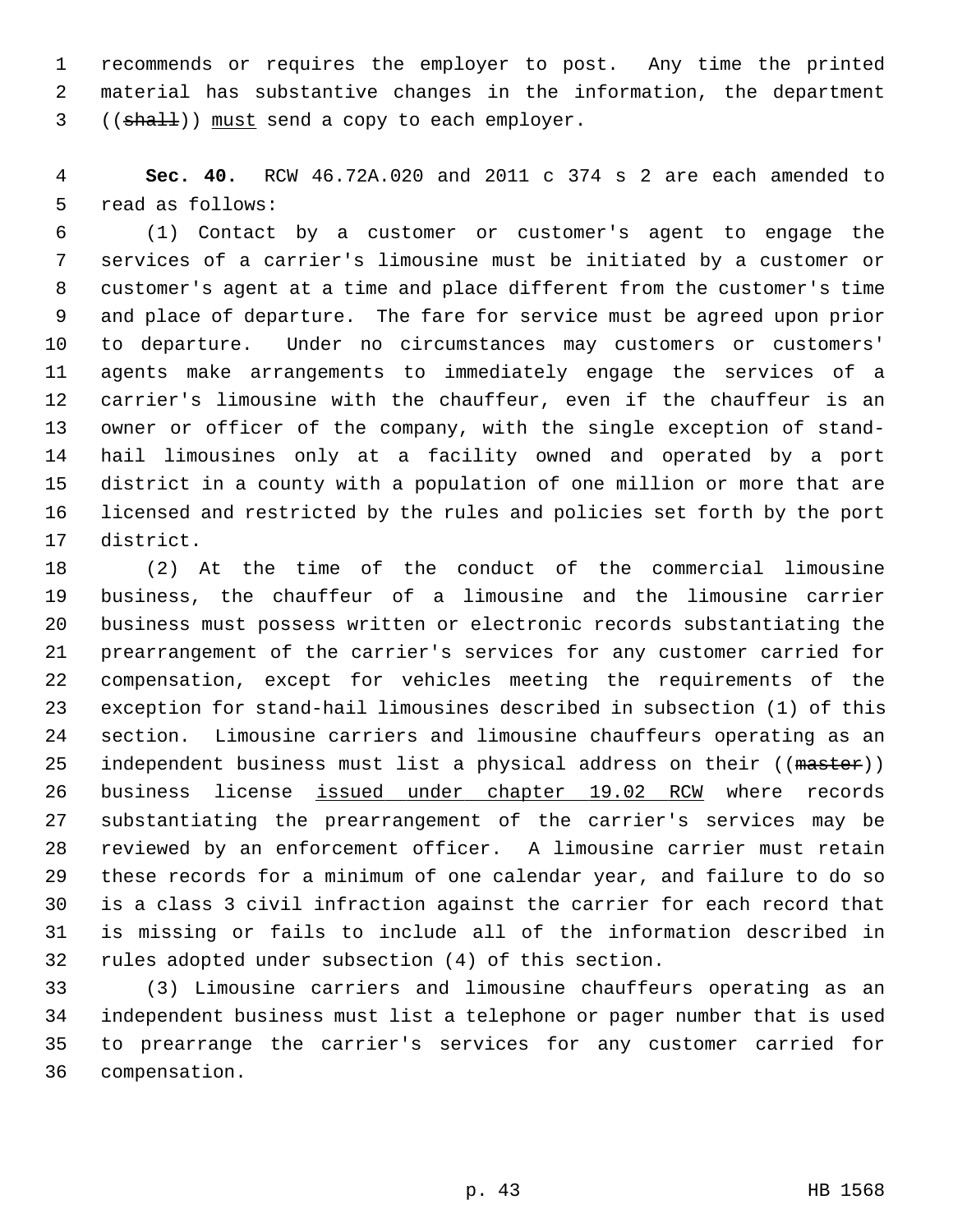1 (4) The department ((shall)) must adopt rules specifying the 2 content and retention schedule of the records required for compliance 3 with subsection (2) of this section.

 4 (5) The failure of a chauffeur who is operating a limousine to 5 immediately provide, on demand by an enforcement officer, written or 6 electronic records required by the department substantiating the 7 prearrangement of the carrier's services for any customer carried for 8 compensation, except for limousines meeting the requirements of the 9 exception for stand-hail limousines described in subsection (1) of this 10 section, is a class 2 civil infraction and is subject to monetary 11 penalties under RCW 7.80.120. It is a class 1 civil infraction for a 12 repeat offense under this subsection during the same calendar year.

13 (6) The department ((shall)) must define by rule conditions under 14 which a chauffeur is considered to be operating a limousine, including 15 when the limousine is parked in a designated passenger load zone.

16 **Sec. 41.** RCW 50.12.290 and 2007 c 287 s 1 are each amended to read 17 as follows:

18 When an employer initially files a ((master)) business license 19 application under chapter 19.02 RCW for the purpose, in whole or in 20 part, of registering to pay unemployment insurance taxes, the 21 employment security department ((shall)) must send to the employer any 22 printed material the department recommends or requires the employer to 23 post. Any time the printed material has substantive changes in the 24 information, the department  $((shath)]$  must send a copy to each 25 employer.

26 **Sec. 42.** RCW 59.30.050 and 2011 c 298 s 31 are each amended to 27 read as follows:

28 (1) The department must ((annually)) register all 29 manufactured/mobile home communities, which registration must be 30 renewed annually. Each community must be registered separately. The 31 department must ((deliver by certified)) mail registration 32 notifications to all known manufactured/mobile home community 33 landlords. Registration information packets must include:

34 (a) Registration forms; and

35 (b) Registration assessment information, including registration due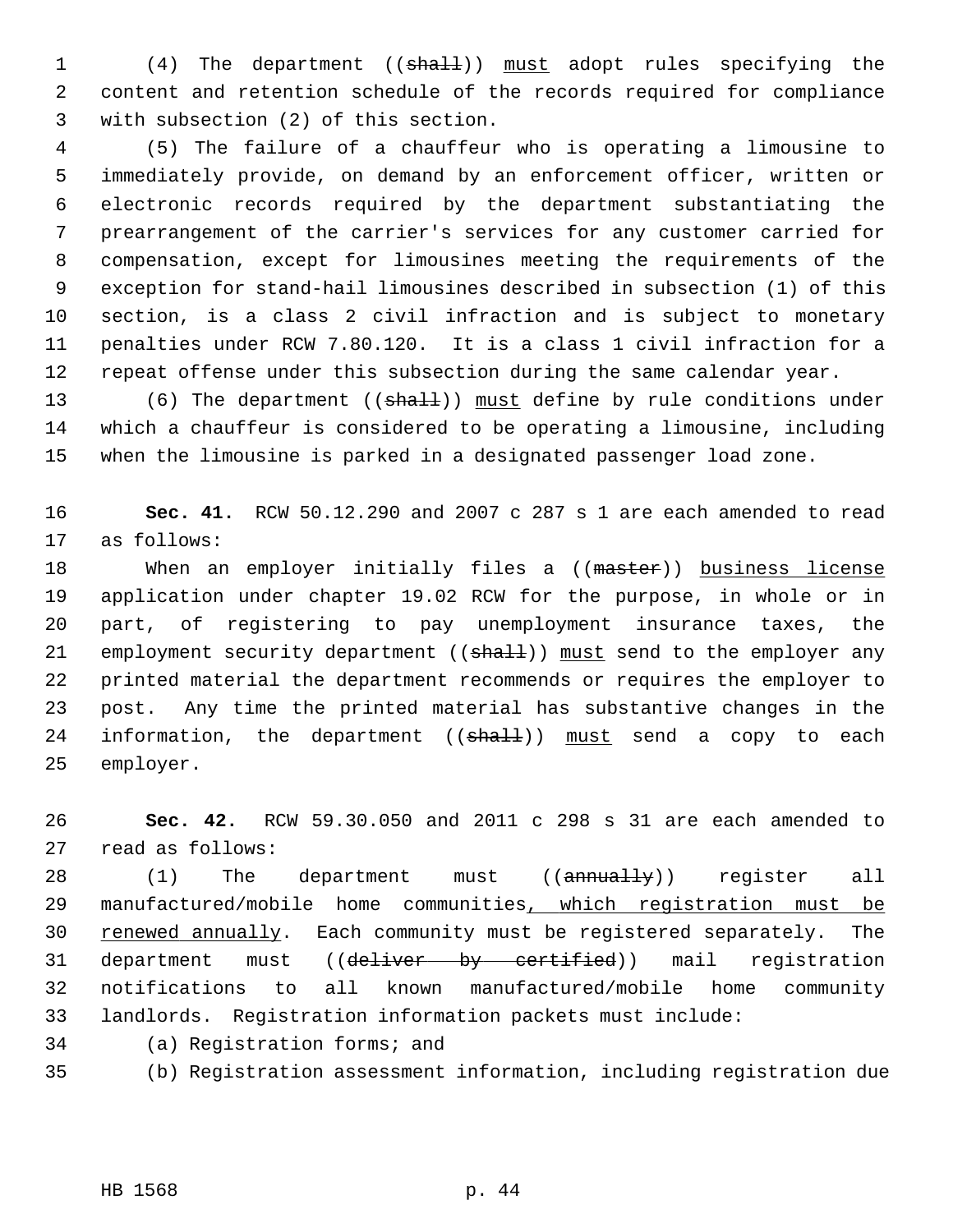1 dates and late fees, and the collections procedures, liens, and 2 charging costs to tenants.

 3 (2) To apply for registration or registration renewal, the landlord 4 of a manufactured/mobile home community must file with the department 5 an application for registration or registration renewal on a form 6 provided by the department and must pay a registration fee as described 7 in subsection (3) of this section. The department may require the 8 submission of information necessary to assist in identifying and 9 locating a manufactured/mobile home community and other information 10 that may be useful to the state, which must include, at a minimum:

11 (a) The names and addresses of the owners of the 12 manufactured/mobile home community;

13 (b) The name and address of the manufactured/mobile home community; 14 (c) The name and address of the landlord and manager of the 15 manufactured/mobile home community;

16 (d) The number of lots within the manufactured/mobile home 17 community that are subject to chapter 59.20 RCW; and

18 (e) The addresses of each manufactured/mobile home lot within the 19 manufactured/mobile home community that is subject to chapter 59.20 20 RCW.

21 (3) Each manufactured/mobile home community landlord must pay to 22 the department:

23 (a) A one-time ((master)) business license application fee for the 24 first year of registration and, in subsequent years, an annual 25 ((master)) renewal application fee, as provided in RCW 19.02.075; and

26 (b) An annual registration assessment of ten dollars for each 27 manufactured/mobile home that is subject to chapter 59.20 RCW within a 28 manufactured/mobile home community. Manufactured/mobile home community 29 landlords may charge a maximum of five dollars of this assessment to 30 tenants. Nine dollars of the registration assessment for each 31 manufactured/mobile home must be deposited into the manufactured/mobile 32 home dispute resolution program account created in RCW 59.30.070 to 33 fund the costs associated with the manufactured/mobile home dispute 34 resolution program. The remaining one dollar must be deposited into 35 the ((master license fund)) business license account created in RCW 36 19.02.210. The annual registration assessment must be reviewed once 37 each biennium by the department and the attorney general and may be 38 adjusted to reasonably relate to the cost of administering this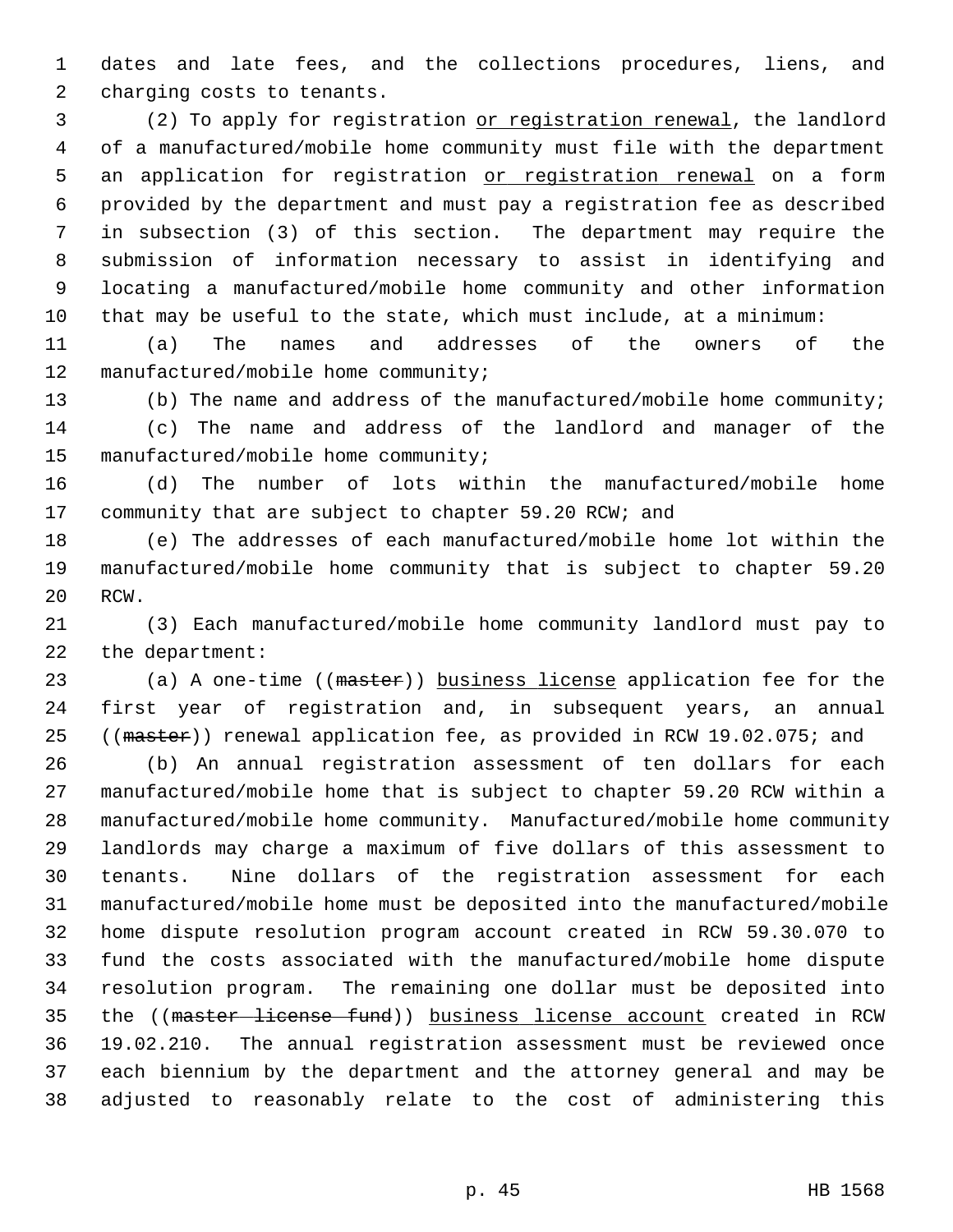1 chapter. The registration assessment may not exceed ten dollars, but 2 if the assessment is reduced, the portion allocated to the 3 manufactured/mobile home dispute resolution program account and the 4 ((master license fund)) business license account must be adjusted 5 proportionately.

 6 (4) Initial registrations of manufactured/mobile home communities 7 must be filed before November 1, 2007, or within three months of the 8 availability of mobile home lots for rent within the community. The 9 manufactured/mobile home community is subject to a delinquency fee of 10 two hundred fifty dollars for late initial registrations. The 11 delinquency fee must be deposited in the ((master license fund)) 12 business license account. Renewal registrations that are not renewed 13 by the expiration date as assigned by the department are subject to 14 delinquency fees under RCW 19.02.085.

15 (5) Thirty days after sending late fee notices to a noncomplying 16 landlord, the department may issue a warrant under RCW 59.30.090 for 17 the unpaid registration assessment and delinquency fee. If a warrant 18 is issued by the department under RCW 59.30.090, the department must 19 add a penalty of ten percent of the amount of the unpaid registration 20 assessment and delinquency fee, but not less than ten dollars. The 21 warrant penalty must be deposited into the ((master license fund)) 22 business license account created in RCW 19.02.210. Chapter 82.32 RCW 23 applies to the collection of warrants issued under RCW 59.30.090.

24 (6) Registration is effective on the date determined by the 25 department, and the department must issue a registration number to each 26 registered manufactured/mobile home community. The department must 27 provide an expiration date, assigned by the department, to each 28 manufactured/mobile home community who registers.

29 **Sec. 43.** RCW 59.30.090 and 2011 c 298 s 33 are each amended to 30 read as follows:

31 (1) If any registration assessment or delinquency fee is not paid 32 in full within thirty days after sending late fee notices to a 33 noncomplying landlord, the department may issue a warrant in the amount 34 of such unpaid sums, together with interest thereon from the date the 35 warrant is issued until the date of payment.

36 (2) Interest must be computed on a daily basis on the amount of 37 outstanding registration assessment and delinquency fee imposed under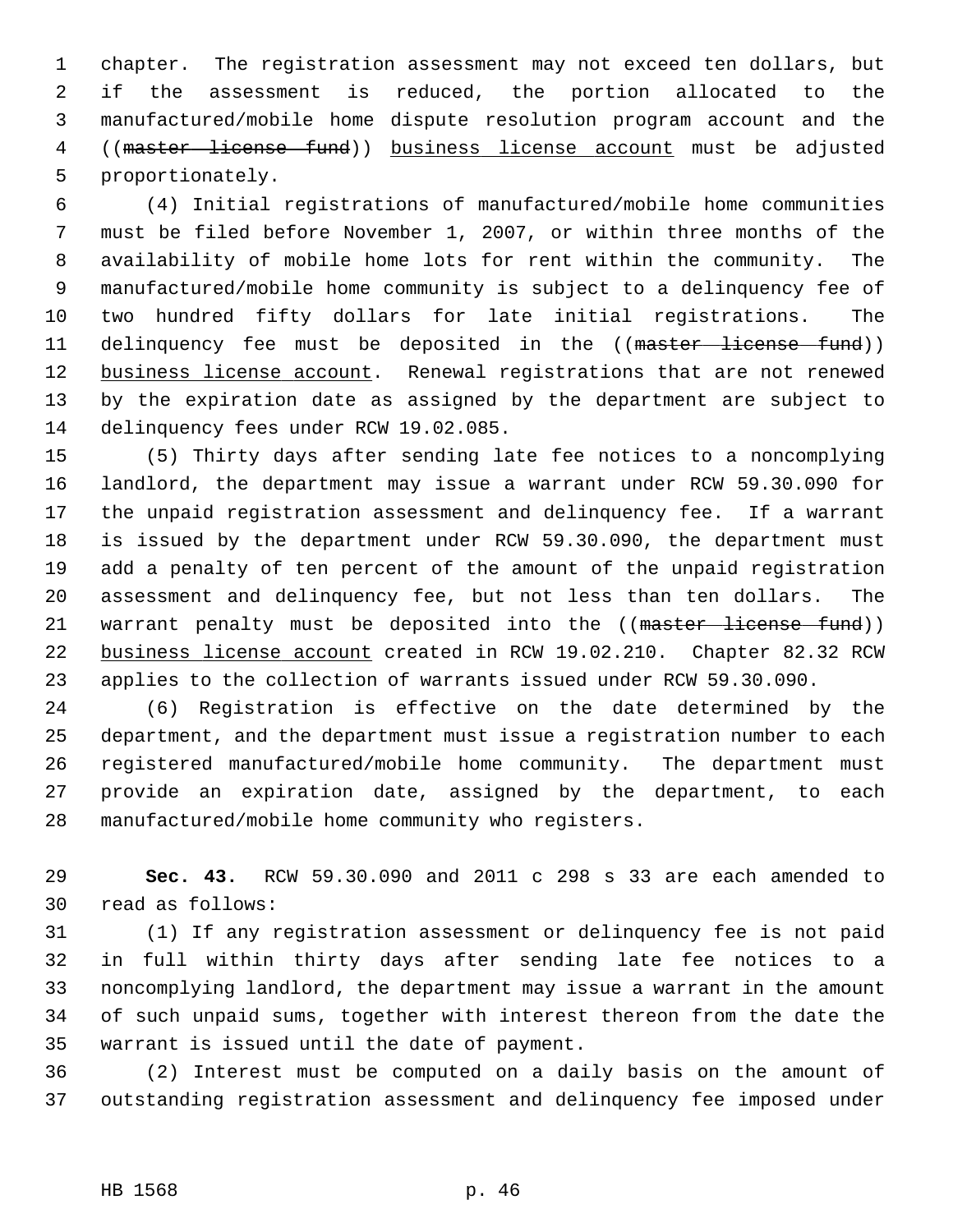1 RCW 59.30.050 at the rate as computed under RCW 82.32.050(2). The rate 2 so computed must be adjusted on the first day of January of each year 3 for use in computing interest for that calendar year. Interest must be 4 deposited in the ((master license fund)) business license account 5 created in RCW 19.02.210.

 6 (3) The department may file a copy of the warrant with the clerk of 7 the superior court of any county of the state in which real or personal 8 property of the owner of the manufactured/mobile home community may be 9 found. The clerk is entitled to a filing fee under RCW 36.18.012(10). 10 Upon filing, the clerk must enter in the judgment docket the name of 11 the owner of the manufactured/mobile home community mentioned in the 12 warrant and the amount of the registration assessment and delinquency 13 fee, or portion thereof, and any increases and penalties for which the 14 warrant is issued, and the date when the copy is filed.

15 (4) The amount of the warrant so docketed becomes a lien upon the 16 title to, and interest in, all real and personal property of the owner 17 of the manufactured/mobile home community against whom the warrant is 18 issued the same as a judgment in a civil case duly docketed in the 19 office of the clerk. The warrant so docketed is sufficient to support 20 the issuance of writs of garnishment in favor of the state in the 21 manner provided by law in the case of judgments wholly or partially 22 unsatisfied.

23 (5) The lien is not superior to bona fide interests of third 24 persons that had vested prior to the filing of the warrant. The phrase 25 "bona fide interests of third persons" does not include any mortgage of 26 real or personal property or any other credit transaction that results 27 in the mortgagee or the holder of the security acting as trustee for 28 unsecured creditors of the owner of the manufactured/mobile home 29 community mentioned in the warrant who executed the chattel or real 30 property mortgage or the document evidencing the credit transaction.

31 **Sec. 44.** RCW 69.25.020 and 2011 c 306 s 1 are each reenacted and 32 amended to read as follows:

33 ((When used in this chapter the following terms shall have the 34 indicated meanings,)) The definitions in this section apply throughout 35 this chapter unless the context clearly otherwise requires( $(+)$ ).

36 (1) "Adulterated" applies to any egg or egg product under one or 37 more of the following circumstances: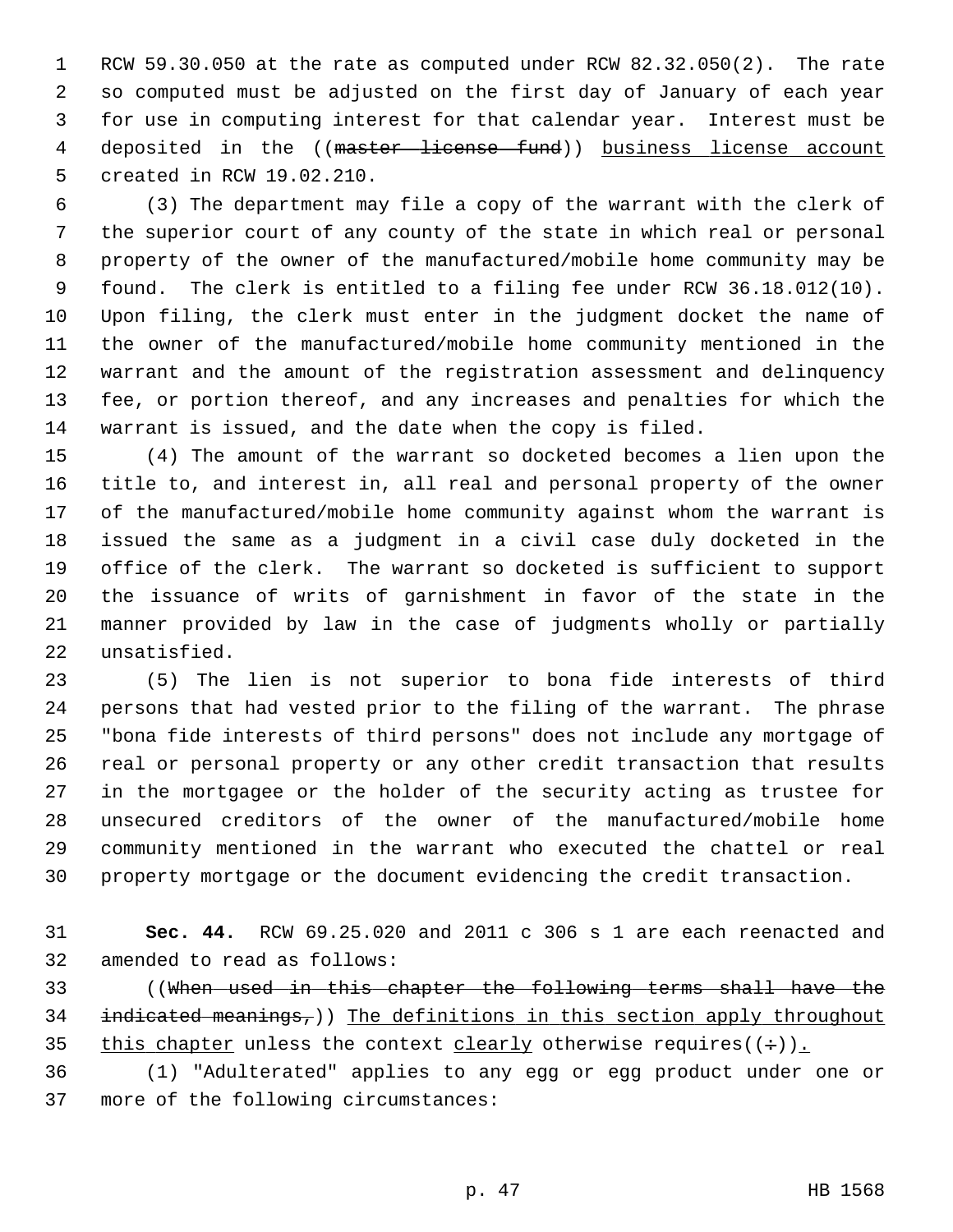1 (a) If it bears or contains any poisonous or deleterious substance 2 ((which)) that may render it injurious to health; but in case the 3 substance is not an added substance, such article ((shall)) is not 4 ((be)) considered adulterated under this clause if the quantity of such 5 substance in or on such article does not ordinarily render it injurious 6 to health;

 7 (b) If it bears or contains any added poisonous or added 8 deleterious substance (other than one which is: (i) A pesticide 9 chemical in or on a raw agricultural commodity; (ii) a food additive; 10 or (iii) a color additive) which may, in the judgment of the director, 11 make such article unfit for human food;

12 (c) If it is, in whole or in part, a raw agricultural commodity and 13 such commodity bears or contains a pesticide chemical which is unsafe 14 within the meaning of RCW 69.04.392, as enacted or hereafter amended;

15 (d) If it bears or contains any food additive which is unsafe 16 within the meaning of RCW 69.04.394, as enacted or hereafter amended;

17 (e) If it bears or contains any color additive which is unsafe 18 within the meaning of RCW 69.04.396; however, an article which is not 19 otherwise deemed adulterated under  $((subsection (1)))(c)$ , (d), or (e) 20 of this ((section shall)) subsection are nevertheless ((be)) deemed 21 adulterated if use of the pesticide chemical, food additive, or color 22 additive, in or on such article, is prohibited by regulations of the 23 director in official plants;

24 (f) If it consists in whole or in part of any filthy, putrid, or 25 decomposed substance, or if it is otherwise unfit for human food;

26 (g) If it consists in whole or in part of any damaged egg or eggs 27 to the extent that the egg meat or white is leaking, or it has been 28 contacted by egg meat or white leaking from other eggs;

29 (h) If it has been prepared, packaged, or held under insanitary 30 conditions whereby it may have become contaminated with filth, or 31 whereby it may have been rendered injurious to health;

32 (i) If it is an egg which has been subjected to incubation or the 33 product of any egg which has been subjected to incubation;

34 (j) If its container is composed, in whole or in part, of any 35 poisonous or deleterious substance which may render the contents 36 injurious to health;

37 (k) If it has been intentionally subjected to radiation, unless the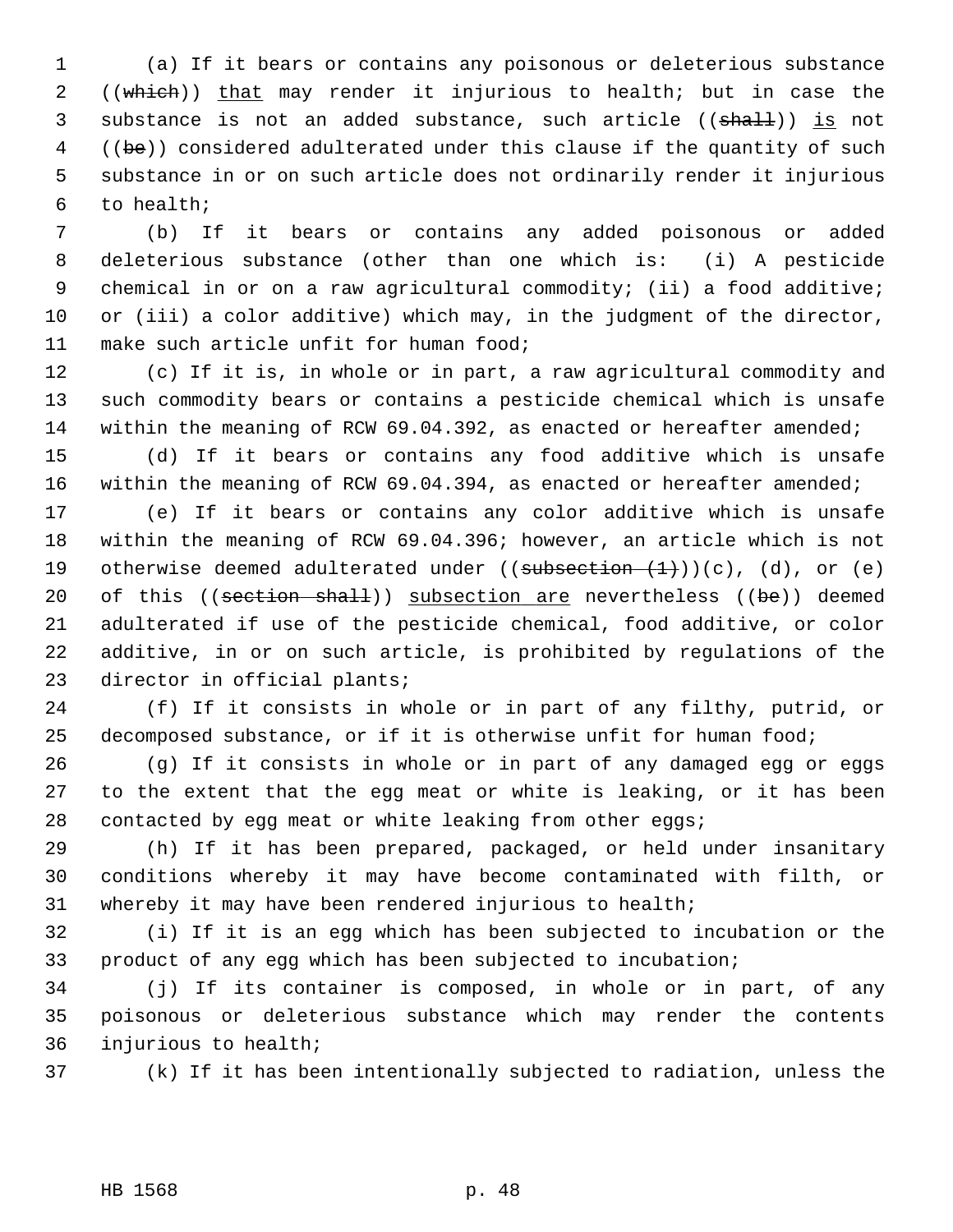1 use of the radiation was in conformity with a regulation or exemption 2 in effect pursuant to RCW 69.04.394; or

 3 (l) If any valuable constituent has been in whole or in part 4 omitted or abstracted therefrom; or if any substance has been 5 substituted, wholly or in part therefor; or if damage or inferiority 6 has been concealed in any manner; or if any substance has been added 7 thereto or mixed or packed therewith so as to increase its bulk or 8 weight, or reduce its quality or strength, or make it appear better or 9 of greater value than it is.

10 (2) "Ambient temperature" means the atmospheric temperature 11 surrounding or encircling shell eggs.

12 (3) "At retail" means any transaction in intrastate commerce 13 between a retailer and a consumer.

14 (4) "Candling" means the examination of the interior of eggs by the 15 use of transmitted light used in a partially dark room or place.

16 (5) "Capable of use as human food" (( $\frac{1}{3}$ ) applies to any 17 egg or egg product unless it is denatured, or otherwise identified, as 18 required by regulations prescribed by the director, to deter its use as 19 human food.

20 (6) "Check" means an egg that has a broken shell or crack in the 21 shell but has its shell membranes intact and contents not leaking.

22 (7) "Clean and sound shell egg" means any egg whose shell is free 23 of adhering dirt or foreign material and is not cracked or broken.

24 (8) "Consumer" means any person who purchases eggs for his or her 25 own family use or consumption; or any restaurant, hotel, boarding 26 house, bakery, or other institution or concern which purchases eggs for 27 serving to guests or patrons thereof, or for its own use in cooking or 28 baking.

29 (9) "Container" or "package" includes any box, can, tin, plastic, 30 or other receptacle, wrapper, or cover.

31 (10) "Department" means the department of agriculture of the state 32 of Washington.

33 (11) "Director" means the director of the department or his duly 34 authorized representative.

35 (12) "Dirty egg" means an egg that has a shell that is unbroken and 36 has adhering dirt or foreign material.

37 (13) "Egg" means the shell egg of the domesticated chicken, turkey, 38 duck, goose, or guinea, or any other specie of fowl.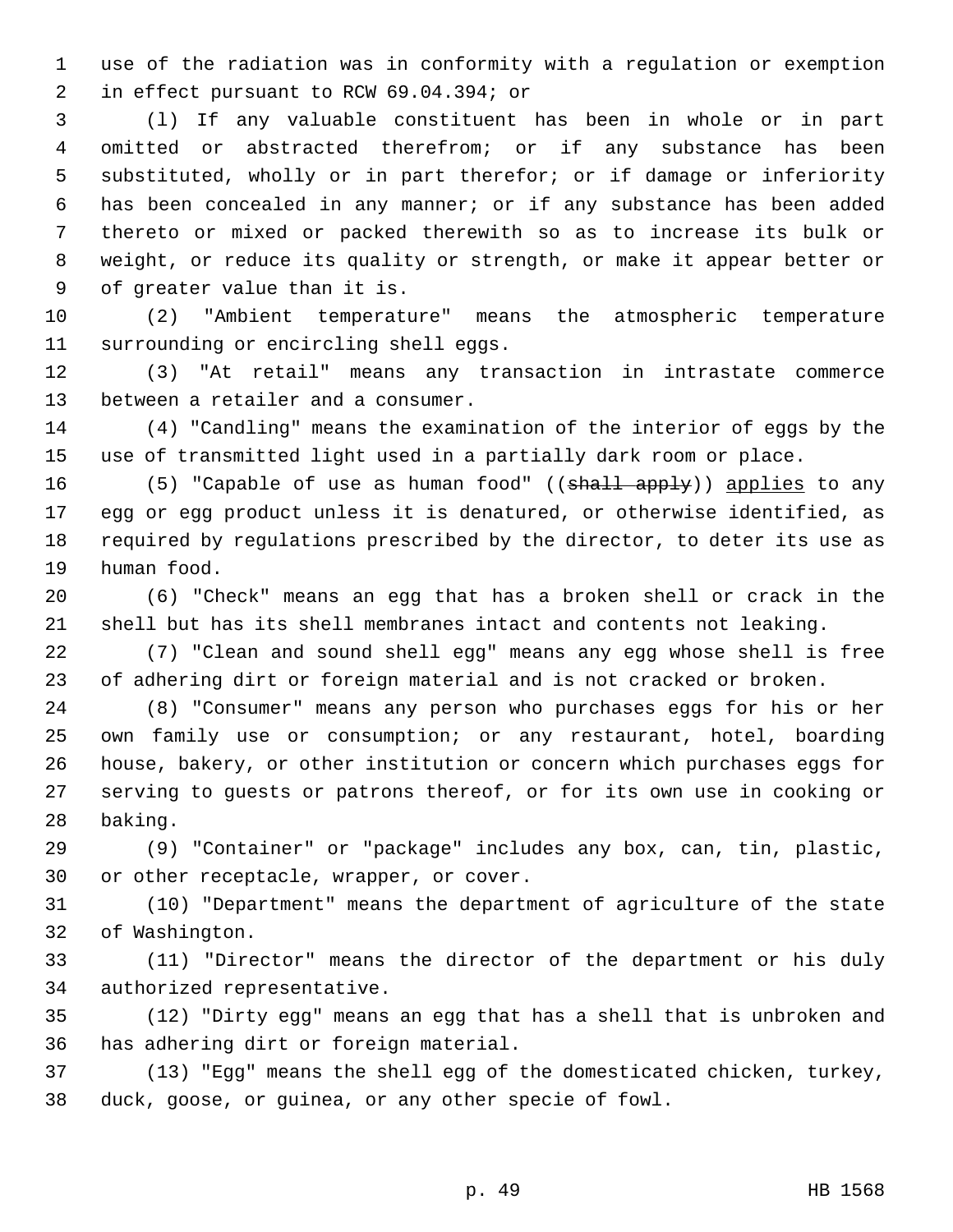1 (14) "Egg handler" or "dealer" means any person who produces, 2 contracts for or obtains possession or control of any eggs or egg 3 products for the purpose of sale to another dealer or retailer, or for 4 processing and sale to a dealer, retailer or consumer. For the purpose 5 of this chapter, "sell" or "sale" includes the following: Offer for 6 sale, expose for sale, have in possession for sale, exchange, barter, 7 trade, or as an inducement for the sale of another product.

 8 (15)(a) "Egg product" means any dried, frozen, or liquid eggs, with 9 or without added ingredients, excepting products which contain eggs 10 only in a relatively small proportion, or historically have not been, 11 in the judgment of the director, considered by consumers as products of 12 the egg food industry, and which may be exempted by the director under 13 such conditions as the director may prescribe to assure that the egg 14 ingredients are not adulterated and are not represented as egg 15 products.

16 (b) The following products are not included in the definition of 17 "egg product" if they are prepared from eggs or egg products that have 18 been either inspected by the United States department of agriculture or 19 by the department under a cooperative agreement with the United States 20 department of agriculture: Freeze-dried products, imitation egg 21 products, egg substitutes, dietary foods, dried no-bake custard mixes, 22 eggnog mixes, acidic dressings, noodles, milk and egg dip, cake mixes, 23 French toast, balut and other similar ethnic delicacies, and sandwiches 24 containing eggs or egg products.

25 (16) "Immediate container" means any consumer package, or any other 26 container in which egg products, not consumer-packaged, are packed.

27 (17) "Incubator reject" means an egg that has been subjected to 28 incubation and has been removed from incubation during the hatching 29 operations as infertile or otherwise unhatchable.

30 (18) "Inedible" means eggs of the following descriptions: Black 31 rots, yellow rots, white rots, mixed rots (addled eggs), sour eggs, 32 eggs with green whites, eggs with stuck yolks, moldy eggs, musty eggs, 33 eggs showing blood rings, and eggs containing embryo chicks (at or 34 beyond the blood ring stage).

35 (19) "Inspection" means the application of such inspection methods 36 and techniques as are deemed necessary by the director to carry out the 37 provisions of this chapter.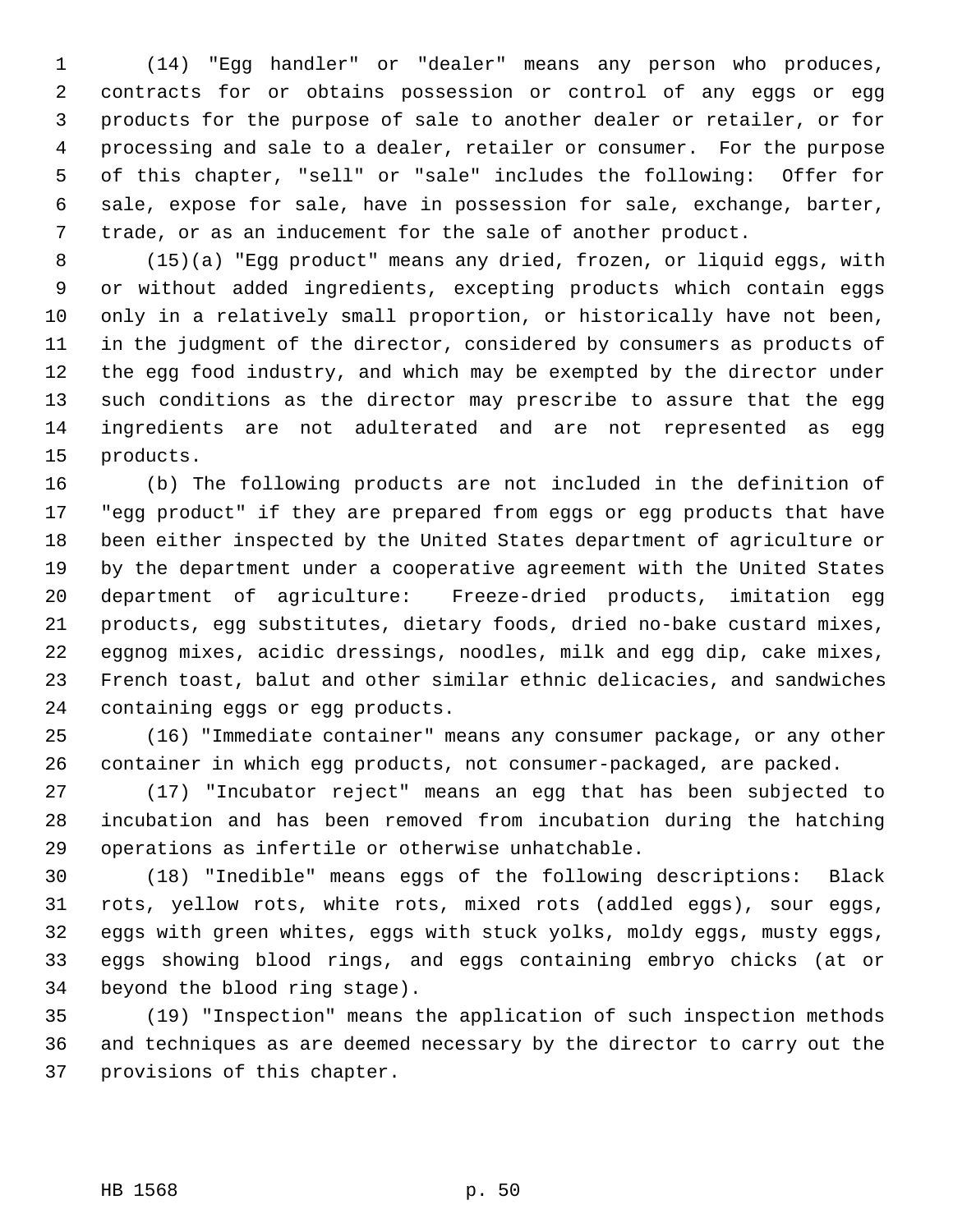1 (20) "Inspector" means any employee or official of the department 2 authorized to inspect eggs or egg products under the authority of this 3 chapter.

 4 (21) "Intrastate commerce" means any eggs or egg products in 5 intrastate commerce, whether such eggs or egg products are intended for 6 sale, held for sale, offered for sale, sold, stored, transported, or 7 handled in this state in any manner and prepared for eventual 8 distribution in this state, whether at wholesale or retail.

 9 (22) "Leaker" means an egg that has a crack or break in the shell 10 and shell membranes to the extent that the egg contents are exposed or 11 are exuding or free to exude through the shell.

12 (23) "Loss" means an egg that is unfit for human food because it is 13 smashed or broken so that its contents are leaking; or overheated, 14 frozen, or contaminated; or an incubator reject; or because it contains 15 a bloody white, large meat spots, a large quantity of blood, or other 16 foreign material.

17 (24) "((Master license)) Business licensing system" means the 18 mechanism established by chapter 19.02 RCW by which ((master)) business 19 licenses, endorsed for individual state-issued licenses, are issued and 20 renewed utilizing a ((master)) business license application and a 21 ((master)) business license expiration date common to each renewable 22 license endorsement.

23 (25) "Misbranded" ((shall apply)) applies to egg products ((which)) 24 that are not labeled and packaged in accordance with the requirements 25 prescribed by regulations of the director under RCW 69.25.100.

26 (26) "Official certificate" means any certificate prescribed by 27 regulations of the director for issuance by an inspector or other 28 person performing official functions under this chapter.

29 (27) "Official device" means any device prescribed or authorized by 30 the director for use in applying any official mark.

31 (28) "Official inspection legend" means any symbol prescribed by 32 regulations of the director showing that egg products were inspected in 33 accordance with this chapter.

34 (29) "Official mark" means the official inspection legend or any 35 other symbol prescribed by regulations of the director to identify the 36 status of any article under this chapter.

37 (30) "Official plant" means any plant which is licensed under the 38 provisions of this chapter, at which inspection of the processing of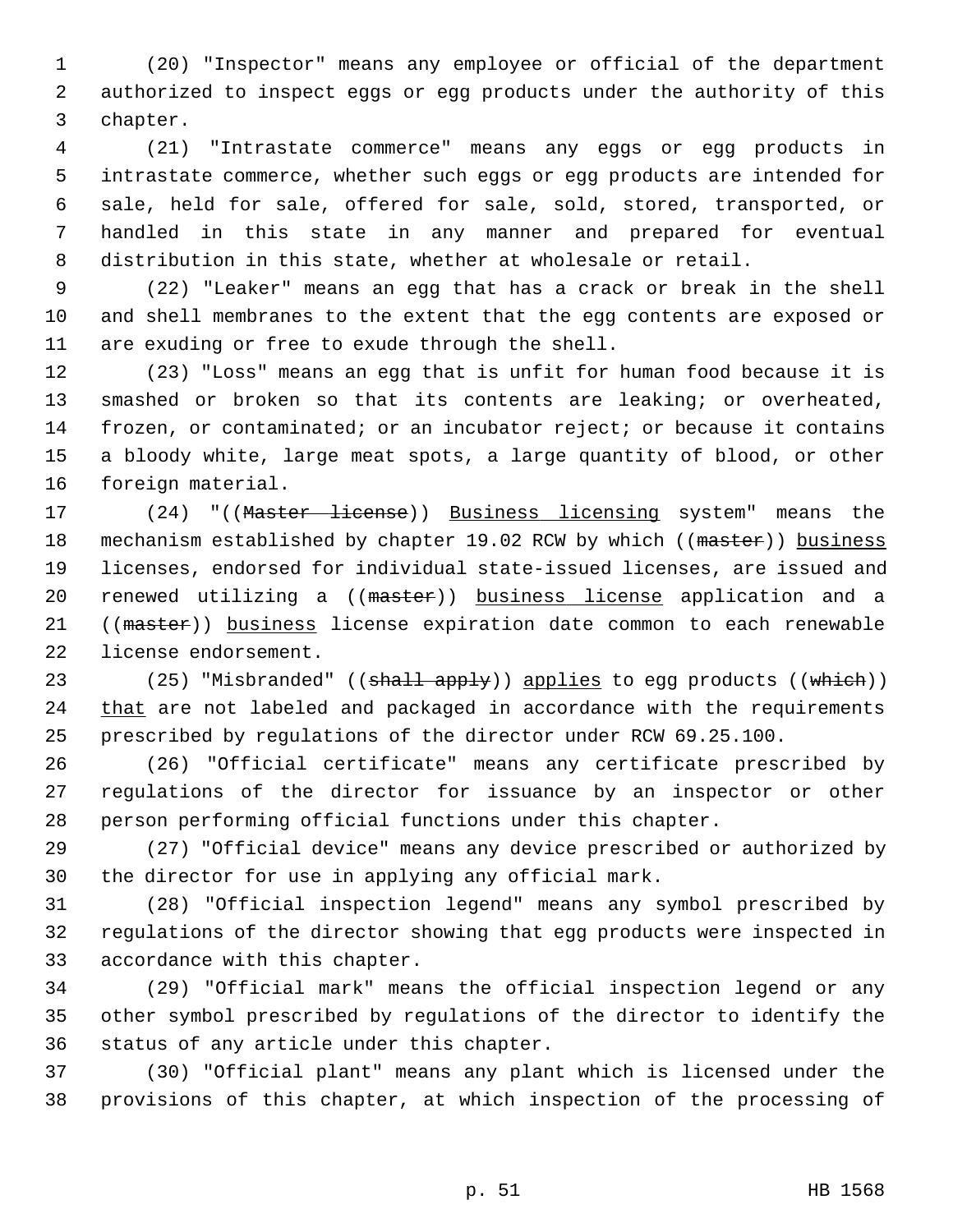1 egg products is maintained by the United States department of 2 agriculture or by the state under cooperative agreements with the 3 United States department of agriculture or by the state.

 4 (31) "Official standards" means the standards of quality, grades, 5 and weight classes for eggs, adopted under the provisions of this 6 chapter.

 7 (32) "Pasteurize" means the subjecting of each particle of egg 8 products to heat or other treatments to destroy harmful, viable micro- 9 organisms by such processes as may be prescribed by regulations of the 10 director.

11 (33) "Person" means any natural person, firm, partnership, 12 exchange, association, trustee, receiver, corporation, and any member, 13 officer, or employee thereof, or assignee for the benefit of creditors. 14 (34) "Pesticide chemical," "food additive," "color additive," and

15 "raw agricultural commodity" ((shall)) have the same meaning for 16 purposes of this chapter as prescribed in chapter 69.04 RCW.

17 (35) "Plant" means any place of business where egg products are 18 processed.

19 (36) "Processing" means manufacturing egg products, including 20 breaking eggs or filtering, mixing, blending, pasteurizing, 21 stabilizing, cooling, freezing, drying, or packaging egg products.

22 (37) "Restricted egg" means any check, dirty egg, incubator reject, 23 inedible, leaker, or loss.

24 (38) "Retailer" means any person in intrastate commerce who sells 25 eggs to a consumer.

26 (39) "Shipping container" means any container used in packaging a 27 product packed in an immediate container.

28 **Sec. 45.** RCW 69.25.050 and 2011 c 306 s 2 are each amended to read 29 as follows:

30  $(1)(a)$  No person  $((sha11))$  may act as an egg handler or dealer 31 without first obtaining an annual license and permanent dealer's number 32 from the department.

33 (b) Application for an egg dealer license and renewal or egg dealer 34 branch license must be made through the ((master license)) business 35 licensing system as provided under chapter 19.02 RCW and expires on the 36 ((master)) business license expiration date. The annual egg dealer 37 license fee is thirty dollars and the annual egg dealer branch license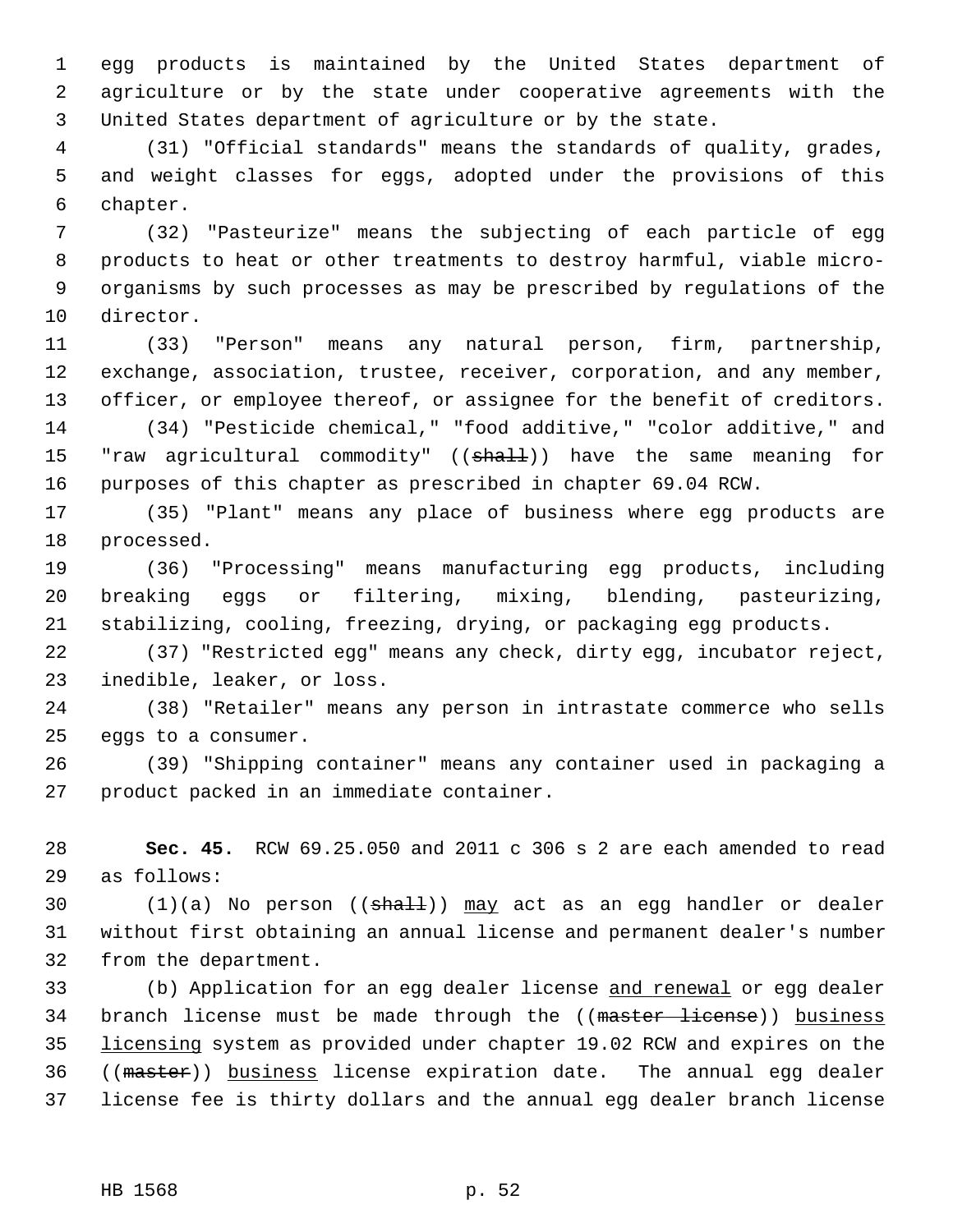1 fee is fifteen dollars. A copy of the ((master)) business license 2 issued under chapter 19.02 RCW must be posted at each location where 3 the licensee operates. The application must include the full name of 4 the applicant for the license, the location of each facility the 5 applicant intends to operate, and, if applicable, documentation of 6 compliance with RCW 69.25.065 or 69.25.103.

 7 (2) If an applicant is an individual, receiver, trustee, firm, 8 partnership, association or corporation, the full name of each member 9 of the firm or partnership or the names of the officers of the 10 association or corporation  $((shath)$ ) must be given on the application. 11 The application must further state the principal business address of 12 the applicant in the state and elsewhere and the name of a person 13 domiciled in this state authorized to receive and accept service of 14 summons of legal notices of all kinds for the applicant and any other 15 necessary information prescribed by the director.

16 (3) The applicant must be issued a license or renewal under this 17 section upon the approval of the application and compliance with the 18 provisions of this chapter, including the applicable rules adopted by 19 the department.

20 (4) The license and permanent egg handler or dealer's number is 21 nontransferable.

22 **Sec. 46.** RCW 69.25.060 and 1982 c 182 s 44 are each amended to 23 read as follows:

24 If the application for the renewal of an egg handler's or dealer's 25 license is not filed before the ((master)) business license expiration 26 date, the  $((\text{master}))$  business license delinquency fee  $((\text{shalt}))$  must be 27 assessed under chapter 19.02 RCW and ((shall)) must be paid by the 28 applicant before the renewal license (( $shall be$ )) is issued.

29 NEW SECTION. **Sec. 47.** A new section is added to chapter 70.290 30 RCW to read as follows:

31 (1) A third-party administrator must register with the association. 32 Registrants must report a change of legal name, business name, business 33 address, or business telephone number to the association within ten 34 days after the change.

35 (2) The association must establish data elements and procedures for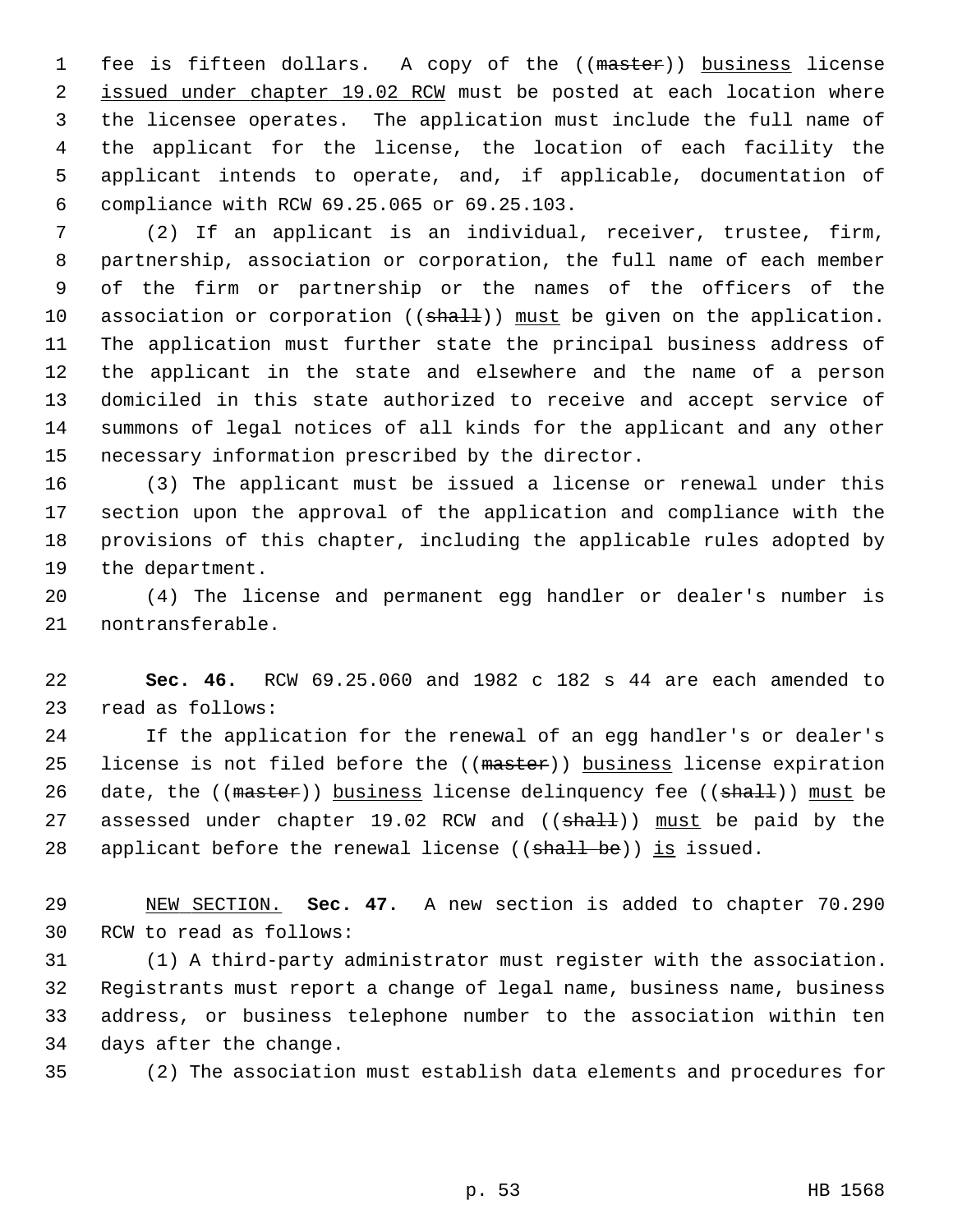1 the registration of third-party administrators necessary to implement 2 this section in its plan of operation.

 3 **Sec. 48.** RCW 70.290.030 and 2010 c 174 s 3 are each amended to 4 read as follows:

 5 (1) The association is comprised of all health carriers issuing or 6 renewing health benefit plans in Washington state and all third-party 7 administrators conducting business on behalf of residents of Washington 8 state or Washington health care providers and facilities. Third-party 9 administrators are subject to registration under ((RCW 43.24.160)) 10 section 47 of this act.

11 (2) The association is a nonprofit corporation under chapter 24.03 12 RCW and has the powers granted under that chapter.

13 (3) The board of directors includes the following voting members:

14 (a) Four members, selected from health carriers or third-party 15 administrators, excluding health maintenance organizations, that have 16 the most fully insured and self-funded covered lives in Washington 17 state. The count of total covered lives includes enrollment in all 18 companies included in their holding company system. Each health 19 carrier or third-party administrator is entitled to no more than a 20 single position on the board to represent all entities under common 21 ownership or control.

22 (b) One member selected from the health maintenance organization 23 having the most fully insured and self-insured covered lives in 24 Washington state. The count of total lives includes enrollment in all 25 companies included in its holding company system. Each health 26 maintenance organization is entitled to no more than a single position 27 on the board to represent all entities under common ownership or 28 control.

29 (c) One member, representing health carriers not otherwise 30 represented on the board under (a) or (b) of this subsection, who is 31 elected from among the health carrier members not designated under (a) 32 or (b) of this subsection.

33 (d) One member, representing Taft Hartley plans, appointed by the 34 secretary from a list of nominees submitted by the Northwest 35 administrators association.

36 (e) One member representing Washington state employers offering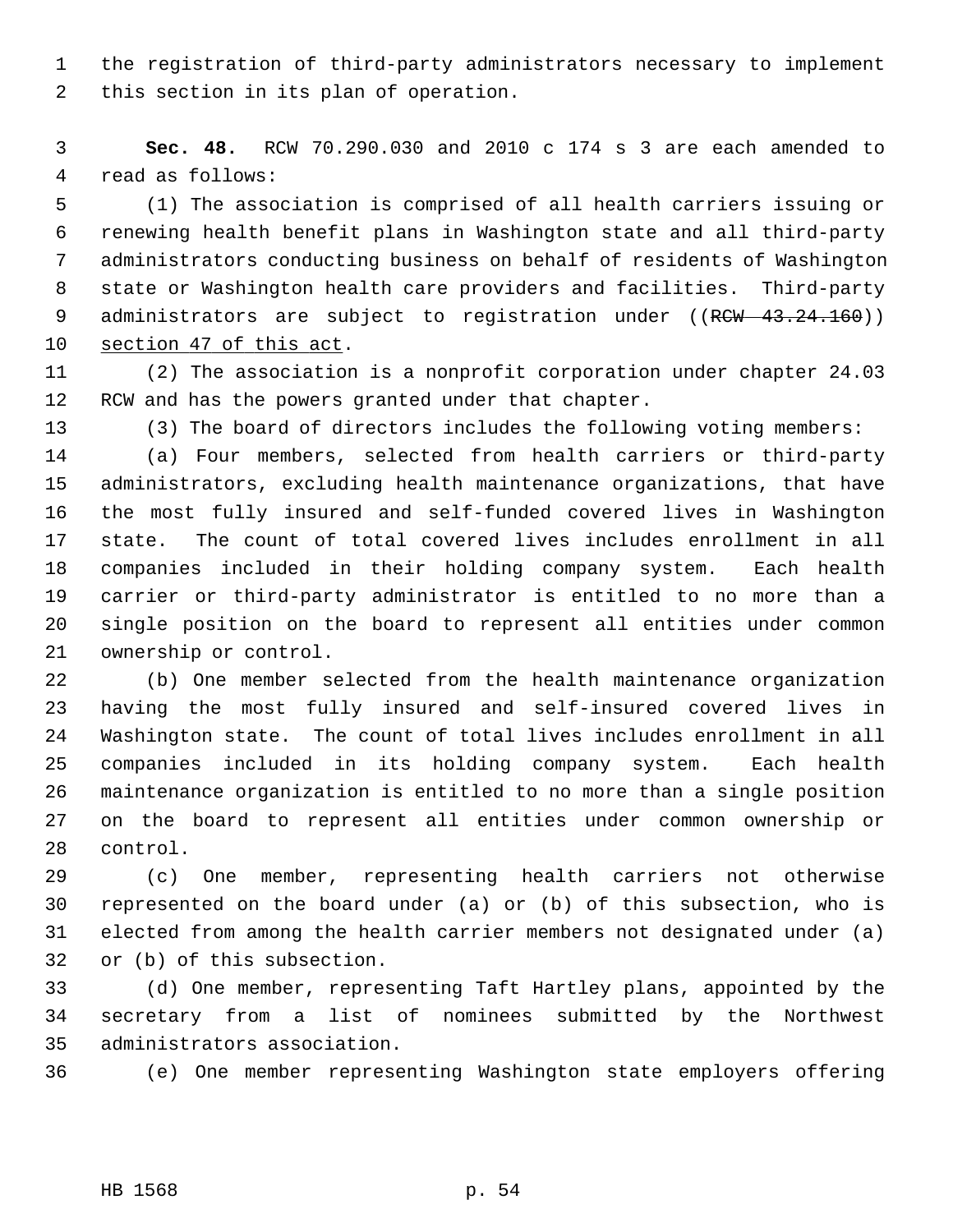1 self-funded health coverage, appointed by the secretary from a list of 2 nominees submitted by the Puget Sound health alliance.

 3 (f) Two physician members appointed by the secretary, including at 4 least one board certified pediatrician.

 5 (g) The secretary, or a designee of the secretary with expertise in 6 childhood immunization purchasing and distribution.

 7 (4) The directors' terms and appointments must be specified in the 8 plan of operation adopted by the association.

9 (5) The board of directors of the association ((shall)) must:

10 (a) Prepare and adopt articles of association and bylaws;

11 (b) Prepare and adopt a plan of operation. The plan of operation 12 ((shall)) must include a dispute mechanism through which a carrier or 13 third-party administrator can challenge an assessment determination by 14 the board under RCW 70.290.040. The board ((shall)) must include a 15 means to bring unresolved disputes to an impartial decision maker as a 16 component of the dispute mechanism;

17 (c) Submit the plan of operation to the secretary for approval;

18 (d) Conduct all activities in accordance with the approved plan of 19 operation;

20 (e) Enter into contracts as necessary or proper to collect and 21 disburse the assessment;

22 (f) Enter into contracts as necessary or proper to administer the 23 plan of operation;

24 (g) Sue or be sued, including taking any legal action necessary or 25 proper for the recovery of any assessment for, on behalf of, or against 26 members of the association or other participating person;

27 (h) Appoint, from among its directors, committees as necessary to 28 provide technical assistance in the operation of the association, 29 including the hiring of independent consultants as necessary;

30 (i) Obtain such liability and other insurance coverage for the 31 benefit of the association, its directors, officers, employees, and 32 agents as may in the judgment of the board of directors be helpful or 33 necessary for the operation of the association;

34 (j) ((By May 1, 2010, establish the estimated amount of the assessment needed for the period of May 1, 2010, through December 31, 2010, based upon the estimate provided to the association under RCW  $70.290.040(1)$ ; and notify, in writing, each health carrier and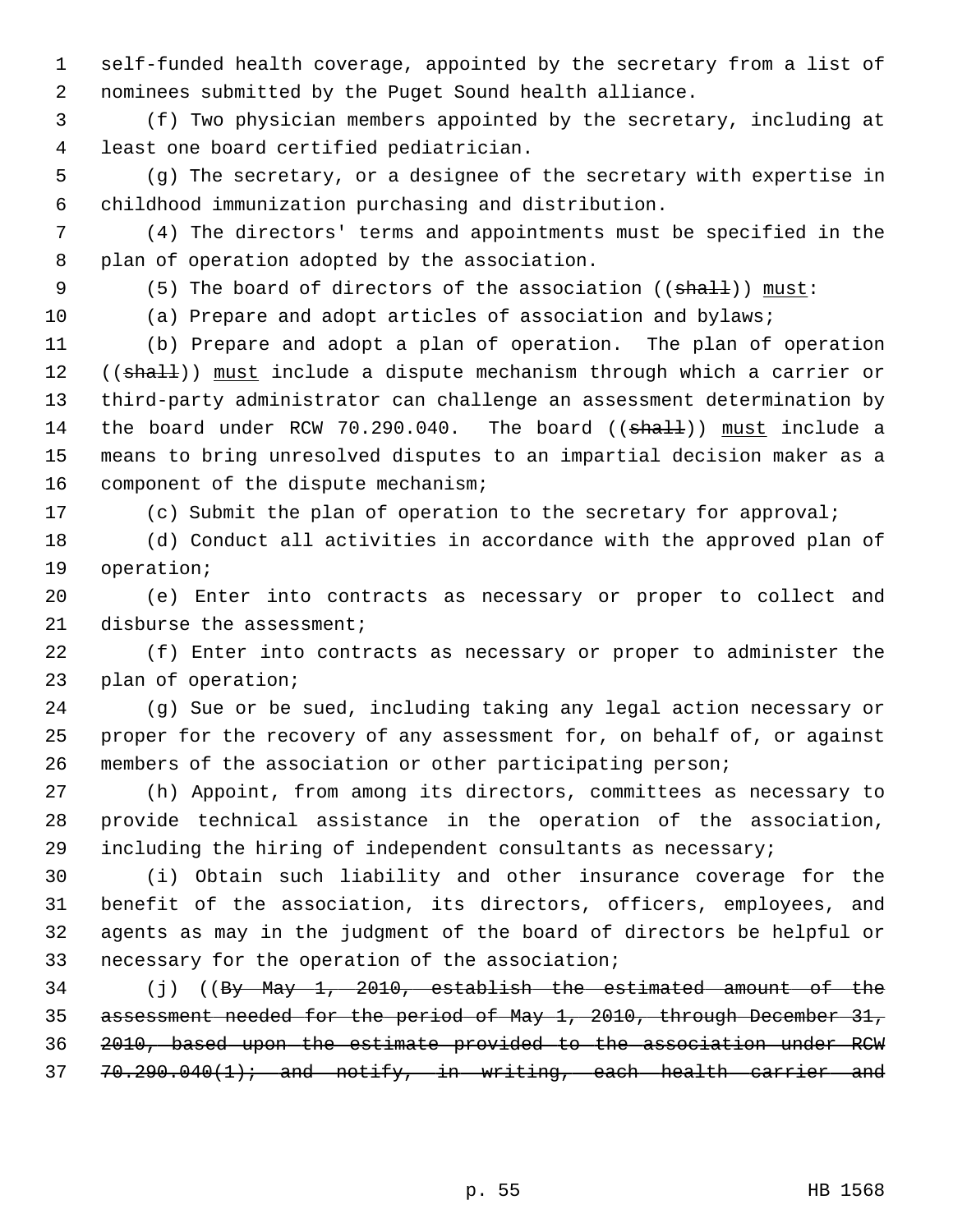1 third-party administrator of the health carrier's or third-party

2 administrator's total assessment for this period by May 15, 2010;

 $\{\mathsf{k}\}\)$ ) On an annual basis, beginning no later than November 1, 2010, 4 and by November 1st of each year thereafter, establish the estimated 5 amount of the assessment;

6 ( $(\frac{1}{1})$ ) (k) Notify, in writing, each health carrier and third-party 7 administrator of the health carrier's or third-party administrator's 8 estimated total assessment by November 15th of each year;

9  $((+m))$  (1) Submit a periodic report to the secretary listing those 10 health carriers or third-party administrators that failed to remit 11 their assessments and audit health carrier and third-party 12 administrator books and records for accuracy of assessment payment 13 submission;

14 ( $(\overline{+n})$ ) (m) Allow each health carrier or third-party administrator 15 no more than ninety days after the notification required by  $((+1))$   $(k)$ 16 of this subsection to remit any amounts in arrears or submit a payment 17 plan, subject to approval by the association and initial payment under 18 an approved payment plan;

19  $((+e+))$  (n) Deposit annual assessments collected by the 20 association, less the association's administrative costs, with the 21 state treasurer to the credit of the universal vaccine purchase account 22 established in RCW 43.70.720;

23 ( $(\frac{p}{p})$ ) (o) Borrow and repay such working capital, reserve, or 24 other funds as, in the judgment of the board of directors, may be 25 helpful or necessary for the operation of the association; and

26 ( $(\overline{q})$ ) (p) Perform any other functions as may be necessary or 27 proper to carry out the plan of operation and to affect any or all of 28 the purposes for which the association is organized.

29 (6) The secretary ((shall)) must convene the initial meeting of the 30 association board of directors.

31 **Sec. 49.** RCW 76.48.121 and 2011 c 298 s 34 are each amended to 32 read as follows:

33 Every first or secondary specialized forest products buyer 34 purchasing specialty wood and every specialty wood processor must 35 prominently display the ((master)) business license issued under RCW 36 19.02.070 and endorsed with the respective licenses or registrations or 37 a copy of the ((master)) business license at each location where the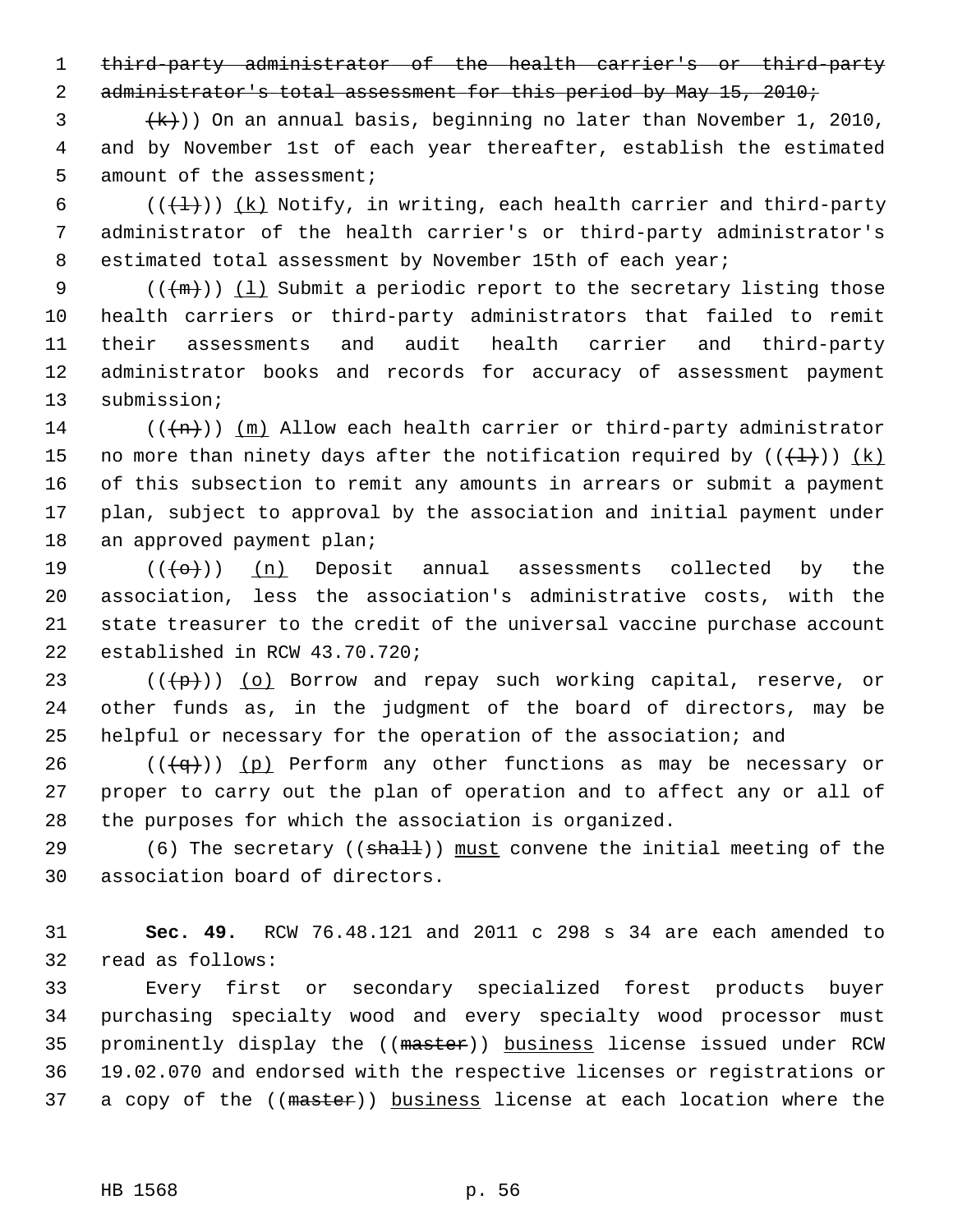1 buyer or processor receives specialty wood if the first or secondary 2 specialized forest products buyer or specialty wood processor is 3 required to possess a license incorporated into the ((master license)) 4 business licensing system created in chapter 19.02 RCW.

 5 **Sec. 50.** RCW 82.24.510 and 2009 c 154 s 1 are each amended to read 6 as follows:

7 (1) The licenses issuable under this chapter are as follows:

8 (a) A wholesaler's license.

9 (b) A retailer's license.

10 (2) Application for the licenses (( $\text{shall}$ )) must be made through the 11 ((master license)) business licensing system under chapter 19.02 RCW. 12 The board ((shall)) must adopt rules regarding the regulation of the 13 licenses. The board may refrain from the issuance of any license under 14 this chapter if the board has reasonable cause to believe that the 15 applicant has ((wilfully)) willfully withheld information requested for 16 the purpose of determining the eligibility of the applicant to receive 17 a license, or if the board has reasonable cause to believe that 18 information submitted in the application is false or misleading or is 19 not made in good faith. In addition, for the purpose of reviewing an 20 application for a wholesaler's license or retailer's license and for 21 considering the denial, suspension, or revocation of any such license, 22 the board may consider any prior criminal conduct of the applicant, 23 including an administrative violation history record with the board and 24 a criminal history record information check within the previous five 25 years, in any state, tribal, or federal jurisdiction in the United 26 States, its territories, or possessions, and the provisions of RCW 27 9.95.240 and chapter 9.96A RCW ((shall)) do not apply to such cases. 28 The board may, in its discretion, grant or refuse the wholesaler's 29 license or retailer's license, subject to the provisions of RCW 30 82.24.550.

31 (3) No person may qualify for a wholesaler's license or a 32 retailer's license under this section without first undergoing a 33 criminal background check. The background check ((shall)) must be 34 performed by the board and must disclose any criminal conduct within 35 the previous five years in any state, tribal, or federal jurisdiction 36 in the United States, its territories, or possessions. A person who 37 possesses a valid license on July 22, 2001, is subject to this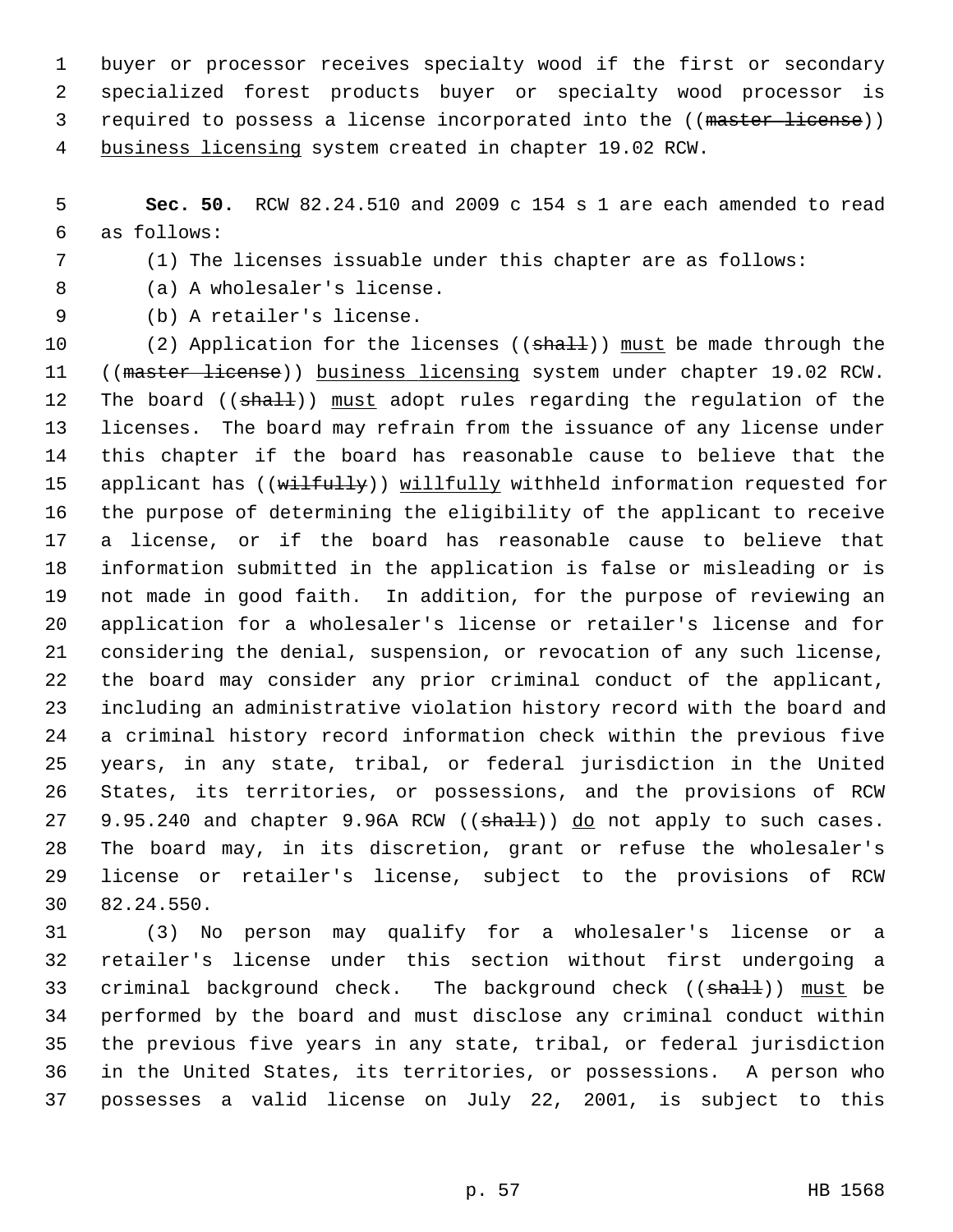1 subsection and subsection (2) of this section beginning on the date of 2 the person's ((master)) business license expiration under chapter 19.02 3 RCW, and thereafter. If the applicant or licensee also has a license 4 issued under chapter 66.24 or 82.26 RCW, the background check done 5 under the authority of chapter 66.24 or 82.26 RCW satisfies the 6 requirements of this section.

7 (4) Each such license ((shall)) expires on the ((master)) business 8 license expiration date, and each such license ((shall)) must be 9 continued annually if the licensee has paid the required fee and 10 complied with all the provisions of this chapter and the rules of the 11 board made pursuant thereto.

12 (5) Each license and any other evidence of the license that the 13 board requires must be exhibited in each place of business for which it 14 is issued and in the manner required for the display of a ((master)) 15 business license.

16 **Sec. 51.** RCW 82.24.520 and 1986 c 321 s 6 are each amended to read 17 as follows:

18 A fee of six hundred fifty dollars ((shall)) must accompany each 19 wholesaler's license application or license renewal application. If a 20 wholesaler sells or intends to sell cigarettes at two or more places of 21 business, whether established or temporary, a separate license with a 22 license fee of one hundred fifteen dollars ((shall be)) is required for 23 each additional place of business. Each license, or certificate 24 thereof, and such other evidence of license as the department of 25 revenue requires,  $((\text{sha11}))$  must be exhibited in the place of business 26 for which it is issued and in such manner as is prescribed for the 27 display of a ((master license. The department of revenue shall)) 28 business license issued under chapter 19.02 RCW. The board must 29 require each licensed wholesaler to file with the department of revenue 30 a bond in an amount not less than one thousand dollars to guarantee the 31 proper performance of the duties and the discharge of the liabilities 32 under this chapter. The bond  $((shall))$  must be executed by such 33 licensed wholesaler as principal, and by a corporation approved by the 34 department of revenue and authorized to engage in business as a surety 35 company in this state, as surety. The bond  $((shall))$  must run 36 concurrently with the wholesaler's license.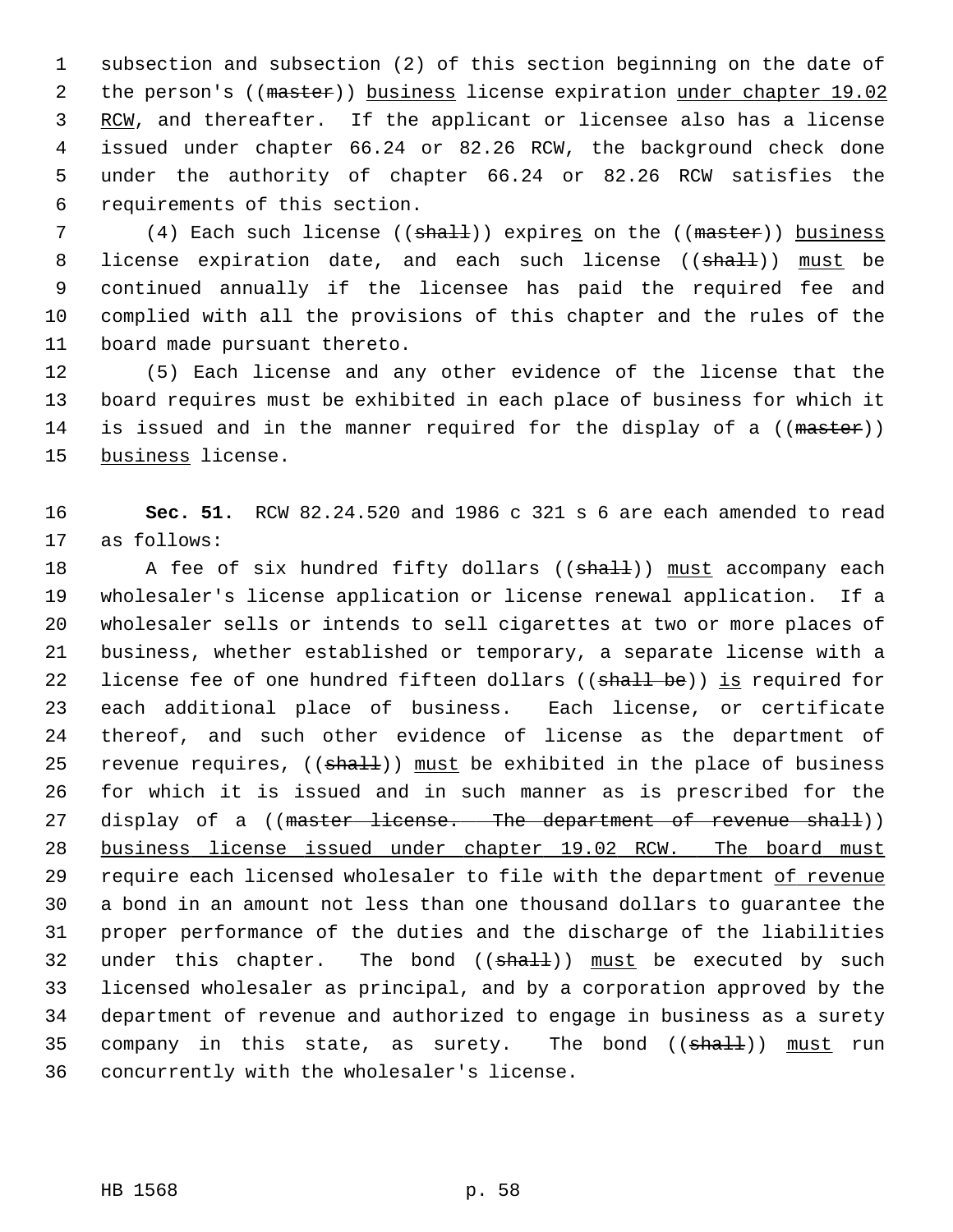1 **Sec. 52.** RCW 82.26.150 and 2009 c 154 s 4 are each amended to read 2 as follows:

 3 (1) The licenses issuable by the board under this chapter are as 4 follows:

5 (a) A distributor's license; and

6 (b) A retailer's license.

7 (2) Application for the licenses ((shall)) must be made through the 8 ((master license)) business licensing system under chapter 19.02 RCW. 9 The board may adopt rules regarding the regulation of the licenses. 10 The board may refuse to issue any license under this chapter if the 11 board has reasonable cause to believe that the applicant has willfully 12 withheld information requested for the purpose of determining the 13 eligibility of the applicant to receive a license, or if the board has 14 reasonable cause to believe that information submitted in the 15 application is false or misleading or is not made in good faith. In 16 addition, for the purpose of reviewing an application for a 17 distributor's license or retailer's license and for considering the 18 denial, suspension, or revocation of any such license, the board may 19 consider criminal conduct of the applicant, including an administrative 20 violation history record with the board and a criminal history record 21 information check within the previous five years, in any state, tribal, 22 or federal jurisdiction in the United States, its territories, or 23 possessions, and the provisions of RCW 9.95.240 and chapter 9.96A RCW 24 ((shall)) do not apply to such cases. The board may, in its 25 discretion, issue or refuse to issue the distributor's license or 26 retailer's license, subject to the provisions of RCW 82.26.220.

27 (3) No person may qualify for a distributor's license or a 28 retailer's license under this section without first undergoing a 29 criminal background check. The background check  $($  ( $\frac{\text{shall}}{\text{shall}})$ ) must be 30 performed by the board and must disclose any criminal conduct within 31 the previous five years in any state, tribal, or federal jurisdiction 32 in the United States, its territories, or possessions. If the 33 applicant or licensee also has a license issued under chapter 66.24 or 34 82.24 RCW, the background check done under the authority of chapter 35 66.24 or 82.24 RCW satisfies the requirements of this section.

36 (4) Each license issued under this chapter ((shall)) expires on the 37 ((master)) business license expiration date. The license ((shall))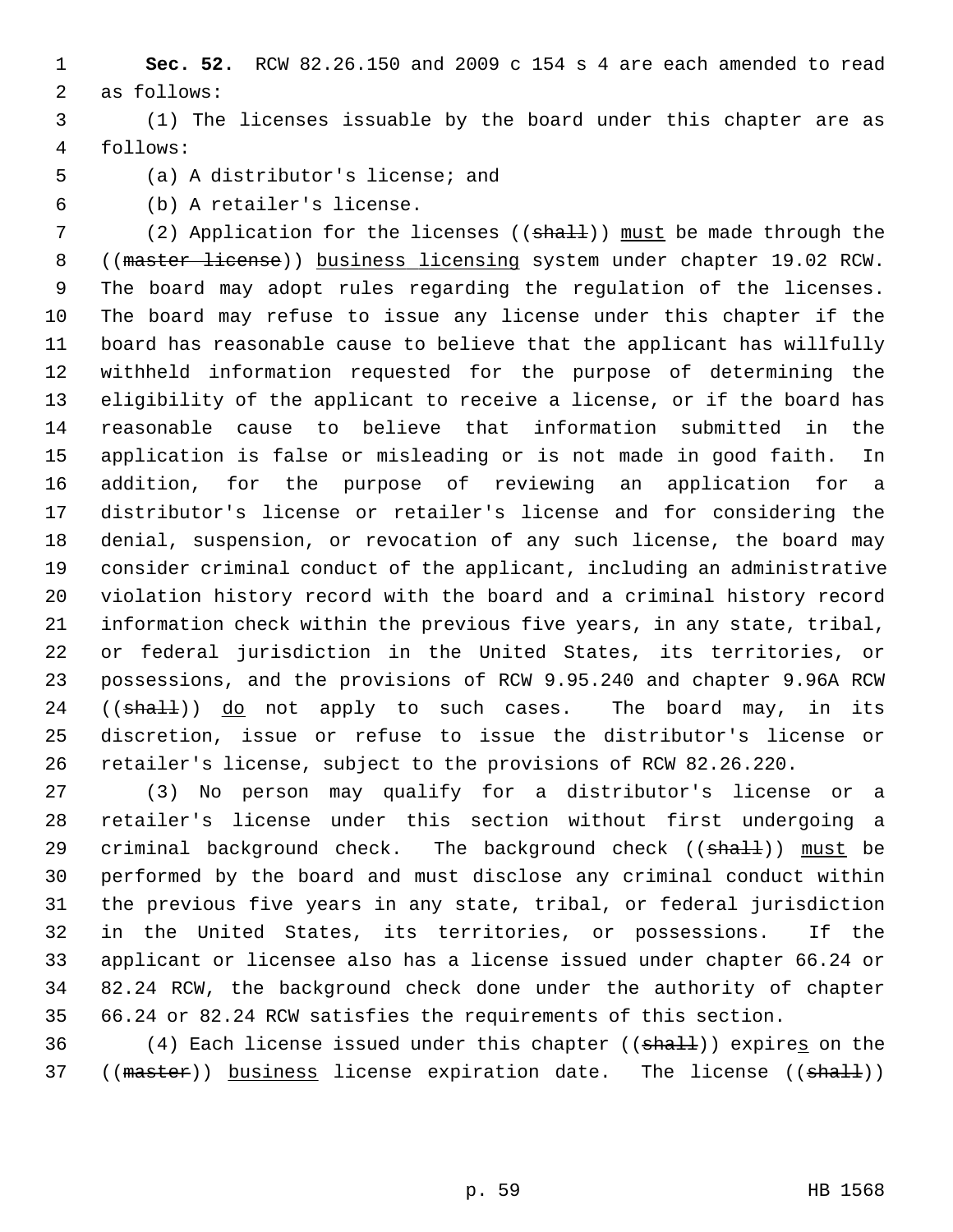1 must be continued annually if the licensee has paid the required fee 2 and complied with all the provisions of this chapter and the rules of 3 the board adopted pursuant to this chapter.

 4 (5) Each license and any other evidence of the license required 5 under this chapter must be exhibited in each place of business for 6 which it is issued and in the manner required for the display of a 7 ((master)) business license.

 8 **Sec. 53.** RCW 90.76.010 and 2011 c 298 s 39 are each amended to 9 read as follows:

10 (1) The definitions in this section apply throughout this chapter 11 unless the context clearly requires otherwise.

12 (a) "Department" means the department of ecology.

13 (b) "Director" means the director of the department.

14 (c) "Facility compliance tag" means a marker, constructed of metal, 15 plastic, or other durable material, that clearly identifies all 16 qualifying underground storage tanks on the particular site for which 17 it is issued.

18 (d) "Federal act" means the federal resource conservation and 19 recovery act, as amended (42 U.S.C. Sec. 6901, et seq.).

20 (e) "Federal regulations" means the underground storage tanks 21 regulations (40 C.F.R. Secs. 280 and 281) adopted by the United States 22 environmental protection agency under the federal act.

23 (f) "License" means the ((master)) business license underground 24 storage tank endorsement issued by the department of revenue under 25 chapter 19.02 RCW.

26 (g) "Underground storage tank compliance act of 2005" means Title 27 XV and subtitle B of P.L. 109-58 (42 U.S.C. Sec. 15801 et seq.) which 28 have amended the federal resource conservation and recovery act's 29 subtitle I.

30 (h) "Underground storage tank system" means an underground storage 31 tank, connected underground piping, underground ancillary equipment, 32 and containment system, if any.

33 (2) Except as provided in this section and any rules adopted by the 34 department under this chapter, the definitions contained in the federal 35 regulations apply to the terms in this chapter.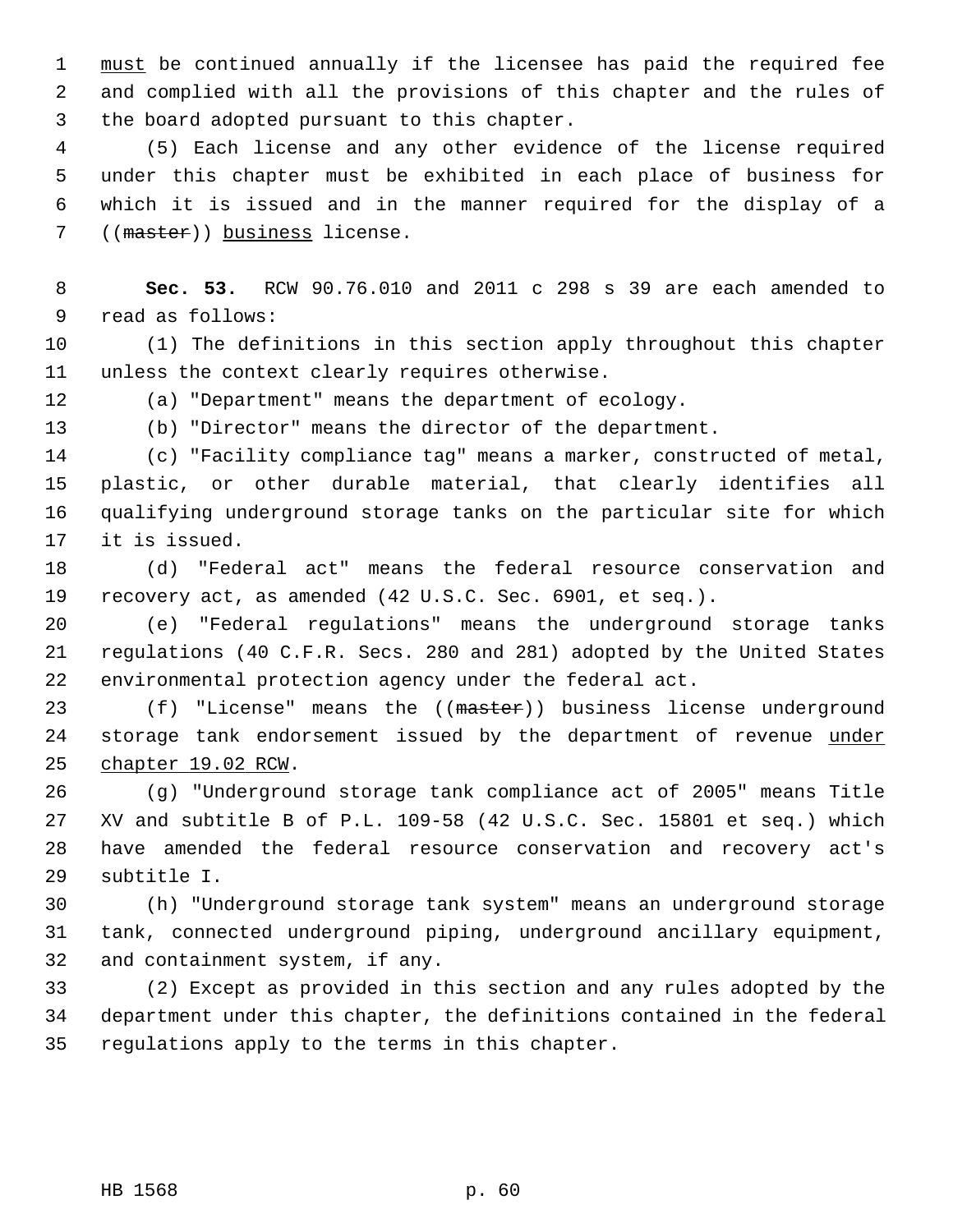1 **Sec. 54.** RCW 90.76.020 and 2011 c 298 s 40 are each amended to 2 read as follows:

 3 (1) The department must adopt rules establishing requirements for 4 all underground storage tanks that are regulated under the federal act, 5 taking into account the various classes or categories of tanks to be 6 regulated. The rules must be consistent with and no less stringent 7 than the federal regulations and the underground storage tank 8 compliance act of 2005 and consist of requirements for the following:

 9 (a) New underground storage tank system design, construction, 10 installation, and notification;

11 (b) Upgrading existing underground storage tank systems;

12 (c) General operating requirements;

13 (d) Release detection;

14 (e) Release reporting;

15 (f) Out-of-service underground storage tank systems and closure;

16 (g) Financial responsibility for underground storage tanks 17 containing regulated substances; and

18 (h) Groundwater protection measures, including secondary 19 containment and monitoring for installation or replacement of all 20 underground storage tank systems or components, such as tanks and 21 piping, installed after July 1, 2007, and under dispenser spill 22 containment for installation or replacement of all dispenser systems 23 installed after July 1, 2007.

24 (2) The department must adopt rules:

25 (a) Establishing physical site criteria to be used in designating 26 local environmentally sensitive areas;

27 (b) Establishing procedures for local government application for 28 this designation; and

29 (c) Establishing procedures for local government adoption and 30 department approval of rules more stringent than the statewide 31 standards in these designated areas.

32 (3) The department must establish by rule an administrative and 33 enforcement program that is consistent with and no less stringent than 34 the program required under the federal regulations in the areas of:

35 (a) Compliance monitoring, including procedures for recordkeeping 36 and a program for systematic inspections;

37 (b) Enforcement;

38 (c) Public participation;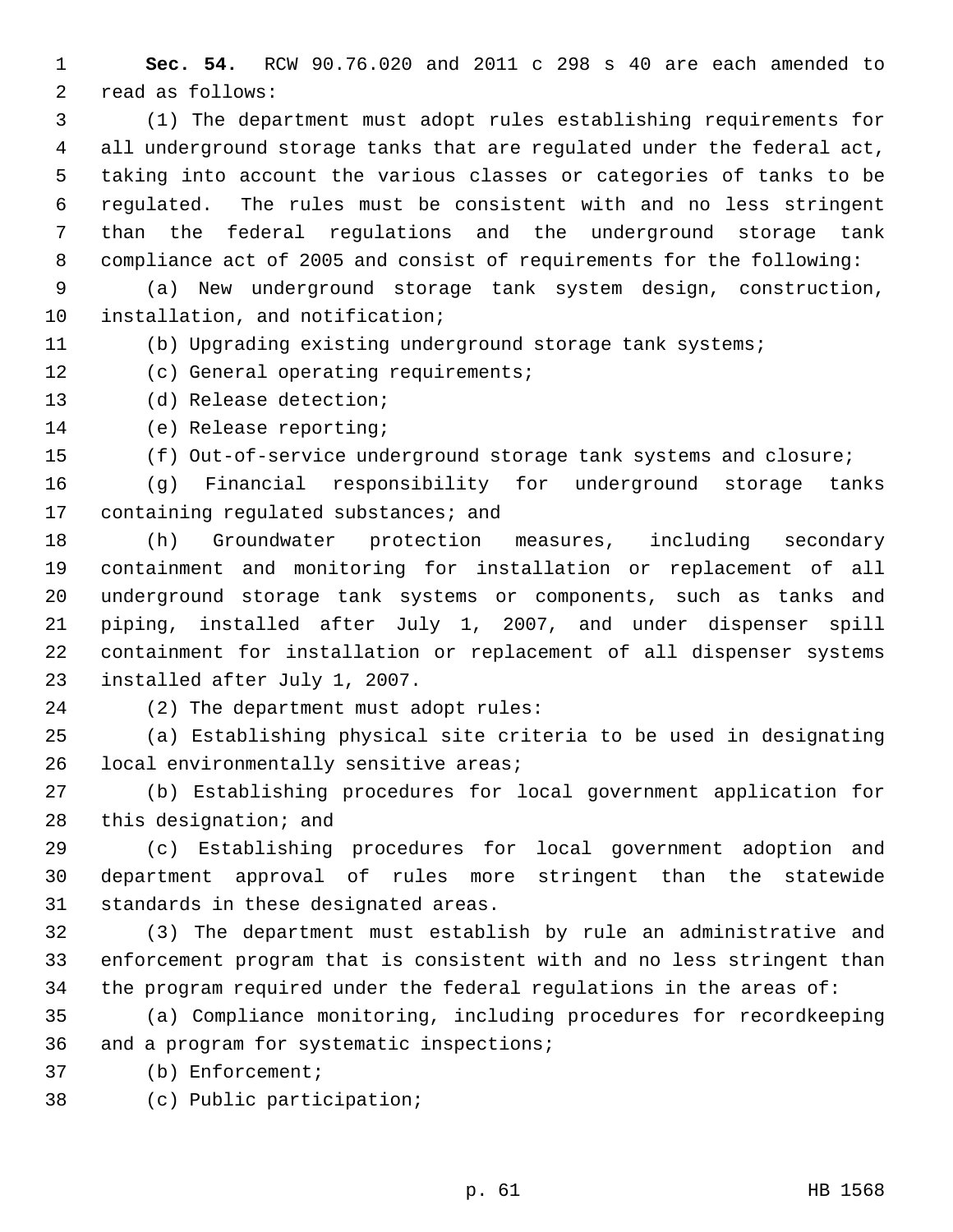- 
- 1 (d) Information sharing;
- 2 (e) Owner and operator training; and

 3 (f) Delivery prohibition for underground storage tank systems or 4 facilities that are determined by the department to be ineligible to 5 receive regulated substances.

 6 (4) The department must establish a program that provides for the 7 annual licensing of underground storage tanks. The license must take 8 the form of a tank endorsement on the facility's annual ((master)) 9 business license issued by the department of revenue under chapter 10 19.02 RCW. A tank is not eligible for a license unless the owner or 11 operator can demonstrate compliance with the requirements of this 12 chapter and the annual tank fees have been remitted. The department 13 may revoke a tank license if a facility is not in compliance with this 14 chapter, or any rules adopted under this chapter. The ((master)) 15 business license must be displayed by the tank owner or operator in a 16 location clearly identifiable.

17 (5)(a) The department must issue a one-time "facility compliance 18 tag" to underground storage tank facilities that have installed the 19 equipment required to meet corrosion protection, spill prevention, 20 overfill prevention, leak detection standards, have demonstrated 21 financial responsibility, and have paid annual tank fees. The facility 22 must continue to maintain compliance with corrosion protection, spill 23 prevention, overfill prevention, and leak detection standards, 24 financial responsibility, and have remitted annual tank fees to display 25 a facility compliance tag. The facility compliance tag must be 26 displayed on or near the fire emergency shutoff device, or in the 27 absence of such a device in close proximity to the fill pipes and 28 clearly identifiable to persons delivering regulated substance to 29 underground storage tanks.

30 (b) The department may revoke a facility compliance tag if a 31 facility is not in compliance with the requirements of this chapter, or 32 any rules adopted under this chapter.

33 (6) The department may place a red tag on a tank at a facility if 34 the department determines that the owner or operator is not in 35 compliance with this chapter or the rules adopted under this chapter 36 regarding the compliance requirements related to that tank. Removal of 37 a red tag without authorization from the department is a violation of 38 this chapter.